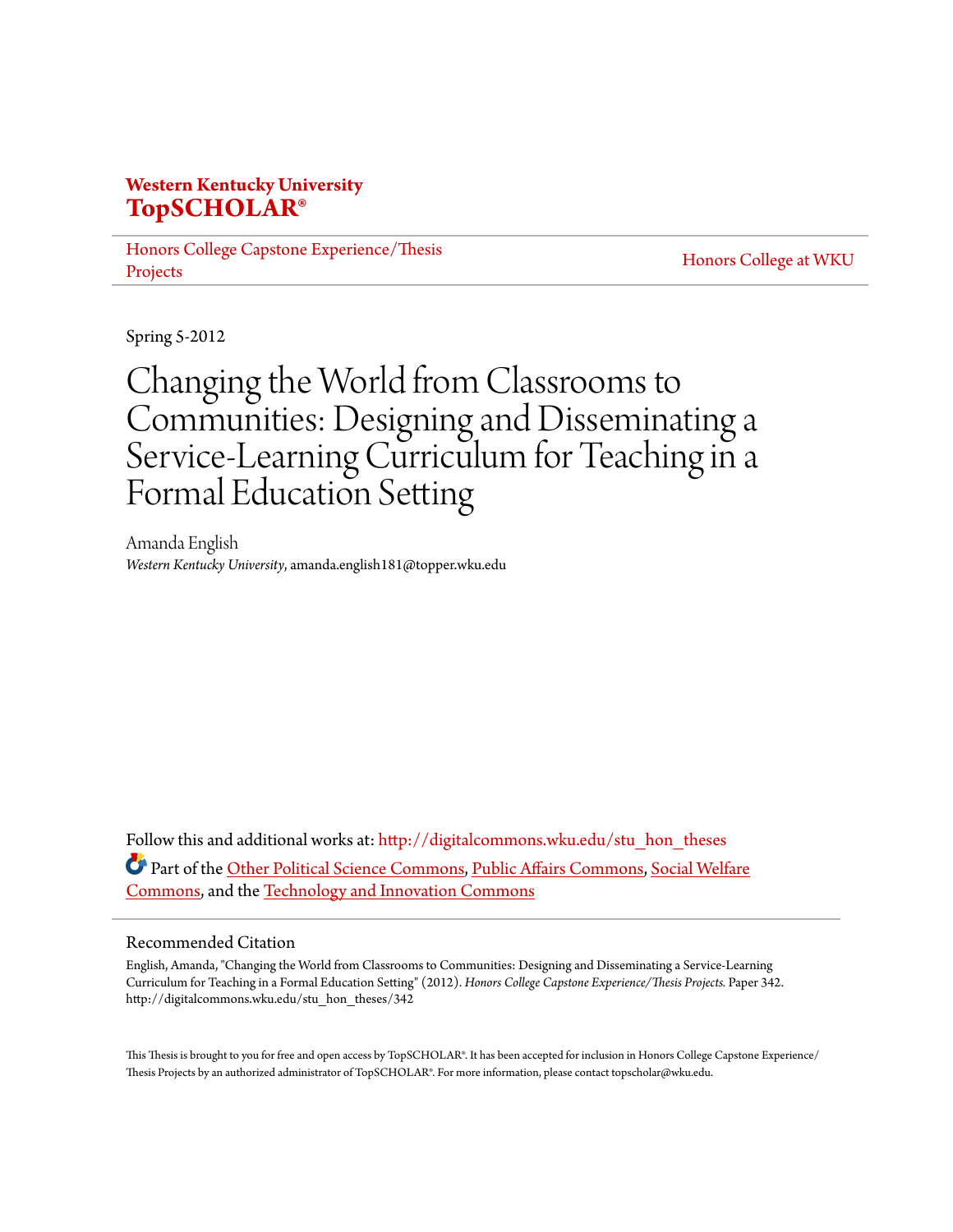# CHANGING THE WORLD FROM CLASSROOMS TO COMMUNITIES: DESIGNING AND DISSEMINATING A SERVICE-LEARNING CURRICULUM FOR TEACHING IN A FORMAL EDUCATION SETTING

A Capstone Experience/Thesis Project Presented in Partial Fulfillment of the Requirements for the Degree Bachelor of Arts with Honors College Graduate Distinction at Western Kentucky University

> By Amanda K. English \* \* \* \* \*

Western Kentucky University 2012

CE/T Committee: Dr. Bernard J. Strenecky, Advisor Dr. Robert Cecil Professor Elizabeth Gish

Approved by

Advisor Honors College at WKU Scholar in Residence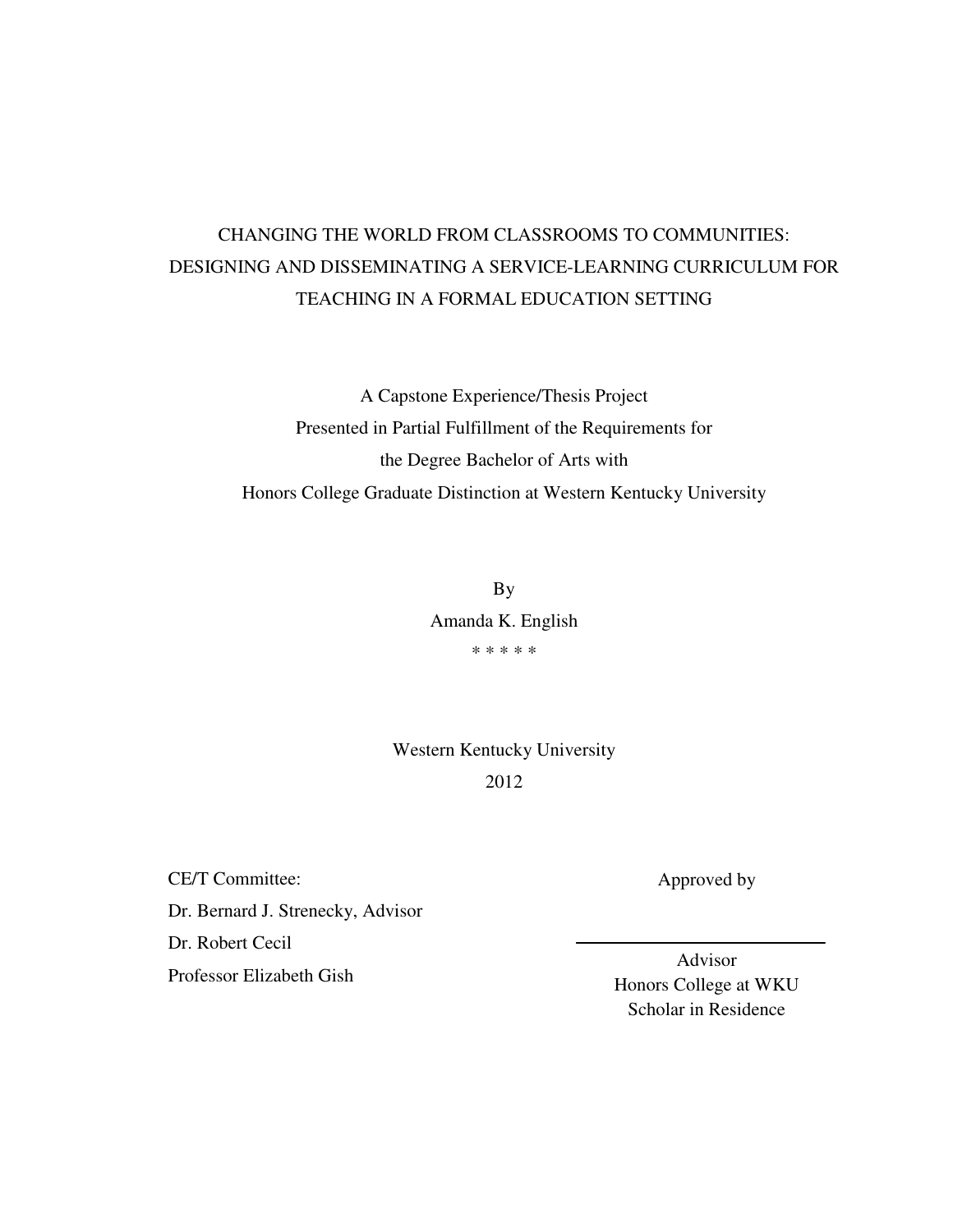Copyright by Amanda K. English 2012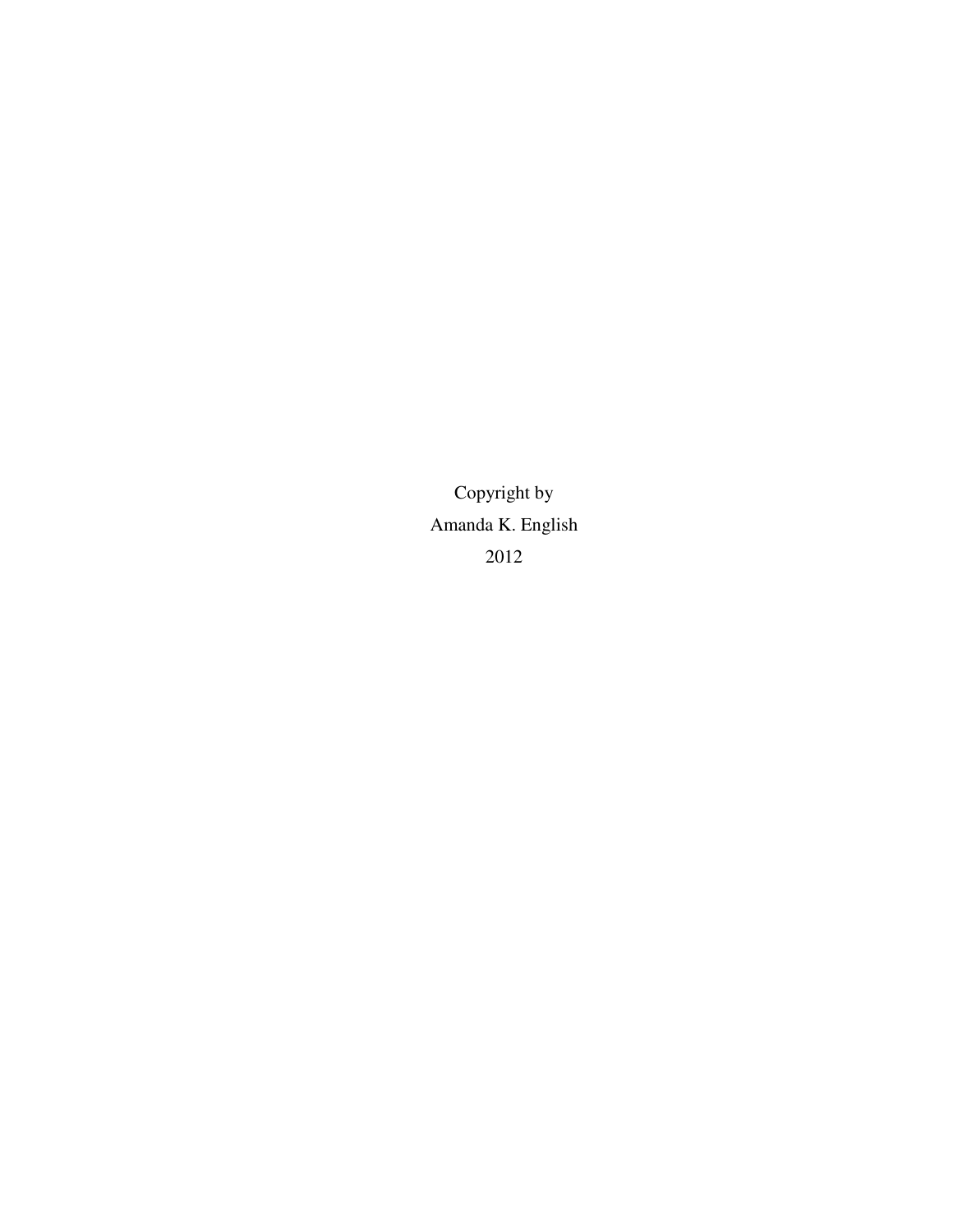# ABSTRACT

To change the world is a growing desire among many of today's student populations, portrayed increasingly across the spectrum of media, social trends and career pursuits. While the demand grows among students for community-oriented and sociallyresponsible opportunities, the offerings in educational institutions must respond to these emerging requests with new and innovative academic programs. This text emphasizes the role of the developing discipline of service-learning in channeling these energies and providing students with deep and meaningful academic experiences. Its content seeks to combat misconceptions of service-learning as simply an extra-curricular activity and provide tangible methods for incorporating its concepts into various levels of formal education. The teaching methodology of The \$100 Solution<sup>™</sup> is utilized as a prime model for disseminating service-learning curricula to students of various disciplines, in domestic and study abroad courses, and at both the university and high school levels.

Keywords: Service-Learning, Education, Interdisciplinary, International, Community Development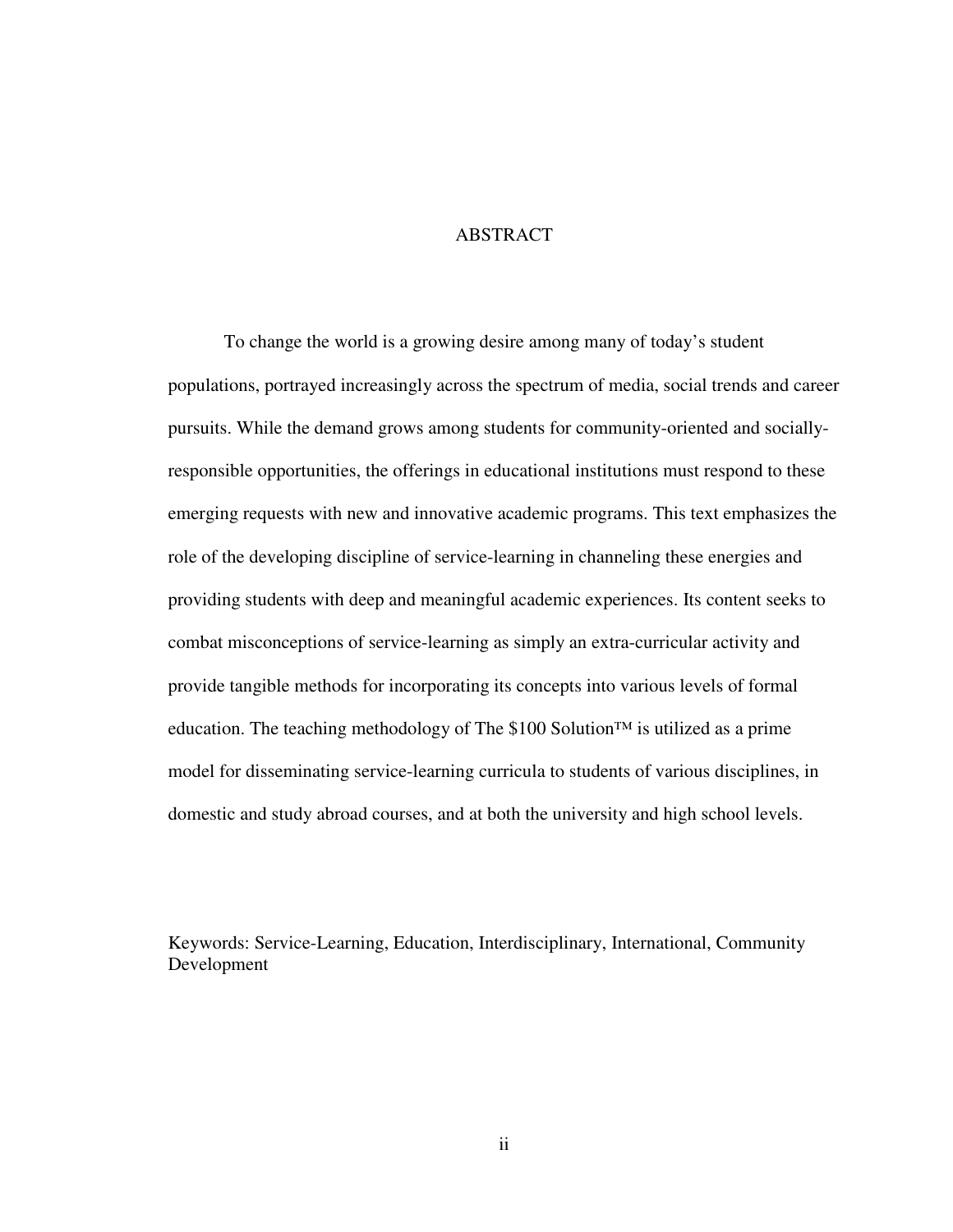Dedicated to Dr. S, who brings learning to life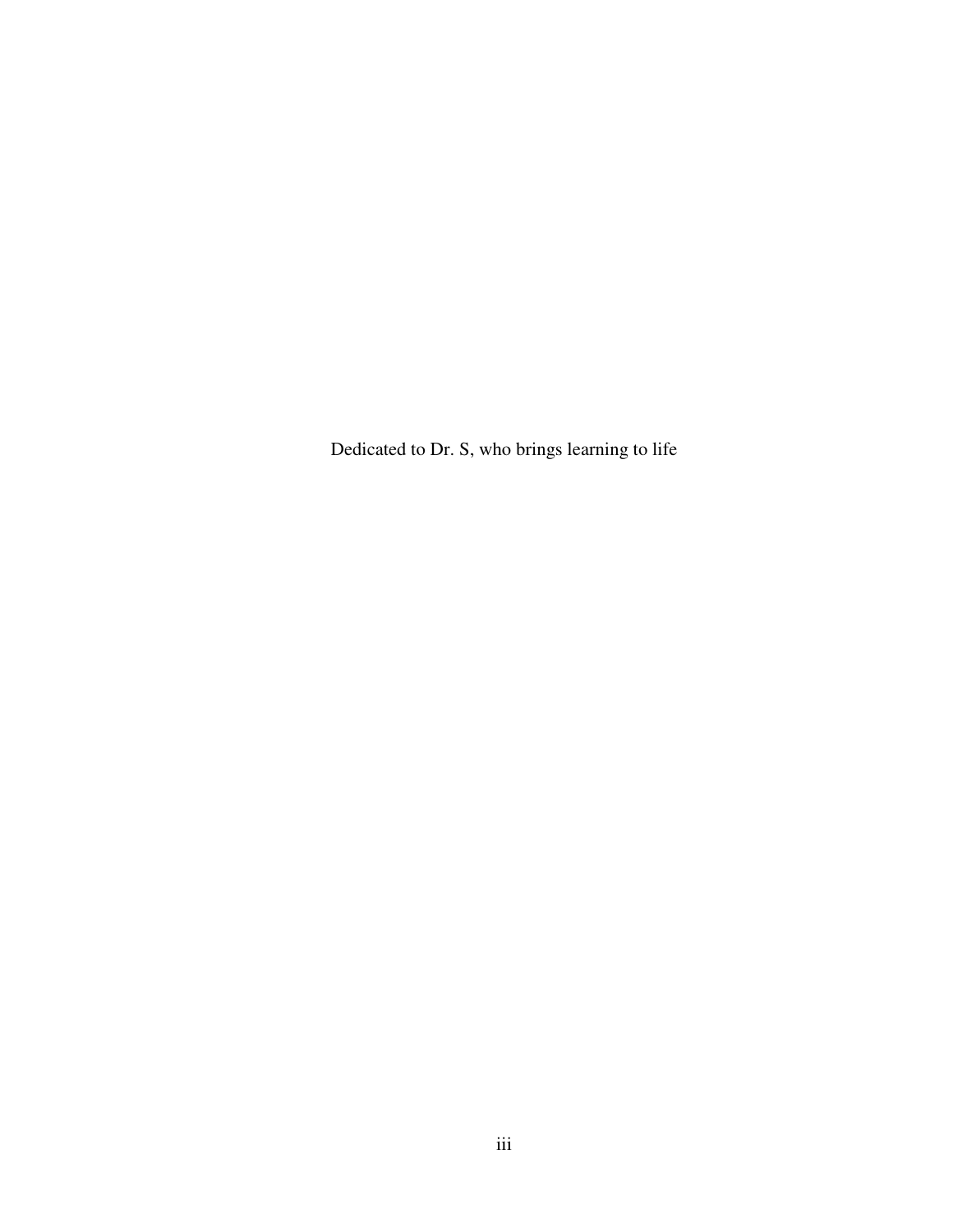#### ACKNOWLEDGMENTS

I would like to acknowledge the people who have supported this educational endeavor and helped bring my ideas to fruition. I first thank members of the committee – Dr. Bernie Strenecky, Dr. Robert Cecil, and Professor Elizabeth Gish – for critiquing my work, supporting the content of these pages, and welcoming me into a community of scholars. For allowing these significant educational opportunities to transpire, I thank the administration and faculty of Western Kentucky University and the Honors College. Attending this institution has brought me a wealth of unforgettable knowledge, unparalleled experiences, and irreplaceable pride.

Many entities have supported these educational pursuits with financial assistance, to which I am forever indebted. Of these numerous organizations, I would like to thank the Smyrna High School Leadership Committee, Jarve Family, Honors Development Grant Committee, and Student Government Association.

For nurturing leadership and supporting innovative ideas, I thank my colleagues from The \$100 Solution™ Board of Directors who continually exude the meaning of teamwork. Semester at Sea, for leading my life around the world and back and teaching me the ultimate definition of education. Finally, my Mom and my Dad, my grandparents, Brannen, and A.j., for encouraging me to explore the world with my own two eyes.

iv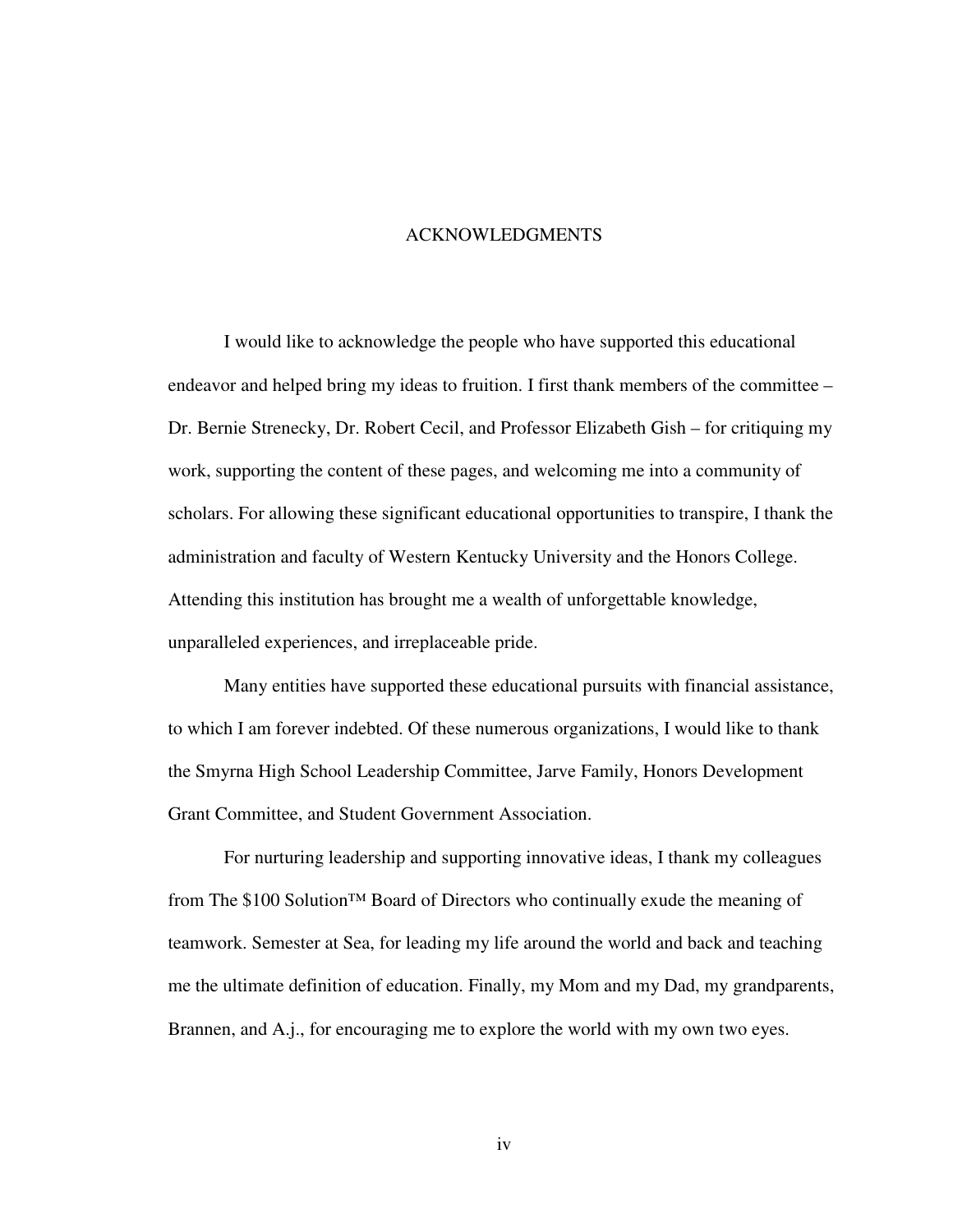# VITA

| August 2011  Elected: Vice President of Programming, The \$100 Solution <sup>™</sup> |
|--------------------------------------------------------------------------------------|
|                                                                                      |

# PUBLICATIONS

English, Amanda, and Kaitlin Hartley. "Reader Letter: Study Abroad Thrives at WKU." *The Courier-Journal*. 25 Dec. 2011. Web. <http://www.courier-journal.com/apps/pbcs. dll/article?AID=/201112260300/OPINION02/312260016>.

# FIELDS OF STUDY

Major Field: Political Science

Minor Field: American Humanics (Non-Profit Administration)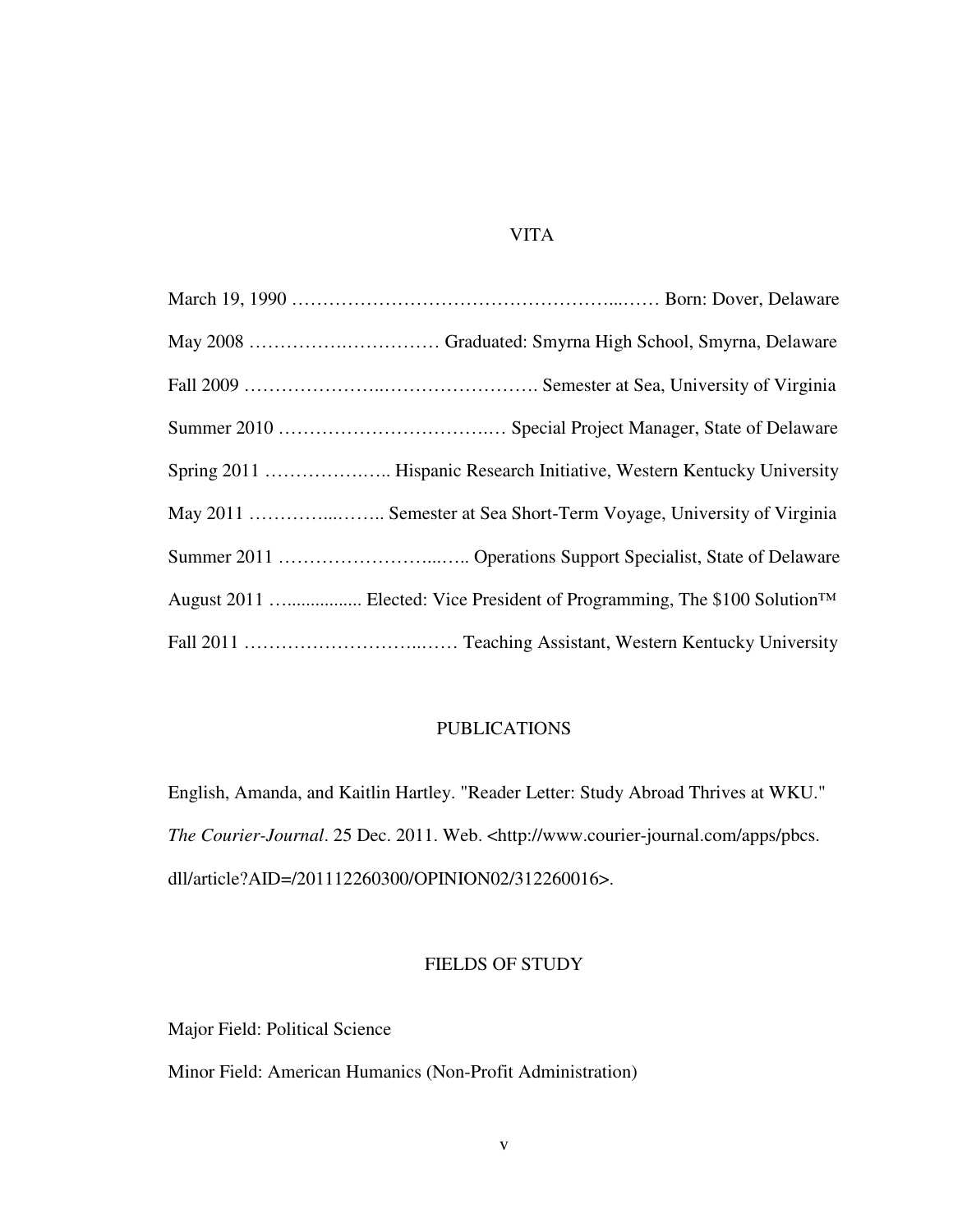# TABLE OF CONTENTS

#### **Page**

| Chapters:        |  |
|------------------|--|
| 1.               |  |
| 2.               |  |
| 3.               |  |
| $\overline{4}$ . |  |
| 5.               |  |
| 6.               |  |
| 7.               |  |
| 8.               |  |
|                  |  |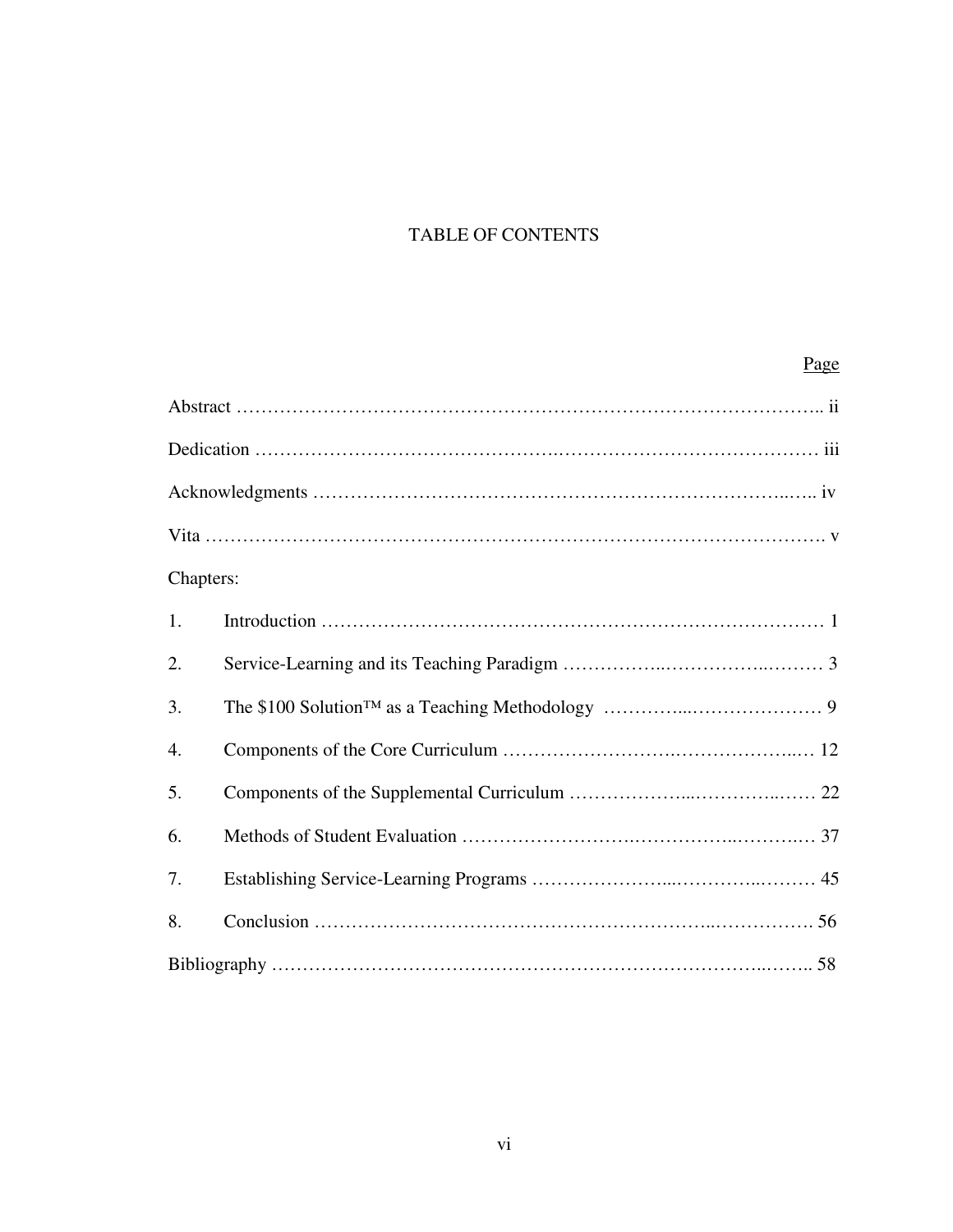# CHAPTER 1

## **INTRODUCTION**

Many students want to change the world; large or small, they seek to make a difference. Several enroll in universities in pursuit of finding answers to global problems, some enhancing these college experiences through internships and study abroad opportunities. These students are seeking more elevated experiences that will bear positive impact on others; as these desires exist, the world persists with no shortage of challenges. It follows that the growing academic discipline of service-learning provides the tools and methodologies to bridge the gap between the goodwill desires of students and the needs of communities in the world at large. This thesis details the ability of service-learning as taught by The \$100 Solution™ to facilitate these energies and offers methodologies for teaching and incorporating its content into university and high school programs.

On one end of the spectrum are communities and individuals in need. From developing countries to our own backyards, social problems exist in all corners of the globe. From hunger and homelessness to literacy rates and child mortality, the challenges of the world are worsened by difficult economic times and strained by exponentiallyincreasing population.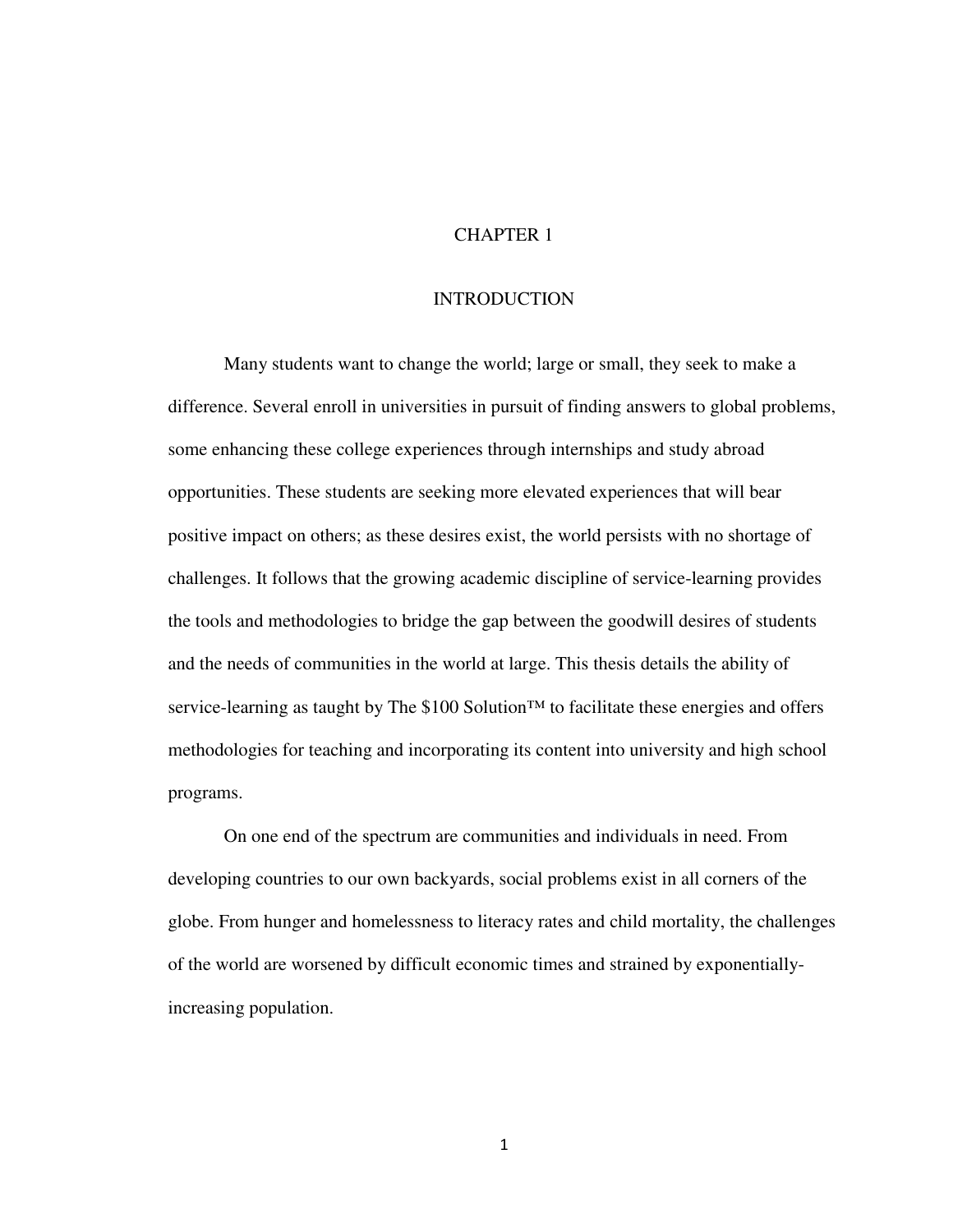On the opposing end are people who are thinkers and dreamers; they are askers and doers. They have a vision to create social change and they act on it through partnerships and teamwork. They can network, manage, and grow their vision to one larger than they had themselves. Even more, they lead and inspire others to do the same.

This is the very type of person that today's academic institutions should strive to create. Research conducted by Harvard University's Institute of Politics indicated in 2006 that students enrolled in high school, college, and graduate school were more likely to be active volunteers than individuals not enrolled in school (Executive Summary). With these student populations volunteering time as an extra-curricular activity, their efforts still have not been maximized and the institutions that exist struggle to nurture their full potential. By tapping into the field of service-learning and embedding its theories and concepts into a diversity of academic courses, educators can provide students with the practical skills and confidence needed to change the world. Furthermore, by training educators to teach students to change the world through service-learning and principles of The \$100 Solution™, we can not only change our system of education, but we can radiate change throughout the world.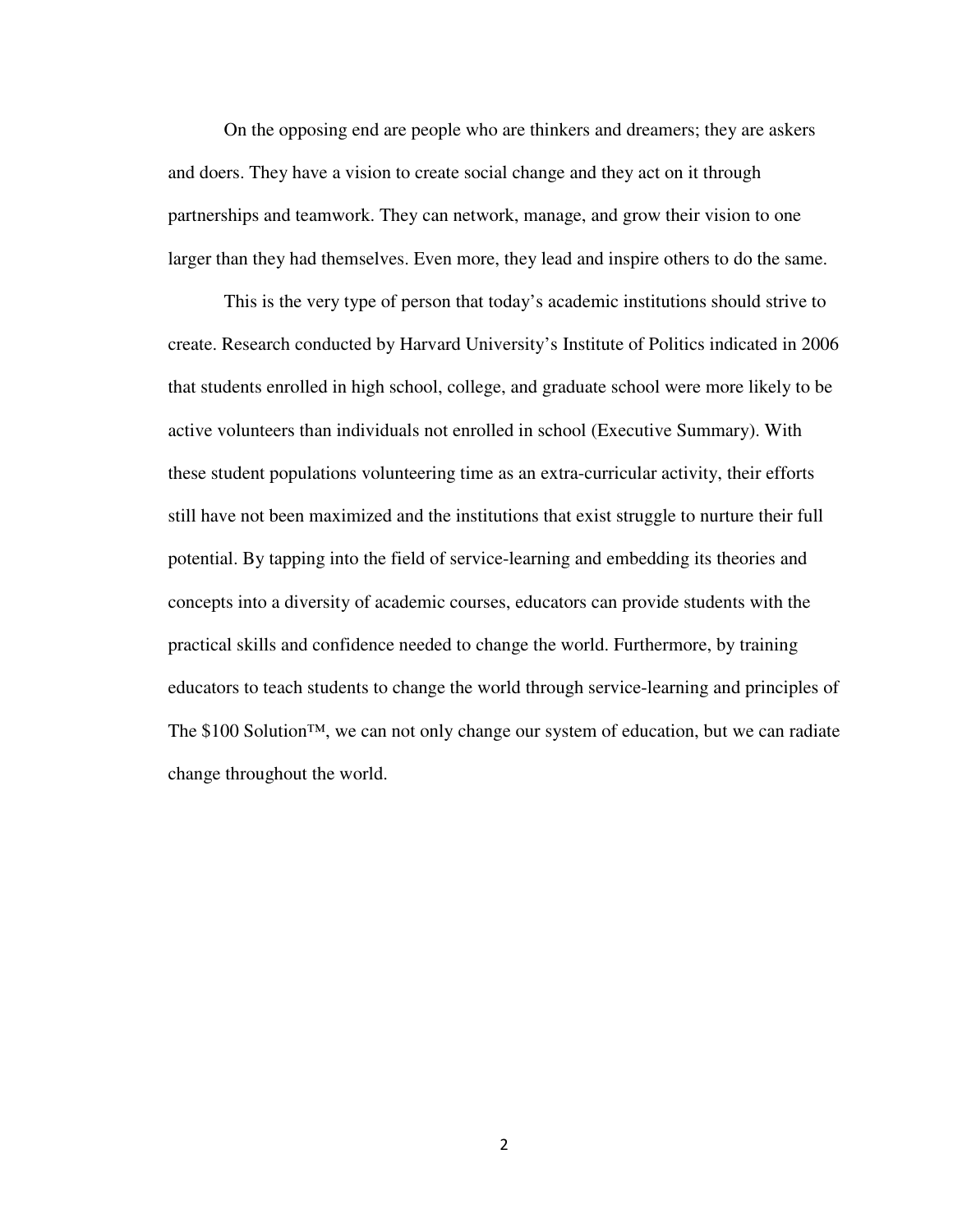# CHAPTER 2

#### SERVICE-LEARNING AND ITS TEACHING PARADIGM

In its simplest form, service-learning is a method of teaching, learning and reflecting. From this base it expands and transforms to become a comprehensive tool for community development and educational enrichment. It involves structured opportunities intentionally designed to promote student learning and development, enhance critical thinking skills, and address the root causes of social problems (Jacoby). In most cases, service-learning is a course in which students conduct service alongside members of the community and reflect on their experiences in a facilitated team environment. Few universities currently offer major fields of study in service-learning, while some are beginning to recognize the demand for this emerging discipline.

Service-learning is often closely compared to volunteerism, although servicelearning occurs predominately in an academic setting while volunteerism exists as an extra-curricular activity. This integration into academics requires a formal commitment from students and faculty, enhancing the sustainability of the community projects established and accountability to produce results. The major distinction cited between volunteering and service-learning is the incorporation of the reflective process. In service-learning courses, all class interactions and field work are reflected upon, answering the underlying questions of what was learned, what feelings emerged, and how the insight gained can be applied to future endeavors.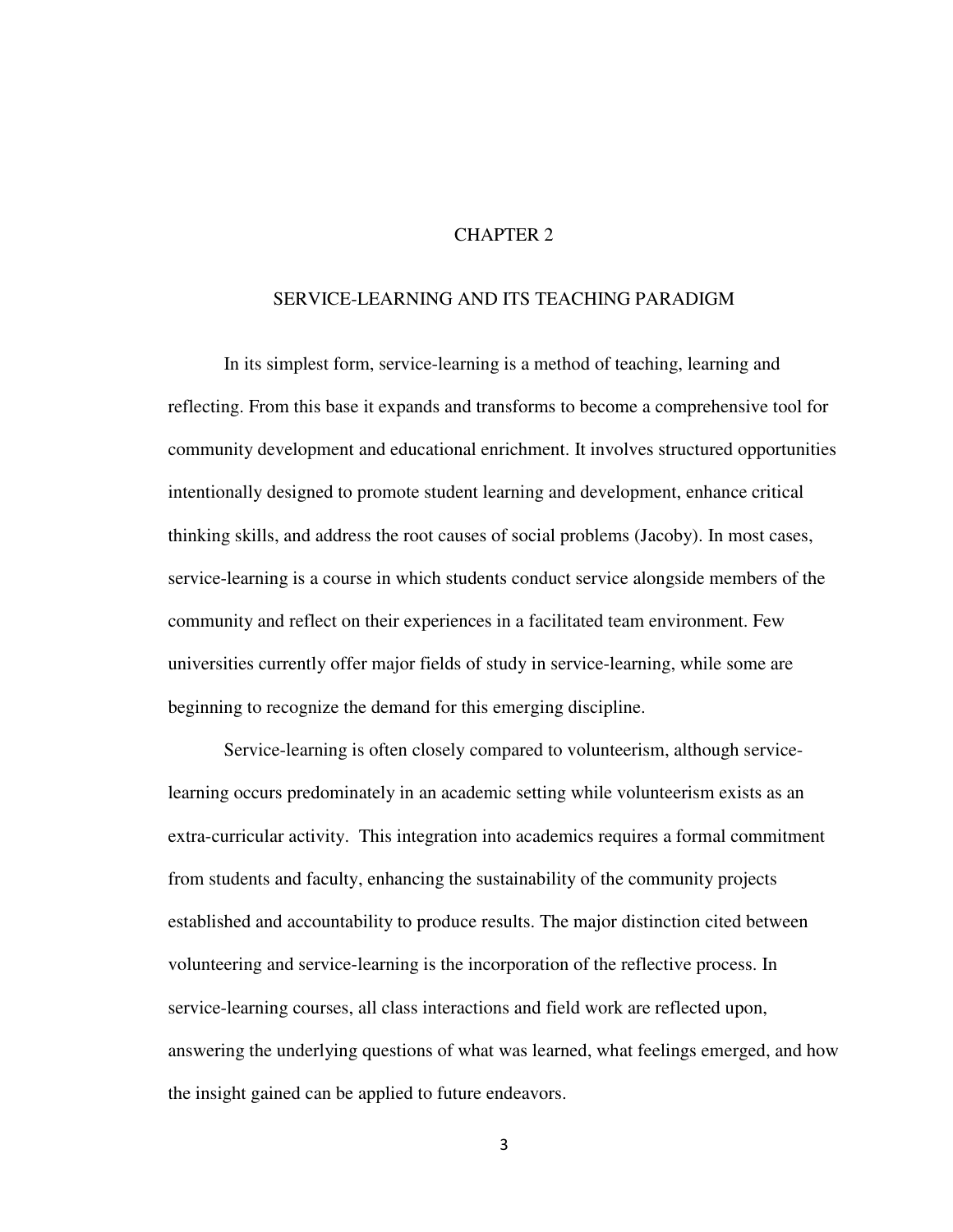#### **History of the Service-Learning Movement**

Service-learning first grew out of the goal to integrate volunteerism into an organized academic setting. Around 1905, John Dewey and William James developed, studied and understood the importance of reflection and the intellectual foundations to service-based learning (Historical Timeline). This was a concept that, when employed along with traditional volunteer work, founded the basis of what is now the discipline of service-learning. As the concept began to gain recognition in the realm of academia, the development of large-scale service programs grew into prominence. Although world crises occasionally stymied the development of such programs, other developments such as the civil rights movement, creation of the Peace Corps, and national programs aimed at increasing educational opportunities while improving the nation further developed the discipline of service-learning (Historical Timeline). By the late 1960s, the effort had become defined by scholars and acknowledged by some educational institutions, leading to some of the first documented projects in Tennessee involving a partnership between university students and faculty and local development organizations (Historical Timeline). Although still faced with challenges of acceptance and recognition within education, service-learning has continued to grow as a discipline, acquire noteworthy research in the field, and gain support of government in expanding its efforts.

#### **Benefits to Students**

Service-learning offers significantly more experiential learning than the typical university course, taking students from theoretical concepts of the classroom to practical applications in the community. It is an enhanced form of learning, relying on greater faculty and student engagement for success. Many past students of service-learning cite it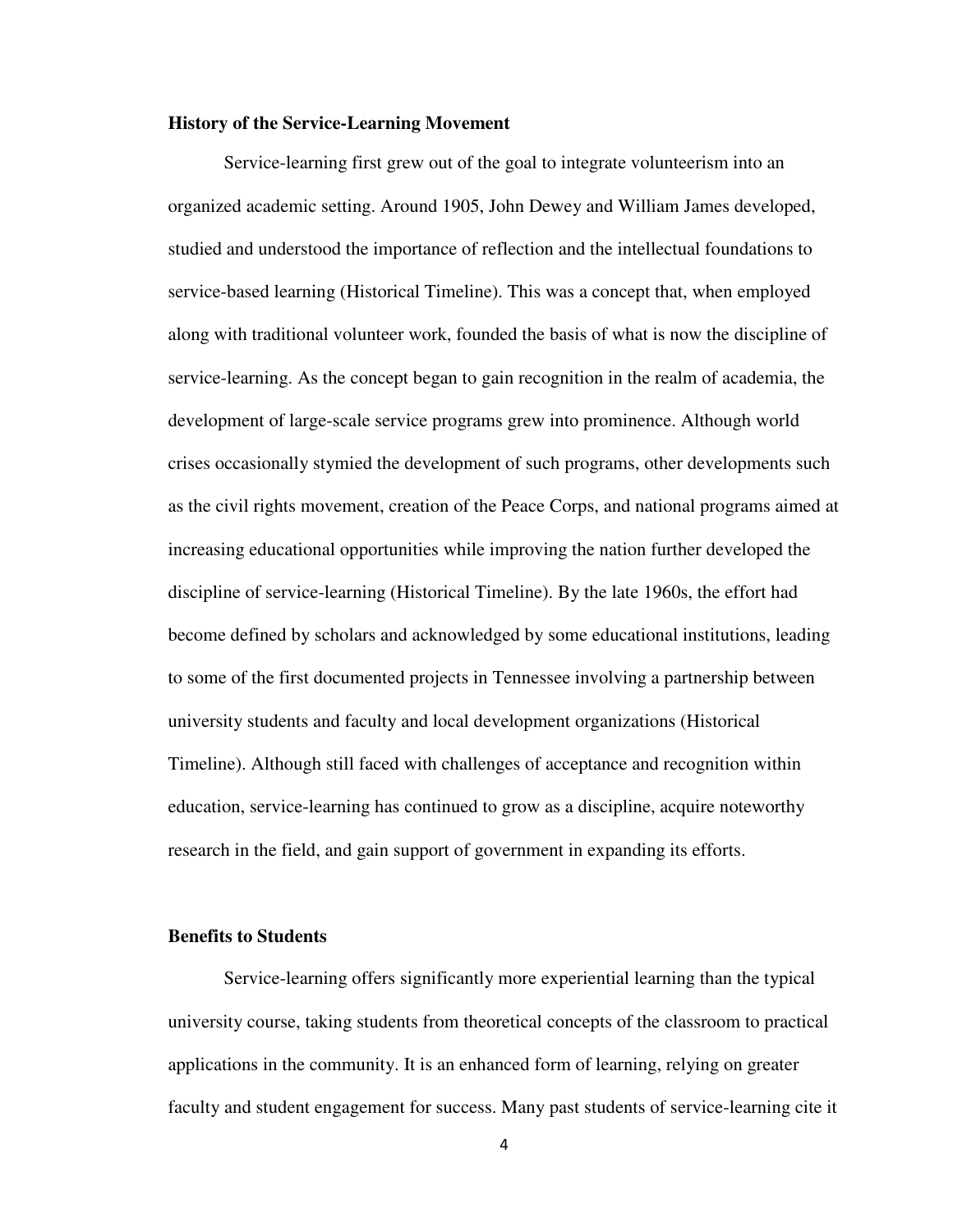as one of their greatest educational experiences, learning about the discipline, the community, and themselves in one cohesive academic environment.

One of the most observable benefits for students is the greater interaction with faculty that the discipline promotes. As students become active in the community and begin forming development projects with community partners, instructors facilitate the learning process and guide students through the steps of project implementation. Since these tasks require students and faculty alike to open their minds to discussion and learning, greater relationships are established between the two. This is especially beneficial in a university setting when students may begin to envision themselves working alongside faculty members as opposed to under them. Universities may use this mutually-beneficial dynamic to promote faculty and student teams, research, conference presentations, and other collaborative professional endeavors.

For many students, service-learning offers the first feelings of empowerment in their academic careers. Since the discipline is engaging and rewarding as students witness their community projects come to fruition, there is a greater likelihood that students feel in charge of their own learning. Personal feelings of empowerment often result as students feel responsibility over their personal and educational development. Leading to this sense of empowerment is the characteristic of the discipline to allow for mistakes, successes, and various levels of participation. Students begin to recognize that their effort and performance directly impact the success of their community projects, encouraging them to hold themselves accountable to higher standards of academic work.

One of the most notable benefits to students is the development of skills that can be applicable to outside areas of work and study. The suggested form of service-learning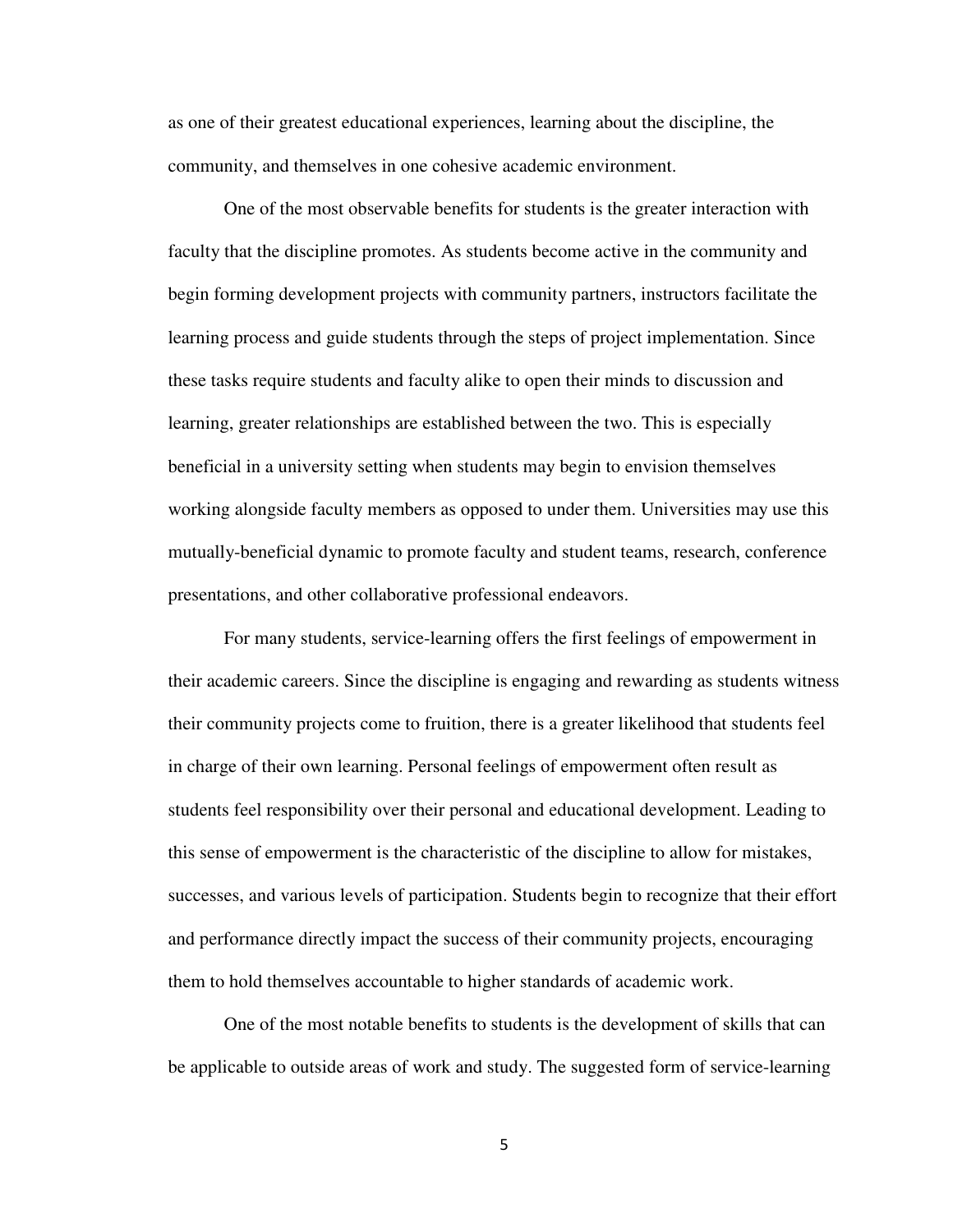involves a core curriculum and a supplemental curriculum, discussed in Chapters 4 and 5, both enhancing student learning by teaching skills applicable to various aspects of work and study. Through these curricula, students are integrated from multiple disciplines and skill-sets to create interdisciplinary teams in which they learn and work together. By teaching knowledge of service-learning's core concepts, coupled with the soft skills related to teambuilding, leadership, communication, and more, the discipline works to develop stronger students both inside and outside of the classroom.

This enhanced form of teaching can also benefit students in the long-run as they face a crucial time of career pursuits. With an increasingly-competitive job market awaiting students upon graduation, it should be the responsibility of educational institutions to provide career development and prepare students to be successful in the work environment. Service-learning directly fulfills this goal by teaching skills that create innovative thinkers and active team leaders ready to serve in any chosen field of study.

#### **International Service-Learning**

Service-learning is relevant to both domestic and study-abroad courses, with International Service-Learning emphasizing the approach of community development from a global perspective. In this approach, students and faculty work with community members abroad to identify critical problems, then work together to solve them through inventive and sustainable solutions. These solutions occur through the teaching and implementation of the series of academic concepts discussed in the following chapters.

The internationality of service-learning allows the discipline to enhance community projects both at home and abroad. By bringing an international perspective to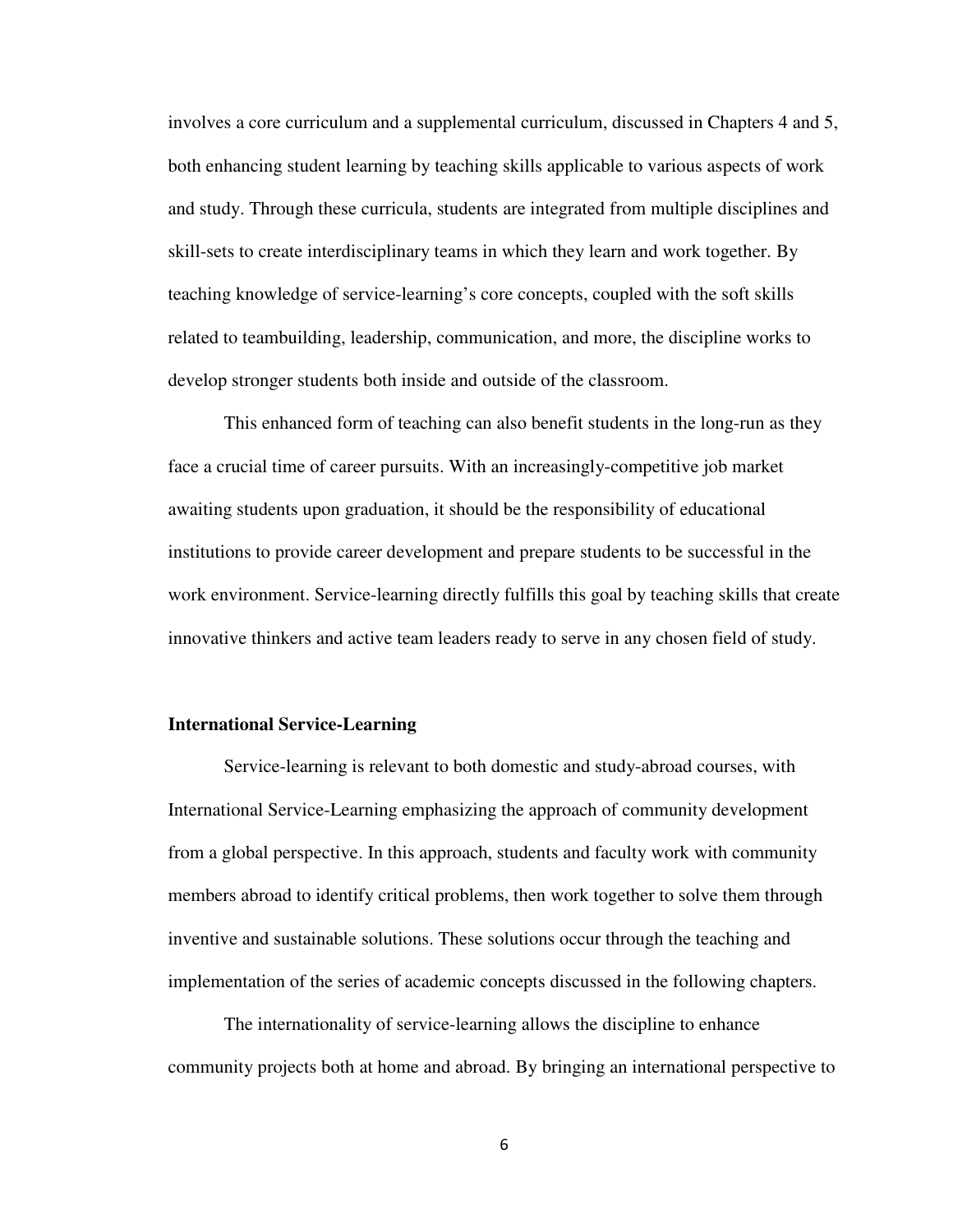local projects, students are able to witness service-learning amongst diverse populations and cultures, addressing challenges with a rounded and comprehensive approach. As one example, students may witness how the issues of poverty or literacy rates are present in their own community and in the world at large. Addressing these universal problems by learning the root causes of their presence in communities near and far allow for more complete solutions and more optimal learning.

Another challenge universities face that may be mitigated by implementing service-learning is the integration of students returning to campus from a semester or year abroad. These students now seek deeper and more meaningful experiences, often becoming apathetic about learning when their experiences in a campus classroom do not parallel their experiences abroad. The energy brought to education by these students must be channeled and harbored, creating a bridge between the study abroad experience and their return to the home university. Service-learning allows these students to recognize how their knowledge gained while studying abroad can be utilized to improve their own communities, applying international experience in the domestic arena.

### **Misconceptions Surrounding Service-Learning**

While service-learning is gaining a stronger presence in educational settings, it is also one of the most highly-criticized disciplines and struggles to make its way into core curricula. At the forefront of its critiques are misconceptions regarding its role and importance. Many critics believe that service-learning allows students to earn academic credit for volunteering in the community; a task which should be done on individual time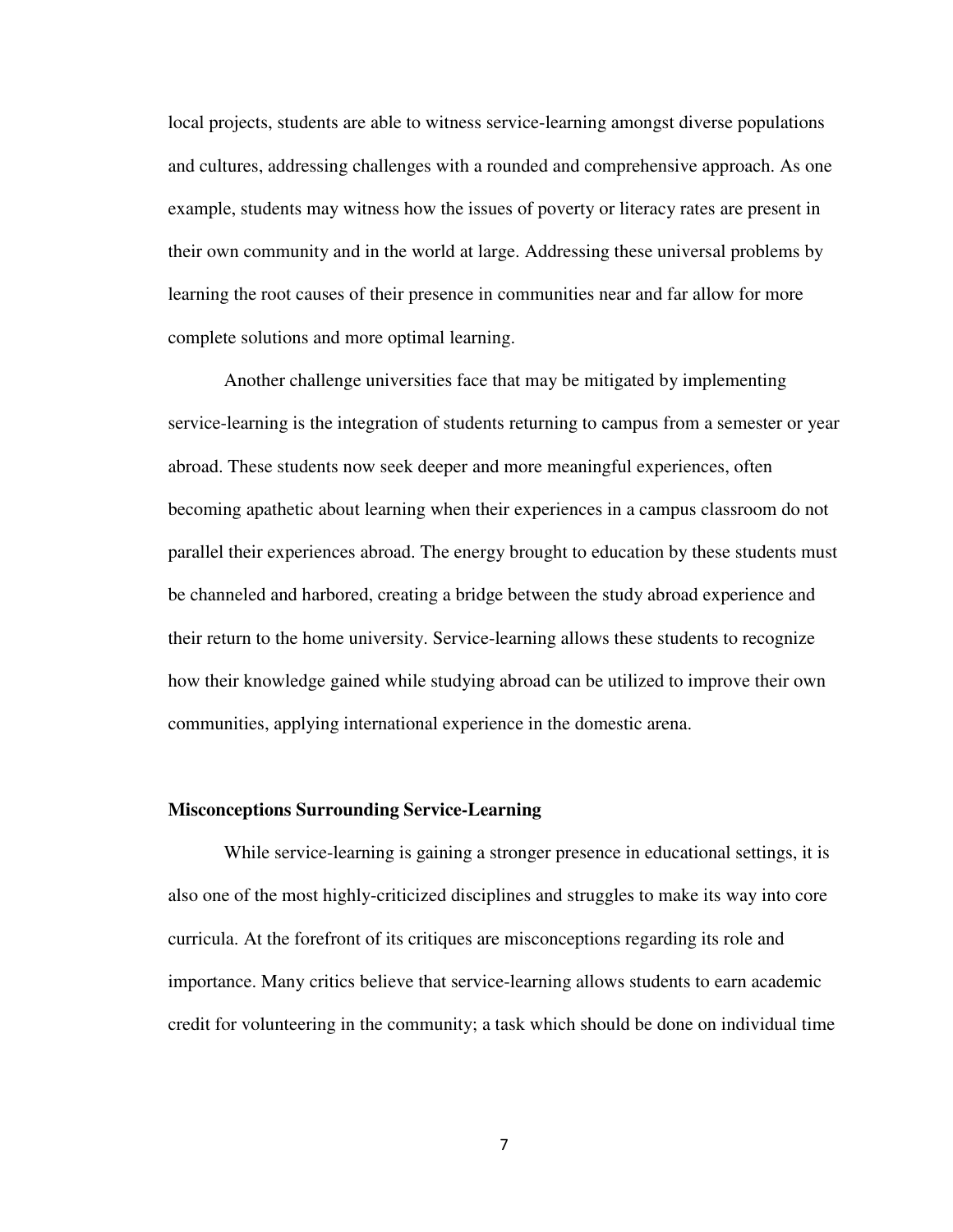and for personal satisfaction. These critics cite that service-learning does not meet academic standards as a discipline as it easily grants college credit.

 In response to these critics, service-learning has risen to become a highly researched and theory-based discipline that utilizes classroom learning to enhance field experiences. It is more than simply volunteering in the community, but recognizes the importance of volunteerism and supplements it with more educationally-impactful opportunities. Further research within the discipline continues to propel its legitimacy, while supporters of service-learning recognize and address its common misconceptions in an effort to change the terms of acceptance in academia.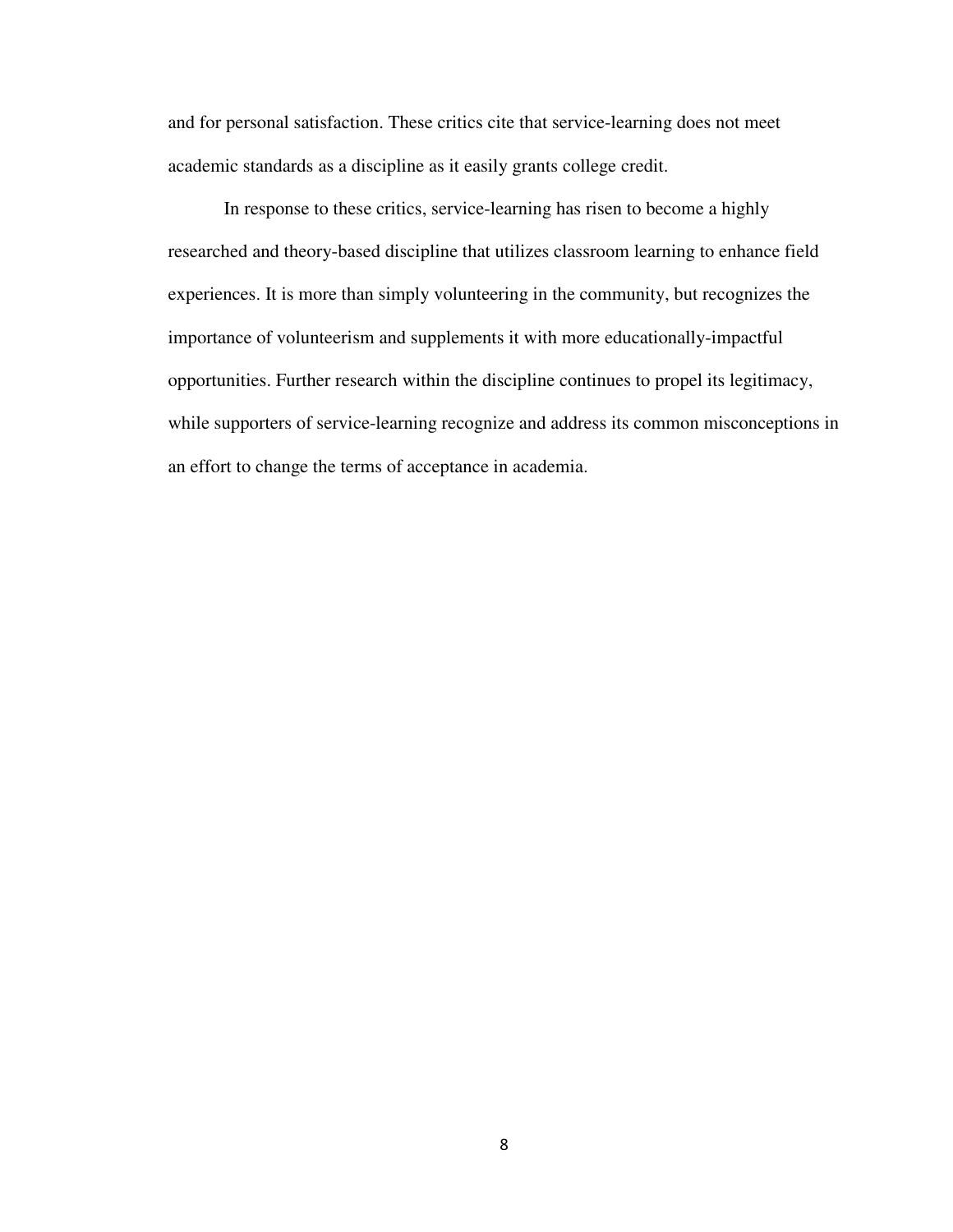# CHAPTER 3

#### THE \$100 SOLUTION AS A TEACHING METHODOLOGY

At the forefront of the service-learning discipline is The \$100 Solution™, an international non-profit organization that utilizes the preceding teaching methodology to transform student learning. By partnering with educational institutions domestically and abroad, The \$100 Solution<sup>™</sup> teaches students how to turn \$100 into a world of change by meeting community-determined needs. Its model relies on the core values of partnership, reciprocity, capacity building, sustainability, and reflection to encourage global citizenship through civic and community engagement (the100dollarsolution.org). By blending theoretical knowledge in the classroom with practical application in the community, solidified by a set of core teaching principles, its approach challenges traditional volunteerism and encourages participants to address local and global problems with innovation. Students at the university, high school, and recently elementary school levels engage with partners across the globe to create meaningful and sustainable projects that enhance the quality of life in the respective communities.

Designed and developed by Dr. Bernie Strenecky, The \$100 Solution™ evolved as its creator witnessed the distinct potentials of students to implement positive impacts in their communities at home and abroad. A scholar in the field of education himself, Dr. Strenecky outlined the core components necessary in a service-learning program and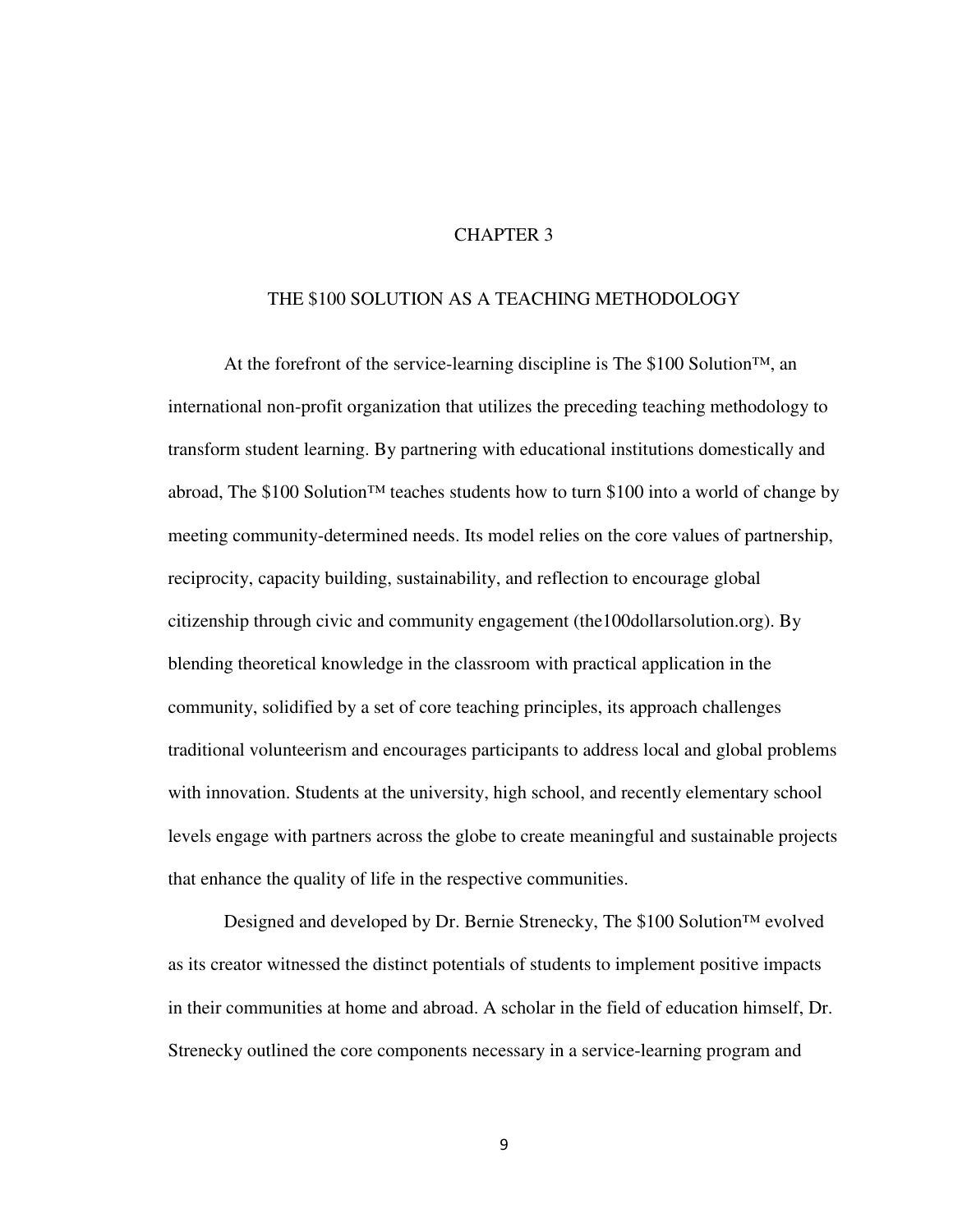began to study their impacts on students in practice. The methodologies of Dr. Strenecky's teaching as developed through his university classes and global community development initiatives transformed to create the organization known today as The \$100 Solution™.

Different from other organizations of its kind, The \$100 Solution™ takes community service to new heights and promotes service-learning in formal academic curricula. Its methodical approach to service allows for student and faculty learning that is able to be implemented with measurable outcomes. In courses and projects associated with The \$100 Solution<sup>™</sup>, the reflective process is not an option but a required practice to be implemented by all individuals and groups involved. The importance of interdisciplinary problem solving is also acknowledged and promoted in all servicelearning settings. Additionally, the presence of the Board of Directors governing body that is associated with yet outside of academic institutions allows for the development and monitoring of standard practices. The organization, by partnering with academic institutions, has the ability to create linkages between service-learning applications globally and serves as a link between service-learning and its presence in various academic and community settings.

Since its founding in 2005, The \$100 Solution™ has been a catalyst for change in 13 countries with over 100 projects conducted worldwide. It was first pioneered by Dr. Strenecky as a project of the Prospect-Goshen Rotary Club of Louisville, Kentucky, and more recently established its headquarters at Western Kentucky University. With an Advisory Board and Associate Board as strong pillars of support, the organization prides itself in being run by a Board of Directors all under the age of 25. It expands its reach by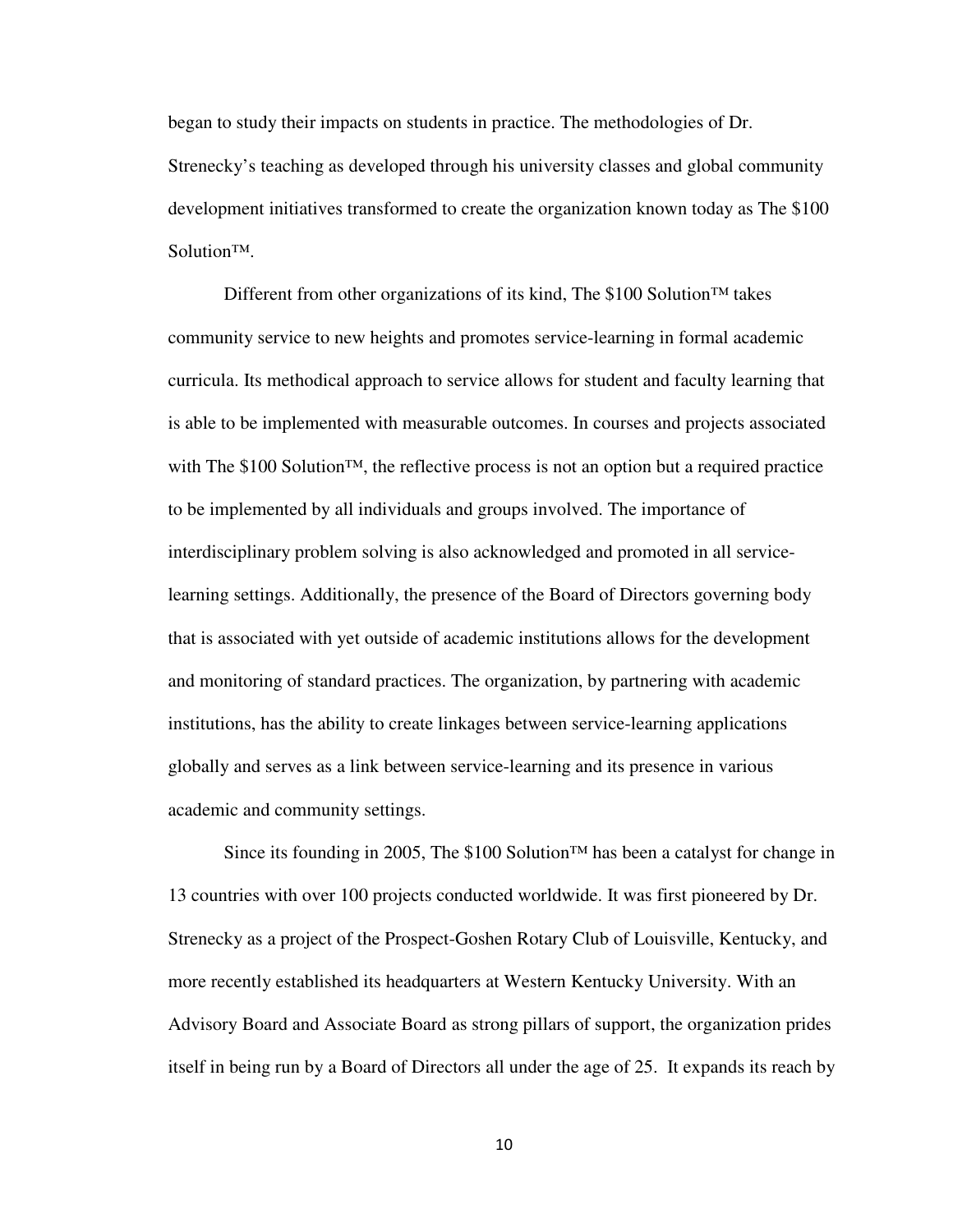partnering with universities and study abroad programs around the world to create sustainable community and educational projects. With current partnerships in over six universities and study-abroad programs such as Semester at Sea, as well as two high schools, The \$100 Solution™ continues to lead the way in service-learning opportunities and teach students and educators how to exude positive development throughout the world.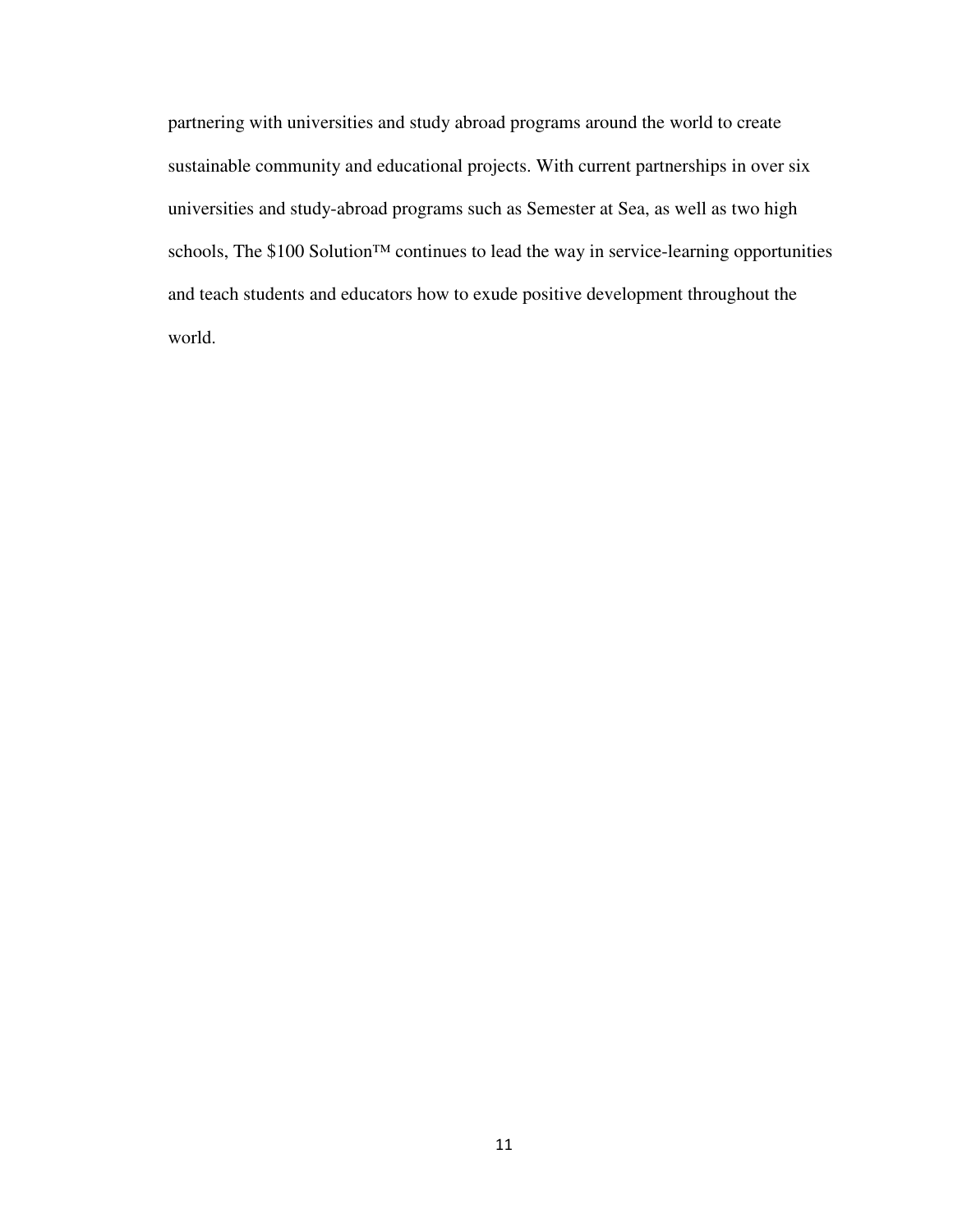# CHAPTER 4

#### COMPONENTS OF THE CORE CURRICULUM

The five principles by which projects of The \$100 Solution™ abide, formed by Founder Dr. Strenecky, are critical to optimal teaching of service-learning. The following chapter details the suggested core curriculum for service-learning programs, including the concepts of partnership, sustainability, capacity building, reciprocity, and reflection. These concepts, when taught in unison, contribute to greater student understanding of service-learning and enhanced community development projects. It is important that all concepts be discussed in the classroom setting and implemented in the corresponding community projects. Conducting service-learning based upon these five principles creates a sound, theoretical practice that leads to better student, faculty, and community development that is both intentional and measurable.

#### **Partnership**

The skill of creating and maintaining partnerships is one that can be learned through service-learning yet applied to additional areas of study. Closely associated with collaborations, partnerships are defined as "mutually-beneficial and well-defined relationships that include a commitment to: a definition of mutual goals, a jointlydeveloped structure and shared responsibility, mutual authority and accountability for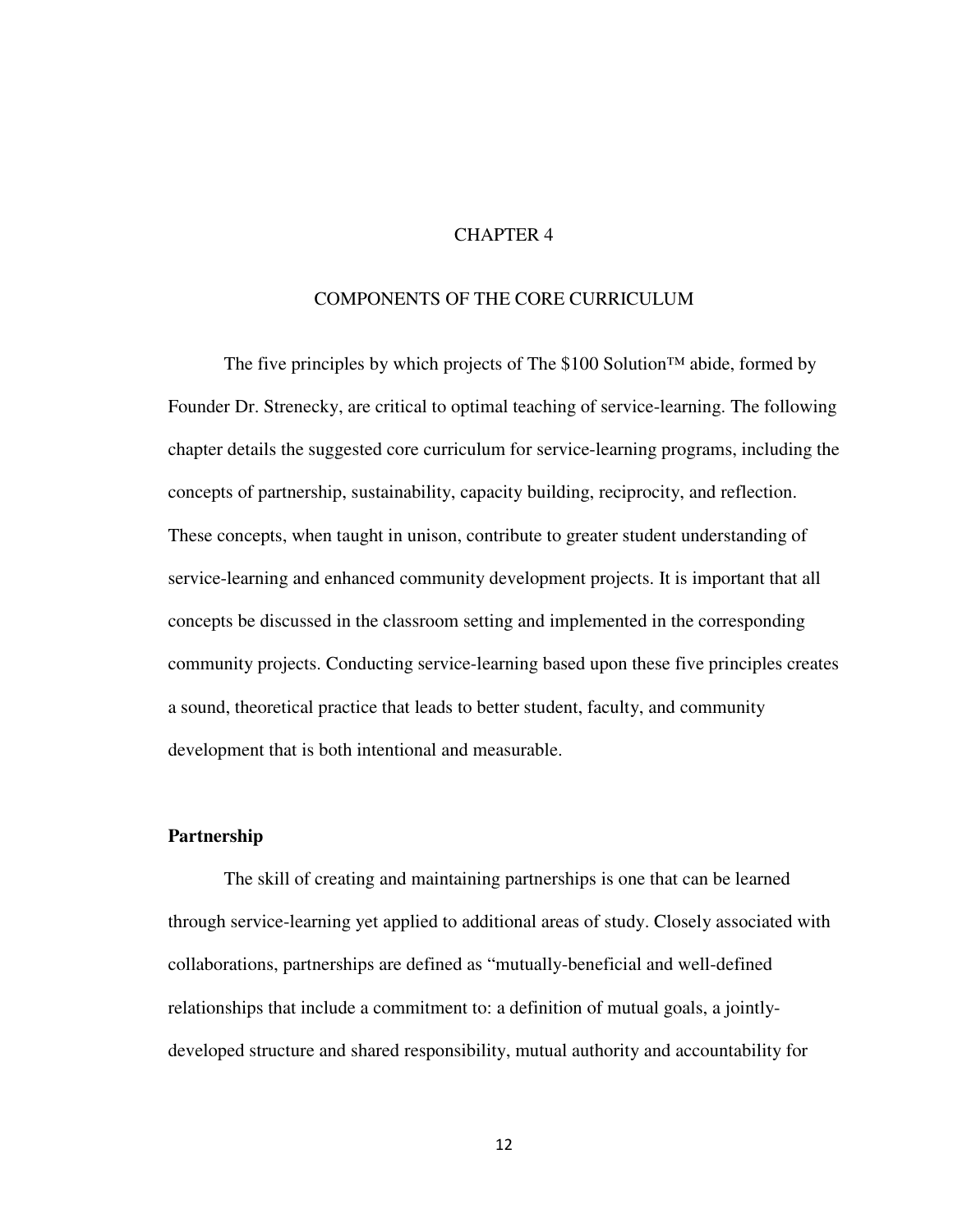success, and sharing not only of responsibility but also of the rewards" (Jacoby). Partnerships stand at the core of service-learning projects and sustain these projects beyond the semester in which they are conducted. It is important that students develop the ability to initiate and sustain partnerships through both classroom discussions and community implementation. These partnerships link students directly to the community and add a personal degree that enhances service-learning experiences.

There are defined steps to building a partnership that must be taught and practiced for strong and efficient interactions. Firstly, *initiation* establishes relationships and involves students and community members agreeing to work as partners. This begins collaboration between the two parties, allowing them to know who they are apart from each other and what they individually bring to the partnership. The initiation process involves knowing each partner's rules, goals, and motives.

Secondly, partners must *work towards mutuality* to ensure that every person and entity has ownership of the project. In this stage, partners lay the foundation for feedback processes, deciding how they will communicate and work together to produce a shared result. Clear expectations must be established between both sides of the partnership, keeping in mind the common goal towards which the partners are working.

In one example, the concept of partnership was experienced when a group of study-abroad students arrived in the port city of Accra, Ghana (Global Nomads Group). This group initiated a partnership with members of Rotary International, including student Rotaractors, in the hopes of developing a relationship focused on enhancing the quality of life in Accra. The established goal involved the partners beginning a project through The \$100 Solution™ that could be continued each time the study-abroad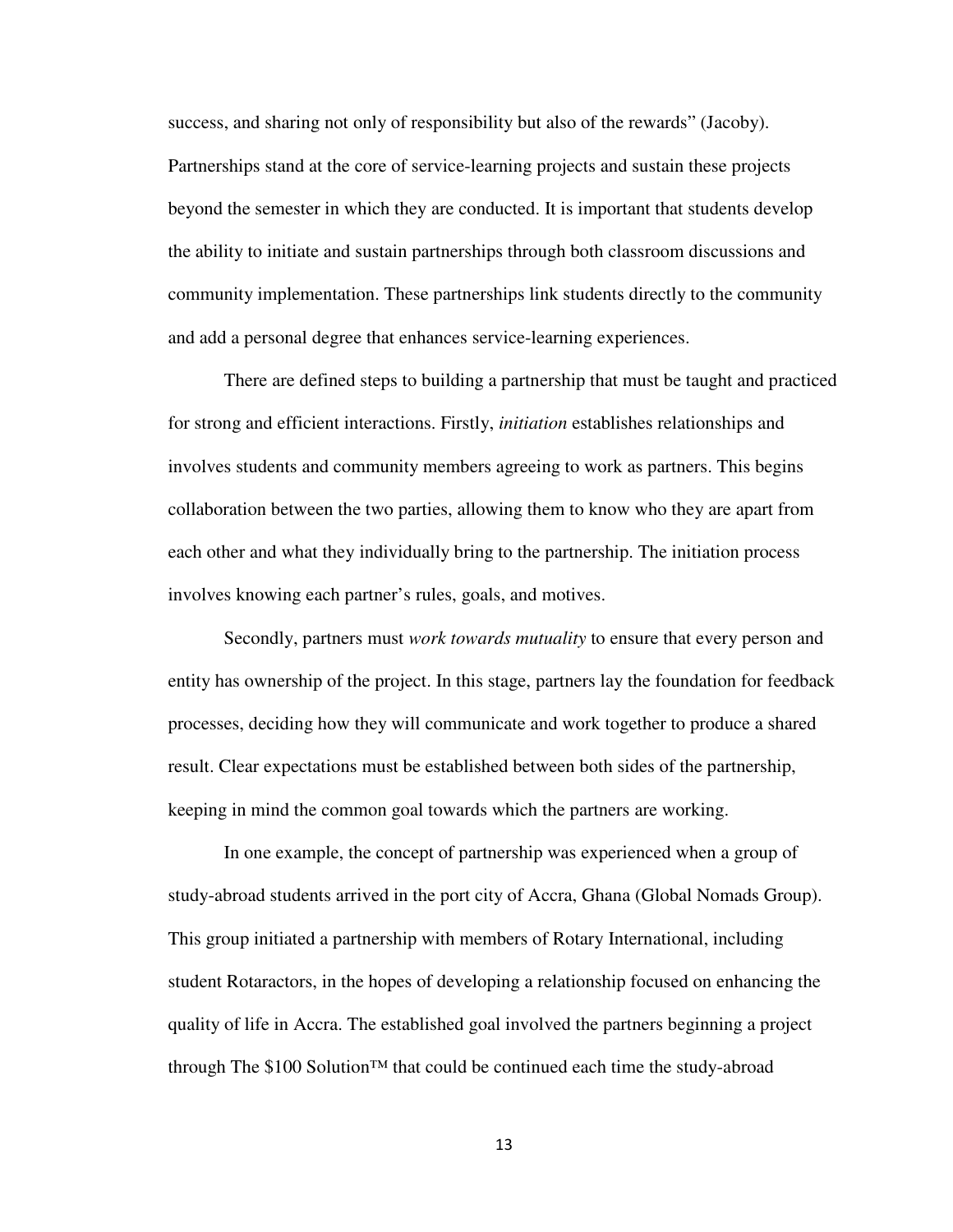program returned to Ghana with new students. After presentations on current projects being conducted, lunch table discussions, gift giving, and the development of a plan of action for how the project would be implemented, a prospering partnership was established between the two parties. They not only set the groundwork for a community project, but made lasting relationships as they became partners in service.

#### **Sustainability**

Meaning "the capacity to endure", sustainability is an essential element of each orchestration of service-learning. When applied to The \$100 Solution™ and its teaching methodology, this core value seeks long-term solutions for global problems. It encourages students to think past their physical time at a project site and envision the community in both the short and long term, developing solutions that will carry lasting impacts.

The development of sustainability is especially challenging when applied to international service-learning. Many times, students are only at a project site for a short amount of time and there may not always be plans to return. With this reality in mind, students must work with communities to develop the infrastructure of a project that will be sustainable by design. The most important facet of sustainable projects in regards to service-learning is the teaching element that encourages students to think critically about sustainability and brainstorm permanent solutions.

In discussions of sustainability, students must consider the future needs and resources of the community. Is the determined community need one that is ongoing, or will other foreseeable problems take priority in the future? Are the resources used in the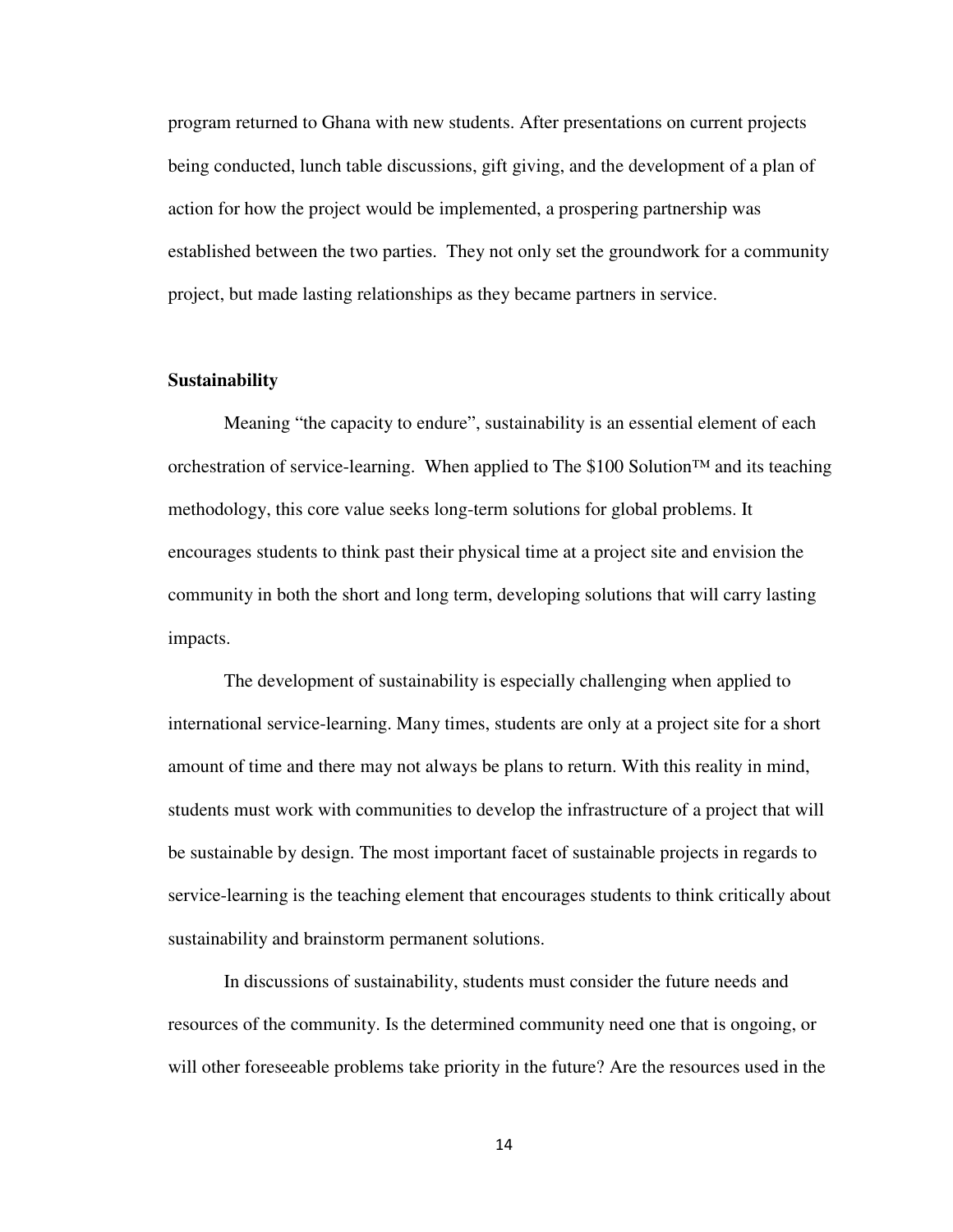solution ones that are plentiful and able to contribute to the future of the project? Will dedicated community partners and local leaders succeed in carrying on the project?

To combat the lack of sustainability that is sometimes resulting from projects of traditional volunteerism, service-learning builds the teaching of sustainability into the core curriculum before it is implemented in the field. Students learn the importance of sustainability and methods for achieving a lasting impact by evaluating project examples in the classroom. This learning may exist in the form of case studies provided by instructors; many such examples are realistic situations that formed the basis of previous projects through The \$100 Solution™.

With knowledge of sustainability and its theoretical components learned in the classroom, students are next required to address sustainability in the group-oriented community project. These projects must address all components of the core curriculum, keeping sustainability at the forefront. The student groups, once partnered with community organizations or individuals, work with the community at hand to determine methods for implementing sustainability. A detailed plan of action should result that outlines future needs and resources to sustain the project, minimizing potential feelings of abandonment in the community and addressing possible financial constraints.

#### **Capacity Building**

The discipline of service-learning emphasizes that it is not enough to simply improve a school, a village, or a society. One of the five guiding principles of The \$100 Solution<sup>™</sup> is capacity building, which ensures that a project extends beyond the time in which the conductors of service are present. Capacity building helps members of the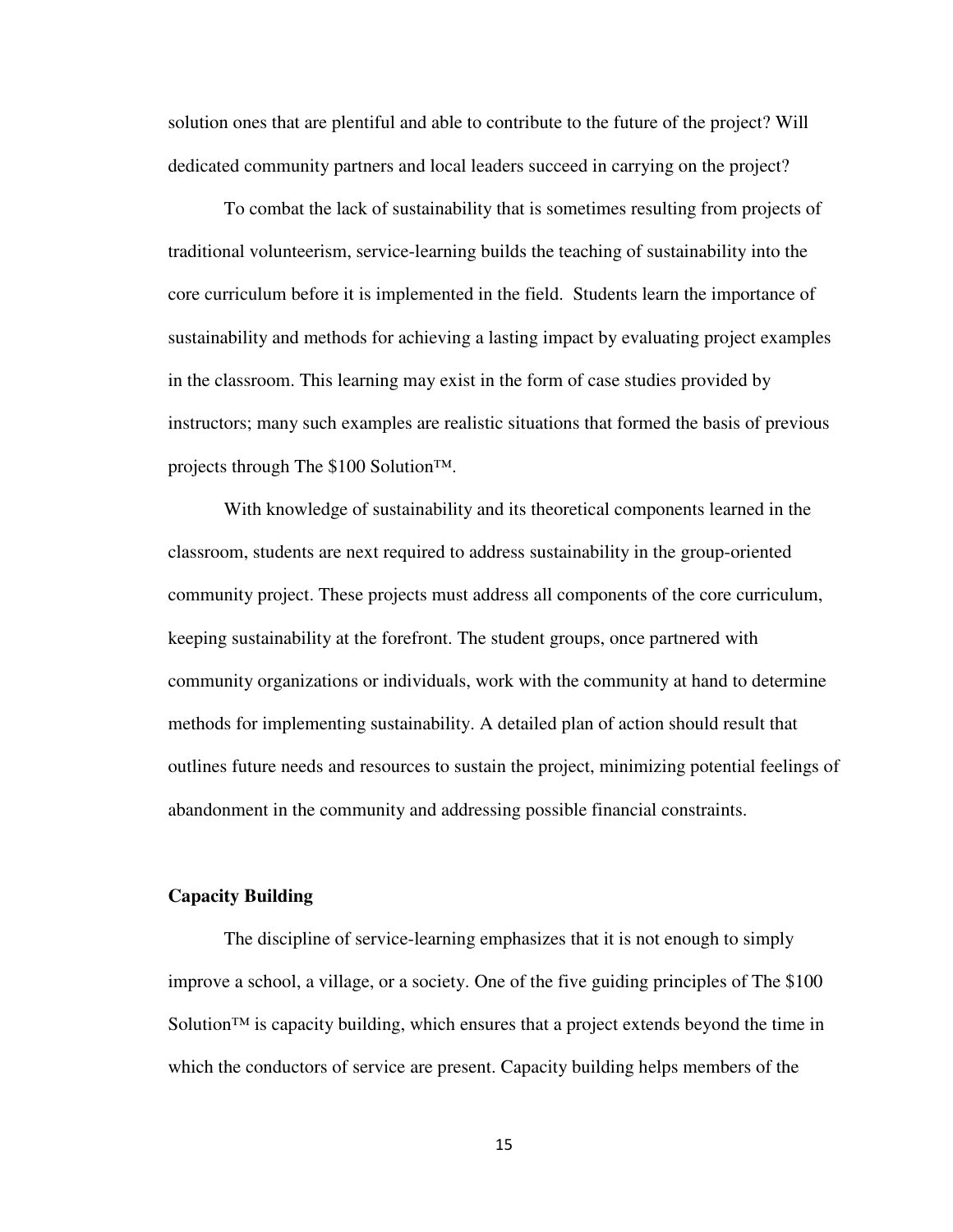community develop their own abilities until they eventually no longer need outside assistance for the specific problem being addressed.

Capacity building is often simply described as "helping others to help themselves". Just as it is important for service-learning participants to develop projects, it is important to create a situation in which the student group is no longer needed. In order to do so, capacity must be built within the community that is being served. By helping the community to help themselves, participants are ensuring that the community has the means of improving on their own after the project is completed.

There are many ways in which capacity can be built; generally, students are taught to assist a community in taking advantage of the resources available to them. They can find these resources and play on them for the overall prosperity of the community's future, acting as consultants to the community partners by presenting potential solutions to the community-determined needs. Participants can teach the community how to utilize the resources that they already have to improve the problems that have been identified.

A common story can be told about a village and the peoples' need for food. One way to help that village would be to provide the people with fish which they may consume. As a familiar saying goes, "Give a man a fish, he eats for a day. Teach a man to fish, he eats for a lifetime". When service-learning principles are employed, this saying can be taken even a step further. If a student team is able to work with the community and utilize the resources present, such as close proximity to fish populations and availability of materials to make fishing supplies, that same man can learn how to grow a fishing business that will feed the people and bring revenue to the community.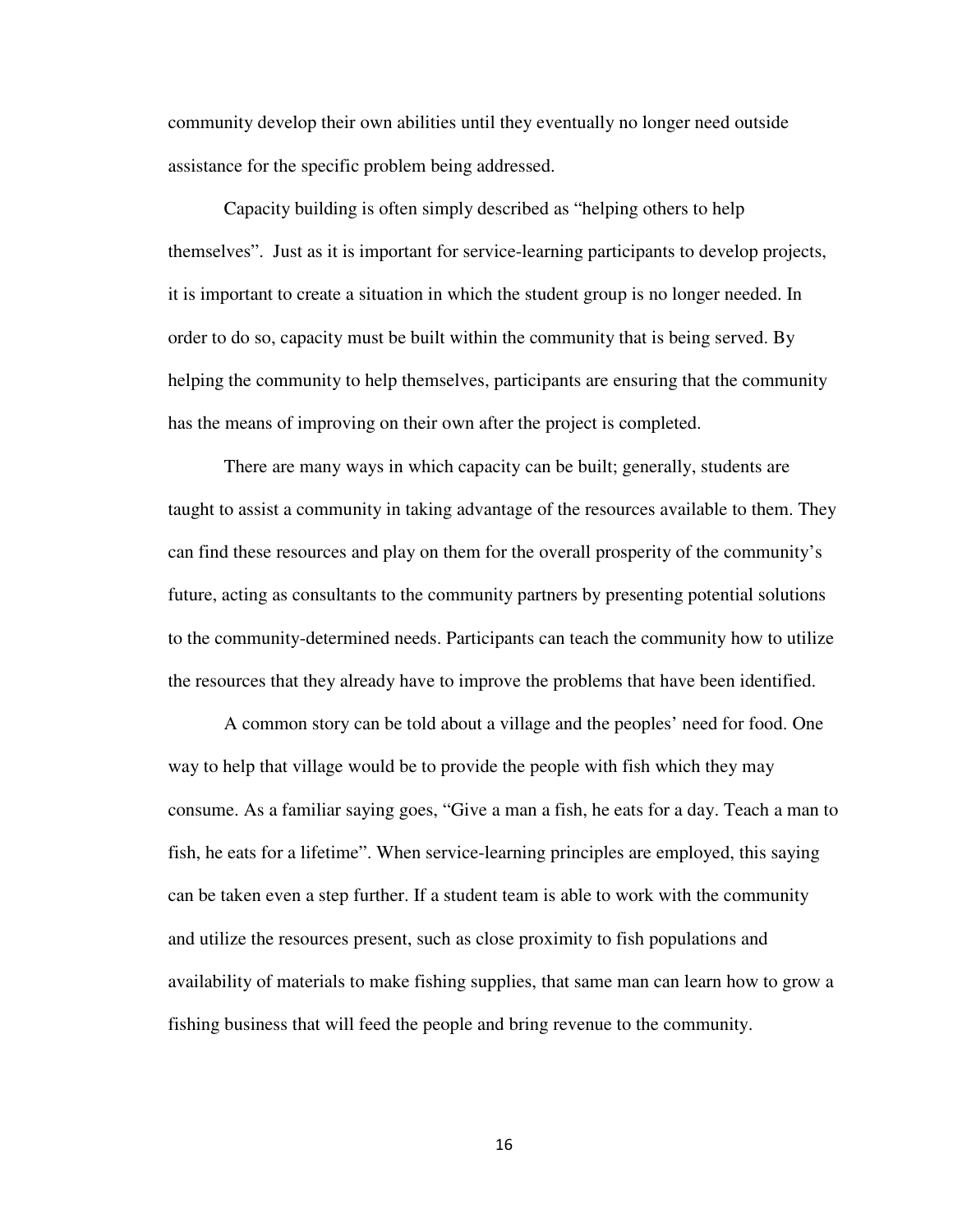### **Reciprocity**

Reciprocity is the practice of exchanging things with others for mutual benefit (Jacoby). This plays a large role in service-learning, as it is necessary to ensure that all parties are benefiting from the service project.

Reciprocity underlines the notion that it is human nature that people want to give back. Just as students participating in The \$100 Solution<sup>™</sup> may be giving to an individual or a community, there must be a reciprocal process of this deed. This can be a material good in exchange for a service, an experience that the student group is given as a result of the service, or something as simple as a knowledge and educational growth. The result of reciprocity varies in different service-learning situations and is to be determined by the parties involved in the service. The essential goal of any project related to servicelearning is personal and educational development. All parties in service-learning are learners and help determine what is to be learned; both the servers and those served teach, and both learn (Jacoby).

It is important to establish from the beginning where reciprocity will play a role in each project. Having this mutual goal by both sides of a partnership will facilitate cooperation and give each group a feeling of ownership over the project. Teaching reciprocity as a classroom concept will help students develop the skill of establishing reciprocity and translate this project requirement to community partners.

#### **Reflection**

Reflection differentiates service learning from volunteerism, in that its primary focus is learning. A reflection is the practice of documenting the learning process, articulating and reviewing the progression and the lengths at which one has come in his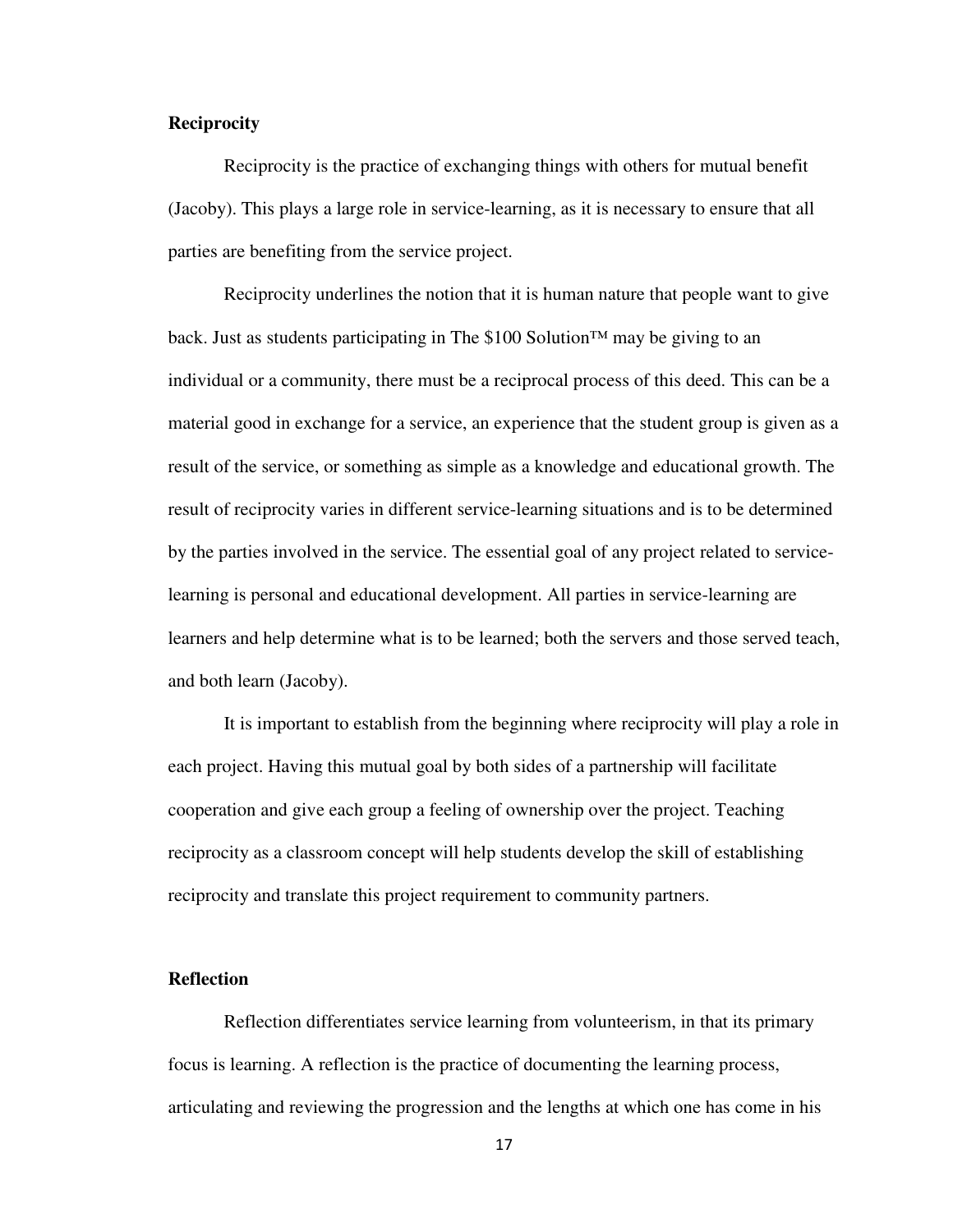or her learning. It is concentrated thought in written or oral form; thought triggered by free yet directed writing or speaking. Reflection involves thinking back on an event and considering its meaning to service-learning, often resulting in realization and revelation. The practice of reflection asks students of service-learning to answer the following questions:

*"What did I learn? How do I feel about this? How can I use this in my future?"* 

#### **Methods of Reflection**

Reflection can happen in both written and oral forms, individually or in a group. Its product is not a summary or a report, but a documented connection between events and learning. After a community project, it is common for participants to gather in a circle and discuss what was learned. This open environment encourages students, community partners, and instructors to express their personal growth and learn from each other in an ongoing discussion. Utilizing all forms of reflection, including written, oral, individual, and group reflections, helps students of service-learning become well-rounded and gain the most optimal outcomes from their experiences.

Written reflections are generally turned into a professor after every class meeting when service-learning is used in a university setting. The sole guidelines are that they must be at least one full page and address the above questions of what was learned, what feelings surfaced, and how this learning will be utilized in future endeavors. Often, written reflections turn into multiple pages as students re-immerse themselves in the experience and ask themselves more questions than the ones originally addressed. After submitting the reflections, they are returned with insightful feedback from the instructor.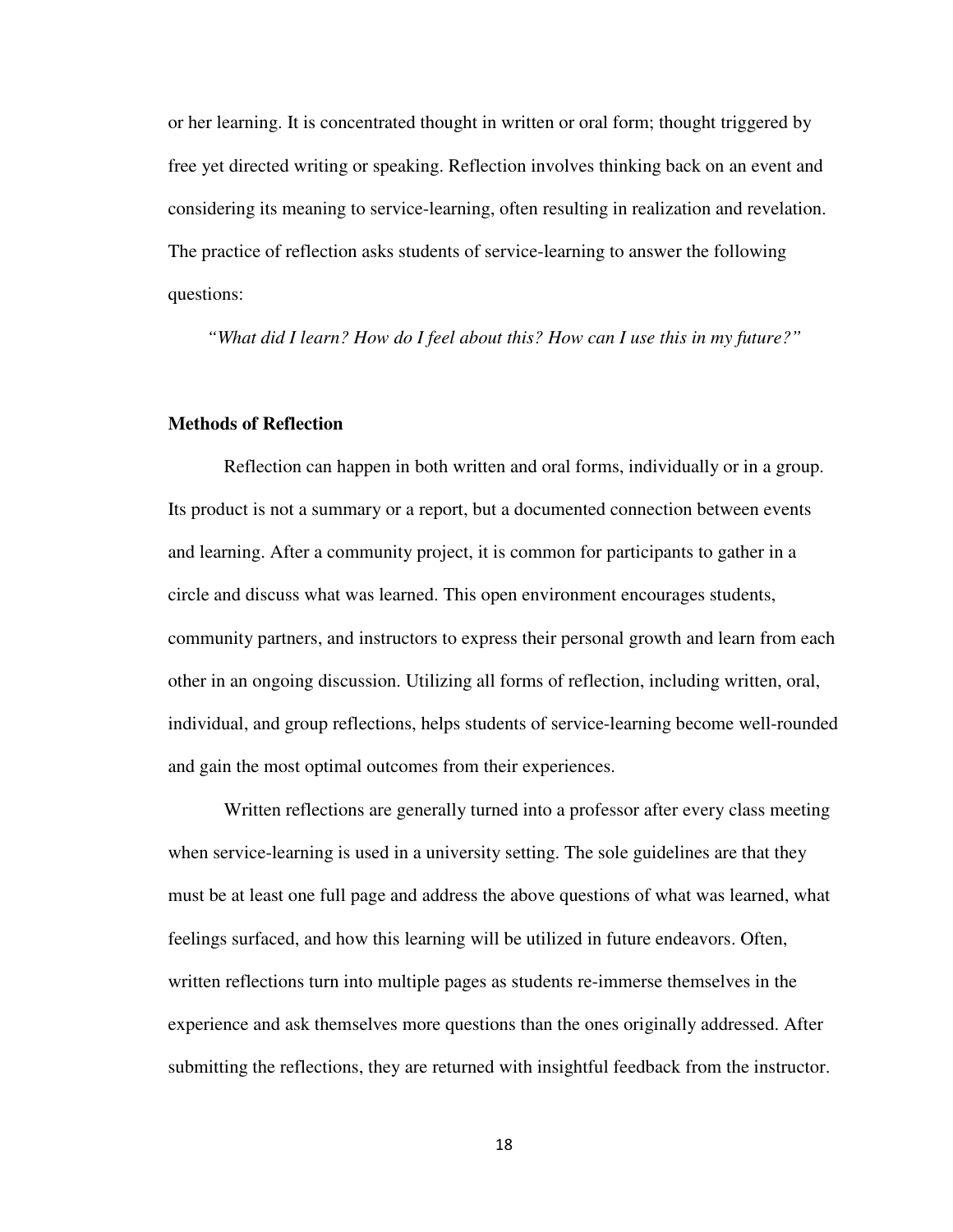In service-learning settings where students reflect frequently in both oral and written forms, it is also encouraged that instructors occasionally assign guided reflections that will address the general questions with an added degree of consideration. An additional question given by the instructor can ask students to reflect on the progress of their coursework, the effectiveness of their team, or their interactions with a community partner. These strategic prompts bring greater diversity to the reflective pieces and cultivate a comprehensive learning process.

#### **Strategies for Enhancing Student Reflections**

By observing examples in which service-learning has not been successful in a university setting, it can be hypothesized that one of the primary reasons for the lack of success was the deficiency of effective reflective practices. In order for reflections to be successful in an academic setting, instructors must first create a learning environment in which students feel safe and supported. Students recognize that the instructors will be reading the personal thoughts of their reflections and must feel comfortable with this dynamic before opening their minds to insightful reflective pieces. It is also important for students to understand the expectations of the instructor from the start of each course, making their reflective times more direct and less reliant on worrying if they are doing reflections in the proper manner. This worry can be dismissed by having in-class, oral reflections directed by the instructor who also reflects on the current day's class. Providing this example of how to reflect, facilitated by the instructor who encourages students to look deeper into their service-learning experiences, can help grow more developed written reflections outside of class.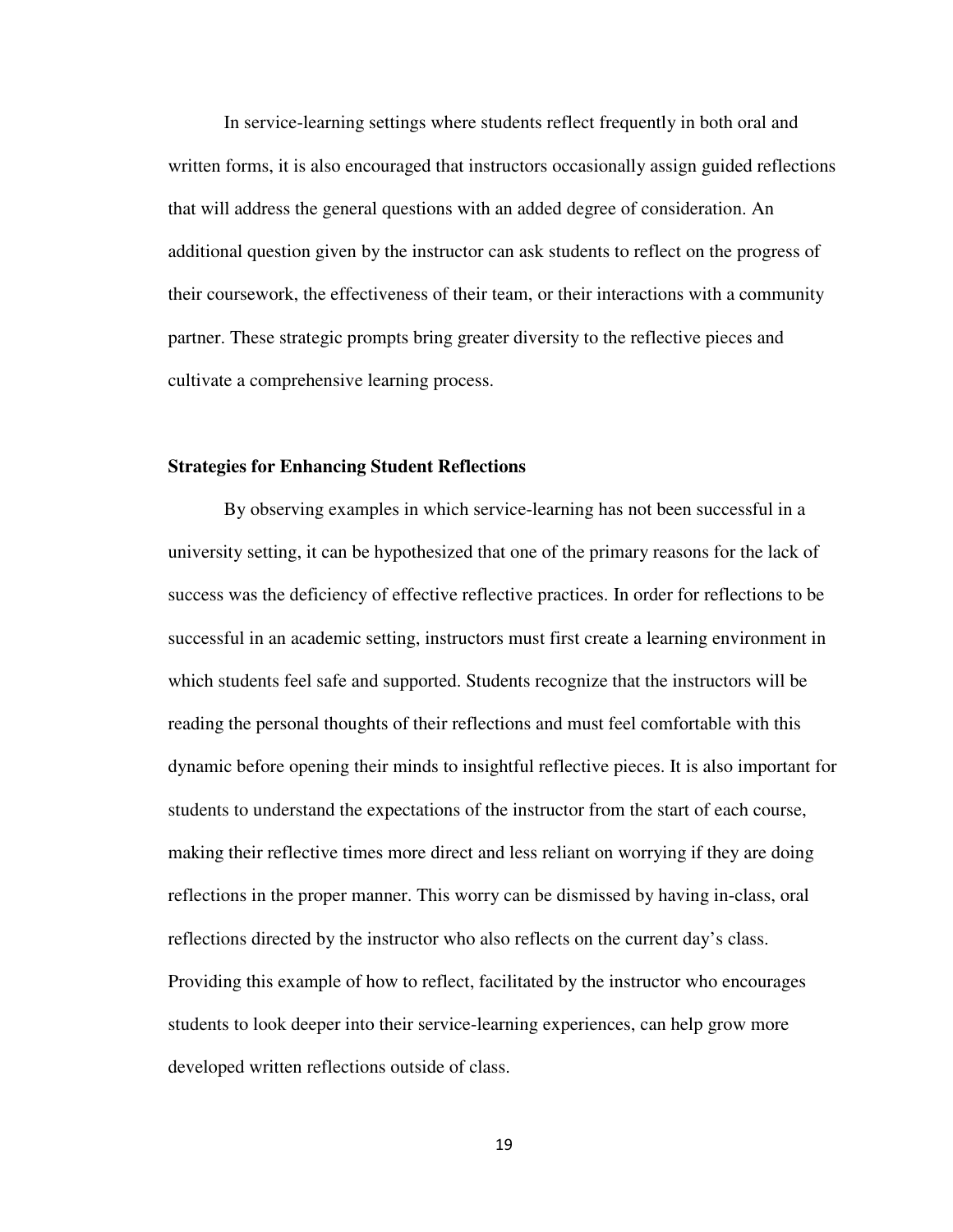#### **Benefits of Implementing Reflective Writing Practices**

More than simply journaling or describing an experience, reflections offer many academically-tangible benefits to its students. With written reflections as an integral part of professional portfolios, a class requirement discussed in Chapter 6, students can determine their growth throughout the course and analyze personal achievements in relation to their class and community projects. This can also enhance growth in general writing and reflecting as students gain practice in this diverse style of writing and receive feedback on their work each week.

In each orchestration of service-learning, reflections offer the opportunity to evaluate what went well and what could have been improved. By developing a clearer understanding of what was accomplished in class or through a community project, students can more visibly see how their goals were reached. Students are then encouraged to contemplate strategies that can be applied to future projects and outside learning endeavors. Ultimately, reflections aid in creating more active and engaged students that are able to witness their academic progress and take responsibility for their own learning.

#### **Instructors' Role in the Reflective Process**

Beneficial to both students and educators, reflections provide needed feedback to instructors detailing the status of learning in his or her class. Instructors can witness concepts that may need more classroom attention, and others that students have latched onto as integral elements of their learning. Reflections often become personal as students relate past experiences to those currently occurring in the course, giving instructors greater insight into students' backgrounds and learning styles. The benefits that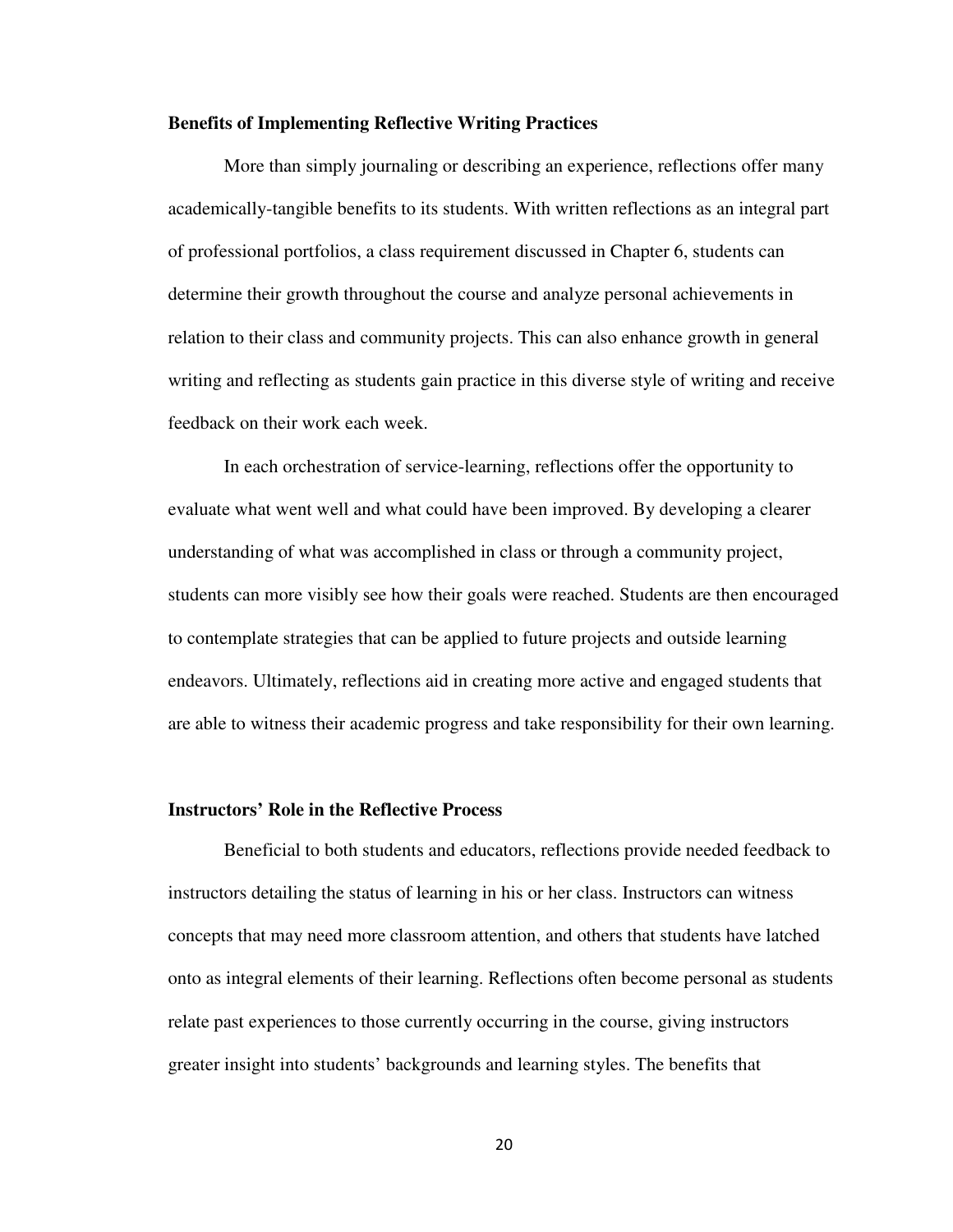reflections offer to instructors ultimately allow the instructors to better develop their courses and be more optimal teachers of service-learning.

With this enhanced form of learning also comes greater responsibility from instructors to nurture the reflections and forthcoming ideas of students. Once engaged in the reflective process, students become more willing to share thoughts and past experiences in their writing. Many times, students even relate the learning that is occurring through the course to their professional and academic pursuits, sharing optimism and worries regarding future careers. Instructors must encourage this process of self-actualization and personal growth by responding to each reflective piece with positive editing and encouraging critique.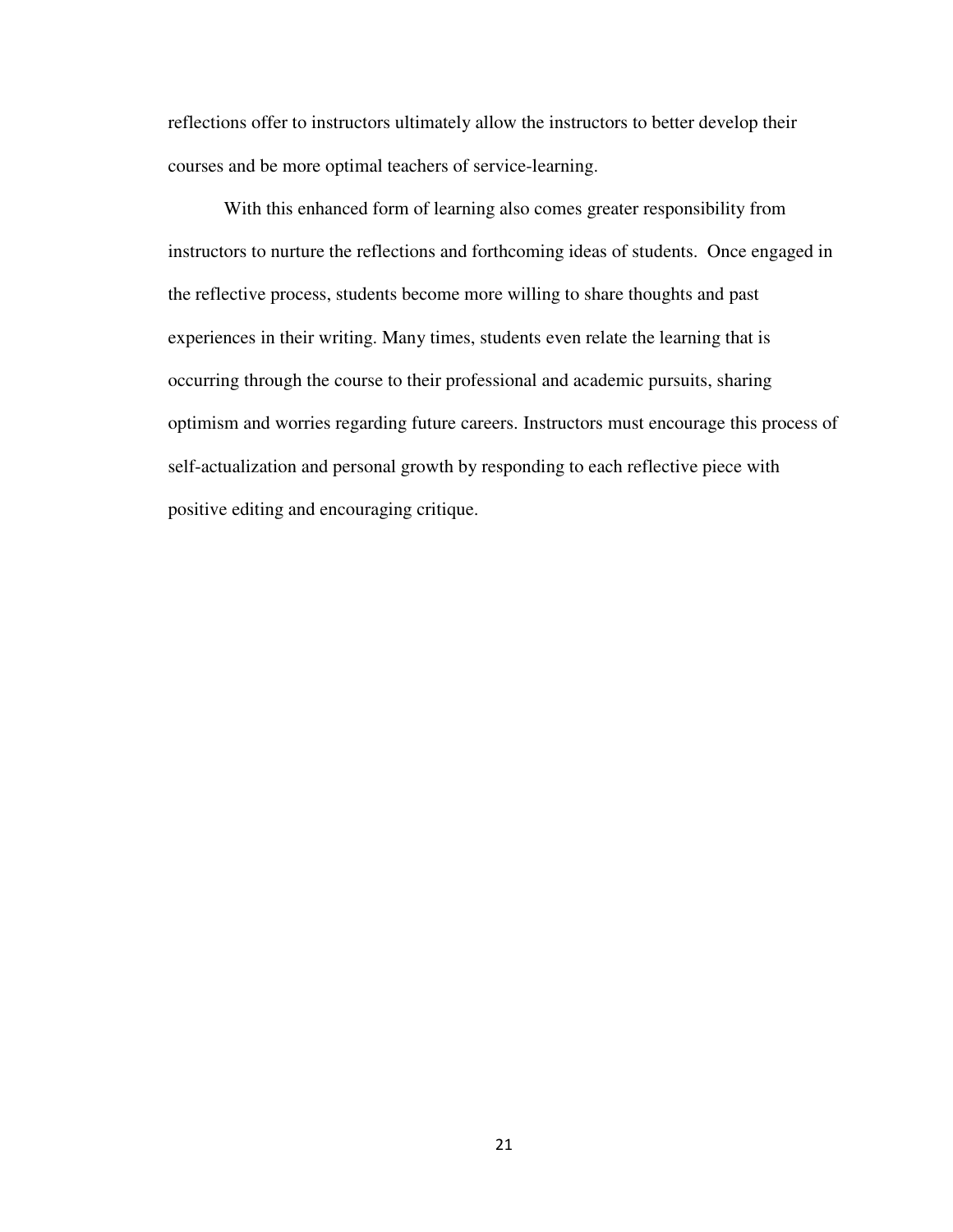# CHAPTER 5

#### COMPONENTS OF THE SUPPLEMENTAL CURRICULUM

The proposed supplemental curriculum of service-learning augments the learning process and teaches the soft skills necessary for personal and educational enrichment. The supplemental curriculum is designed to be used in addition to the core curriculum as a method for enhancing student learning and academic development. The importance of the supplemental curriculum lies in the need to teach the skills associated with fulfilling the previously mentioned five core curriculum components. Moving through topics including interdisciplinary problem solving, teamwork, ethics, and more, the following text recommends components of the supplemental curriculum that can be adapted by service-learning professors to best fit the core learning model.

#### **Global Citizenship**

The need for international education is essential in our increasingly-globalized world, making global citizenship an imperative factor of the supplemental curriculum. More than ever, students pursuing higher education are demanding international experiences and opportunities to engage in global learning environments. With the world's economies developing exponential connections and globalization transpiring to enable the transfer of trade, cultures, and ideas, students today have greater responsibility to learn about the world that surrounds them. Global citizenship requires that students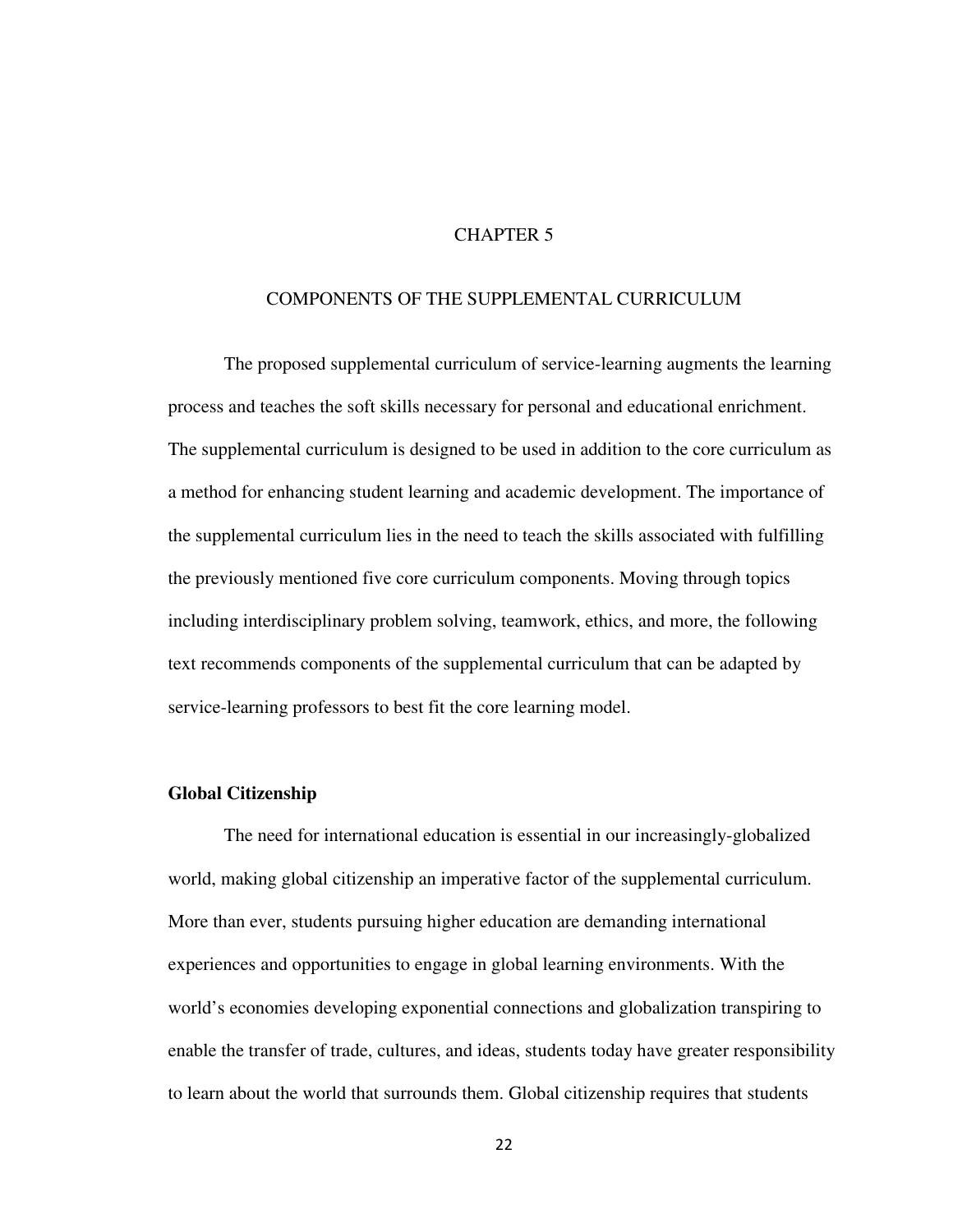become knowledgeable about world affairs and engaged in causes of global concern. Whether human rights, climate change, or foreign policy, students of service-learning are encouraged to become educated on global matters and promote practices of citizenship both domestically and abroad. By nurturing these demands from students and society for global programs and initiatives, educational institutions can become a hub for international studies and prepare students for the competitive interconnectedness that permeates global society.

#### **Civic Engagement**

Civic engagement is defined as working to make a difference in the civic life of our communities and developing the combination of knowledge, skills, values and motivation to make that difference (Putnam). It involves promoting the quality of life in a community, through both political and non-political processes. Robert Putnam, through his popular works *Bowling Alone* and *Making Democracy Work*, has been instrumental in bringing awareness to the decline in civic engagement across the United States and the corresponding need to increase awareness of civic engagement for the health of our democracy and society. Putnam uses the decline in league bowling participation to indicate the overarching decline in civic participation. He raises concern for the lack of community interaction, which previously existed in the form of animal clubs such as the Lions and the Elks, and sporting events such as bowling and community softball. This deficiency of community interaction as observed in Putnam's research correlates to an overall decline in civic engagement. With fewer community-organized activities gaining participation from citizens being one of the leading factors in declined civic engagement,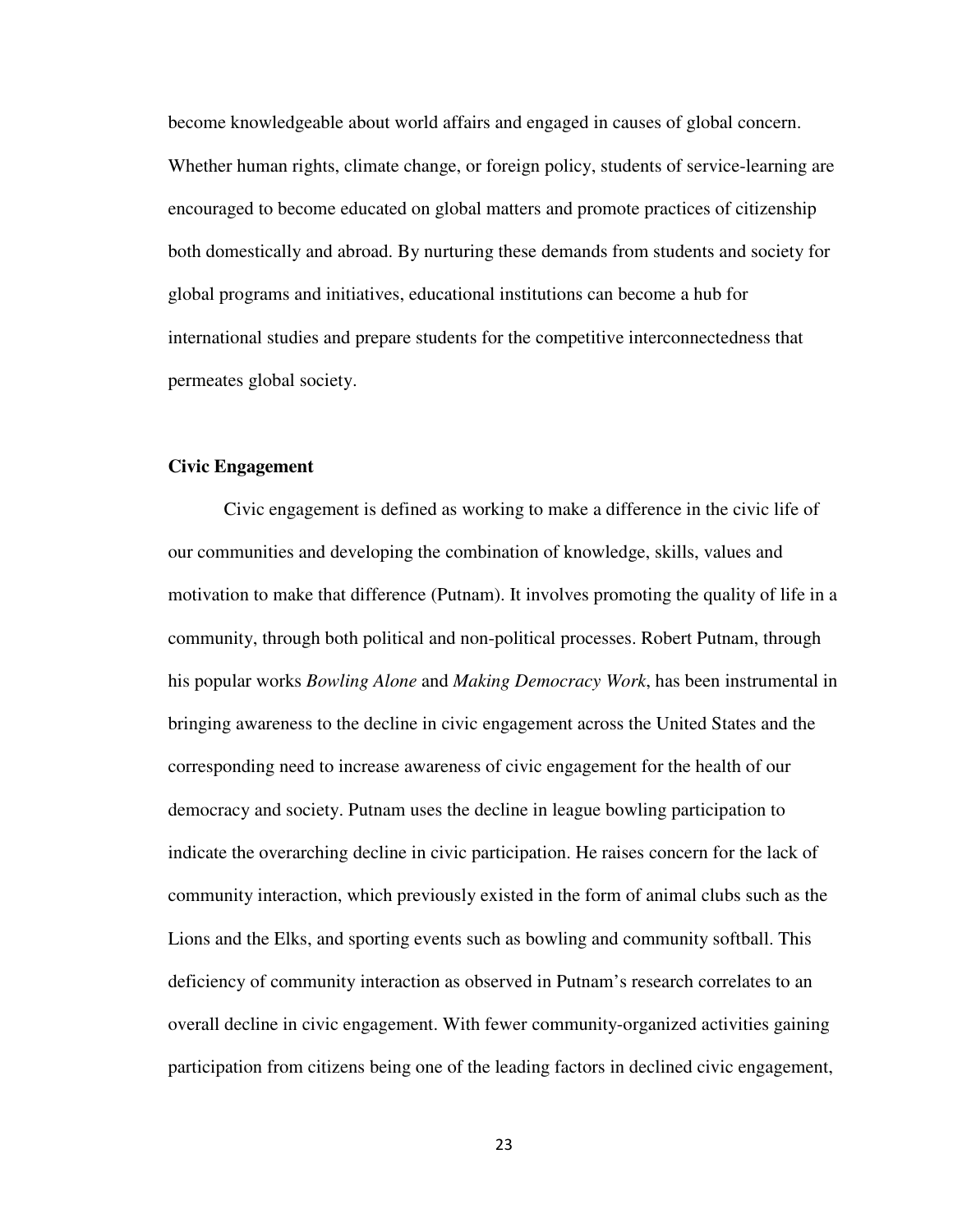it can be hypothesized that the health of our civic society is at risk.

The importance of this recognized decline in civic engagement is the implications that it has on our political institutions. A lack of civic engagement strongly correlates with a lack of participation, leading to lower voter turnout during elections, fewer activists and lobbyists rallying Congress, and decreases in other activities linked to a strong democracy representative of the public. The detriment noted is in regards to the performance of political institutions which cannot function at capacity with a lack of constituent participation. The topic of civic engagement directly links the performance of political institutions with the character of civic life and seeks to educate the public on the need for civic participation by embedding its awareness into formal education.

#### **Cross-Cultural Understanding and Communication**

In both domestic service-learning and service-learning abroad, students may be required to communicate across cultures which demands understanding of the cultures at hand. It is important for instructors to address the cross-cultural context of servicelearning before students are put into a community and required to implement projects that meet the expectations of the core curriculum while maintaining respect and ethical standards for the community.

Cultural diversity exists in every community in which students are asked to work, making its understanding and recognition imperative when attempting to create interactions within a community. With the primary goal of cross-cultural understanding being the creation of mutual respect, students are challenged to learn the limitations of this respect while maintaining their own personal values. With the need to create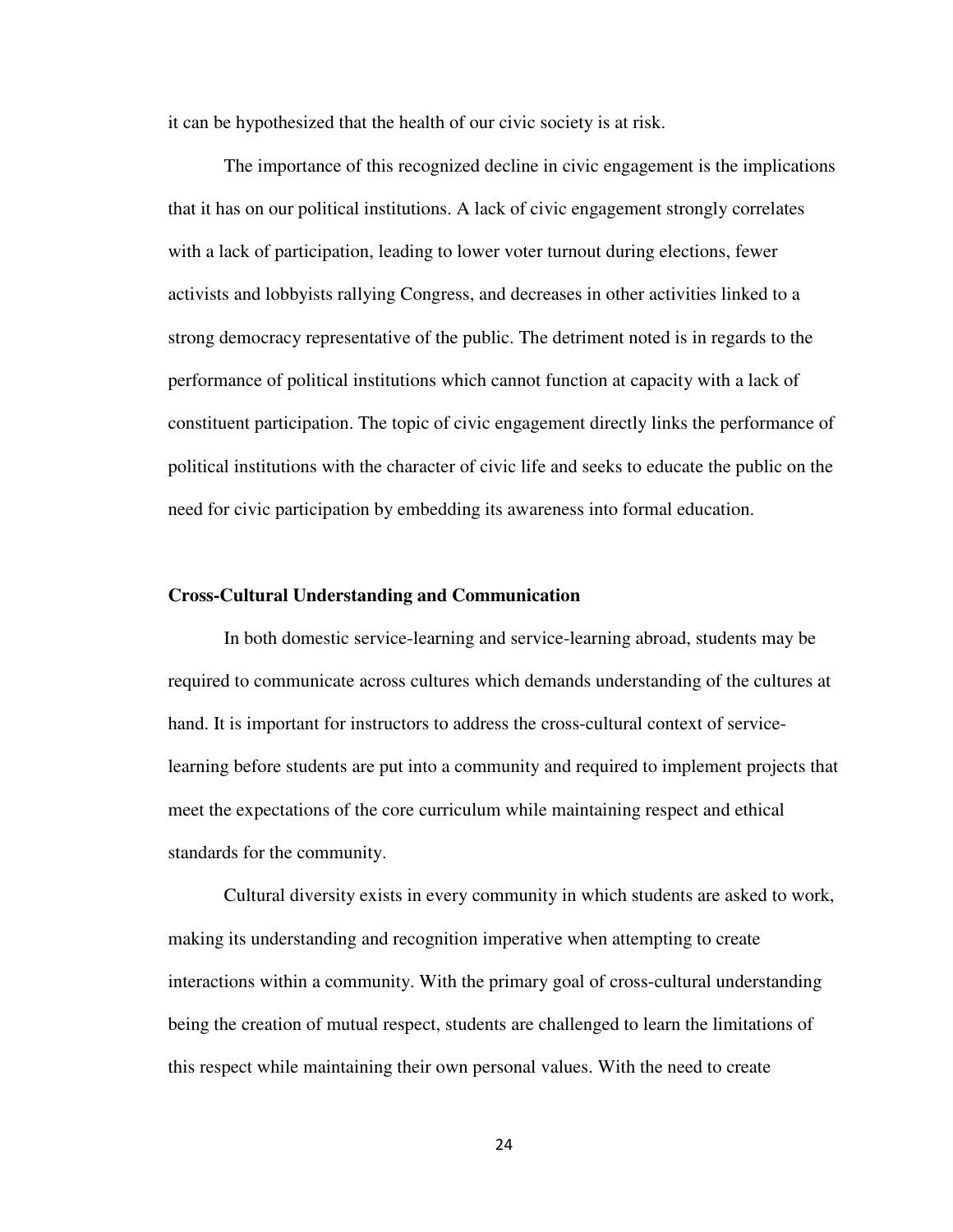respectful partnerships between all parties involved, cross-cultural understanding not only involves learning the culture of the community at hand, but being able to articulate one's own culture.

With cultures as an important staple of service-learning, it is recommended that each service-learning course designate class time to discussing the culture of the community in which the student groups will be working. Each student group may be assigned a portion of the cultural components below to research and present to the class at large, or instructors may relay their experience with the culture through the following topics:

- Language: In communities where the language spoken is different from the students' native language(s), it may be necessary to discuss common words and phrases. Understanding language also offers insight into the culture's background and history, including how the country or community was formed and the cultural groups that populate its land.
- Religion: As some cultures base their society around religion, understanding its importance to the community and the significance of its spiritual practices can enhance interactions between students and the given community.
- Customs and taboos
- Geography
- History: To understand the vast history of a culture, it may be helpful for students to research the top five events that have brought the country or community to its current condition. This will aid in understanding the current dynamic, also providing conversation topics for interactions with local community members.
- Government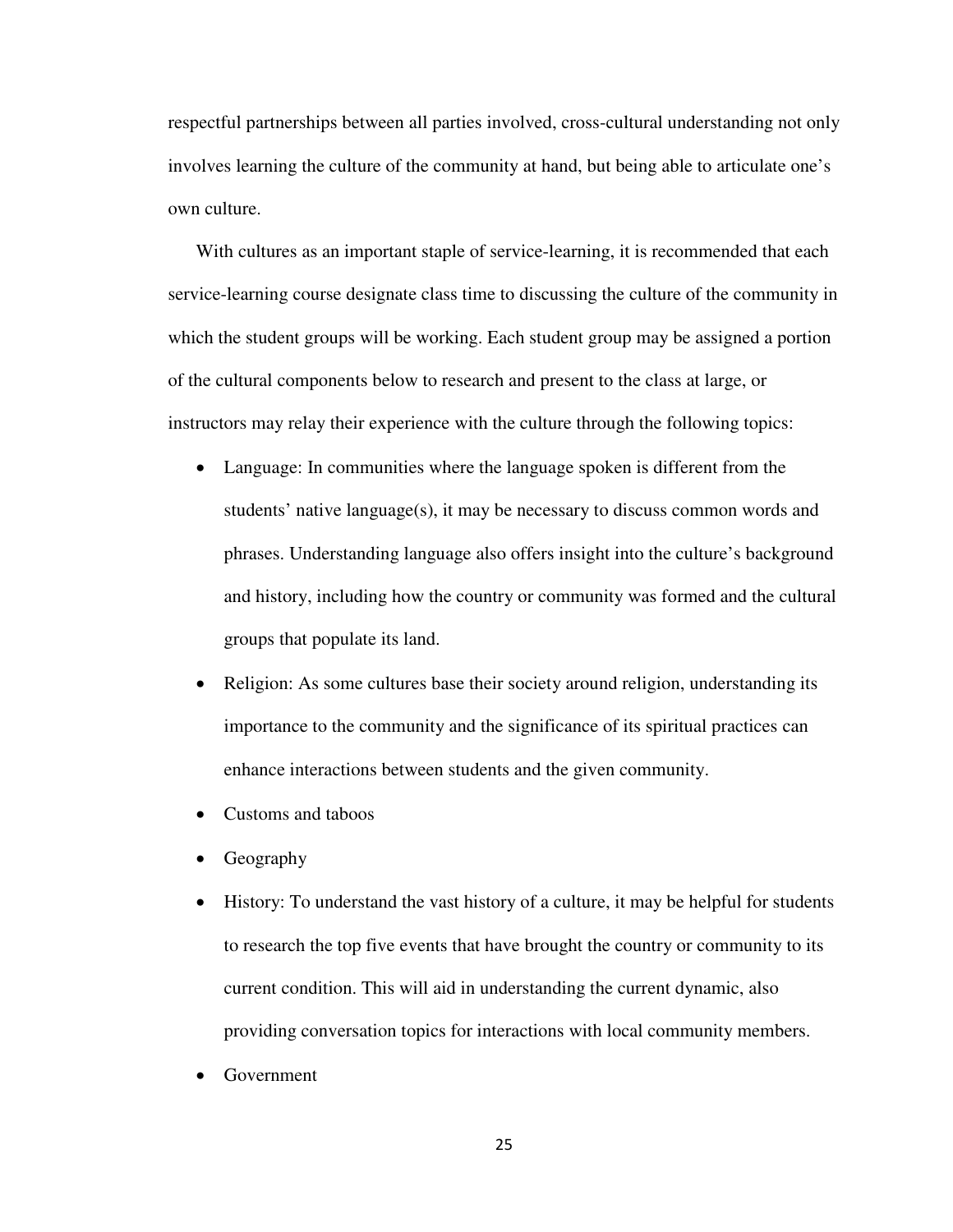- Current events
- Attire: With first impressions an important factor of relationships, students should research appropriate attire for the community in which they are entering, remaining respectful of local cultures and beliefs.
- Food and dining: Since many impactful conversations and ideas result from the discussions around a meal, students must research the proper dining etiquette of the culture to prevent embarrassment and disrespect during mealtimes.

While it is important to research these topics before entering the given community, it is also important to observe the practices of the people upon immersion in the culture. Observing is often the best guide to understanding a culture and should be practiced by students of service-learning in an effort to enhance knowledge and ensure respect for the service partners.

#### **Community-Determined Needs**

Service-learning as taught by The  $$100$  Solution<sup>™</sup> emphasizes that community problems are best observed when determined by members of the community themselves. The term *community*, when used in service-learning, refers to local neighborhoods, the state, the national, and the global community (Jacoby). The human and community needs that service-learning addresses are those needs defined by the community (Jacoby). Different from volunteerism, which often involves volunteers making charitable contributions of resources or labor of their choosing to those deemed as less fortunate, service-learning involves working *with* the community instead of *for* the community.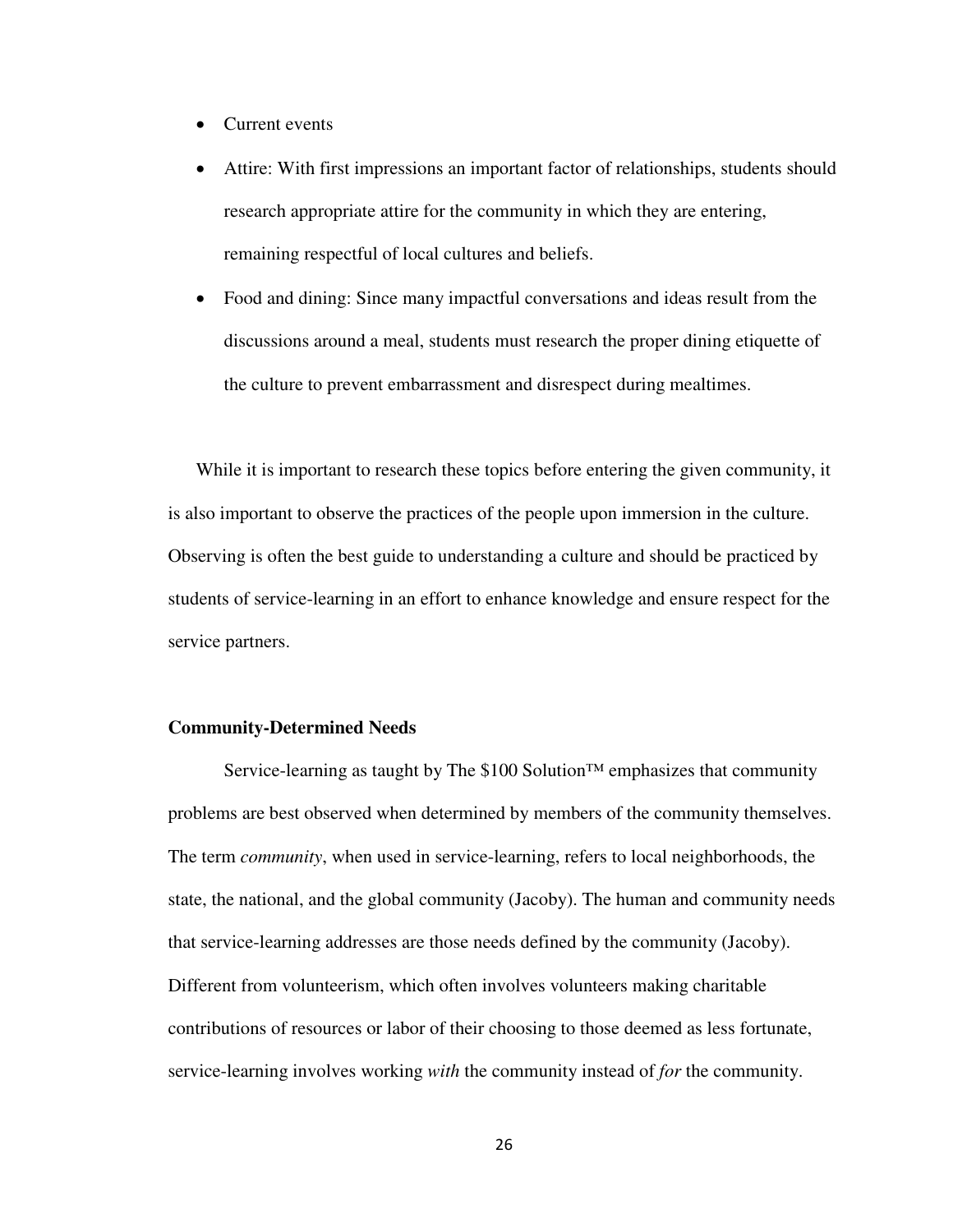Problems seeking solutions are determined by those living in the community and solutions are designed in the partnership of service-learning students and community members. When using The \$100 Solution<sup> $TM$ </sup> as the core learning methodology, students pose the following question to the community to accomplish this goal:

*"With this \$100 bill, what can we do to enhance the quality of life in your community?"* 

While it is common for students to become beset by the myriad of problems that they witness in developing regions or local communities, true learning occurs when these students can surpass their personal motives and recognize problems identified by the community itself. It is then that deeper community understanding develops and truly mutual partnerships emerge.

#### **Interdisciplinary Problem Solving**

Many people see the world through the eye of their college major or area of expertise. The disciplines they study combined with their life experiences determine how they solve a problem. This is a beneficial quality when intertwined with a servicelearning group. Group members with different educational background and experiences are able to see problems in different ways, leading to the overall effectiveness of the group in addressing a community problem.

In community-based problem solving, one of three approaches may be utilized to reach an end goal. By examining the methods of mono-disciplinary, multi-disciplinary, and inter-disciplinary problem solving, instructors of service-learning may see the benefits of creating an inter-disciplinary environment while teaching students the methods of all approaches to solving any problem at hand.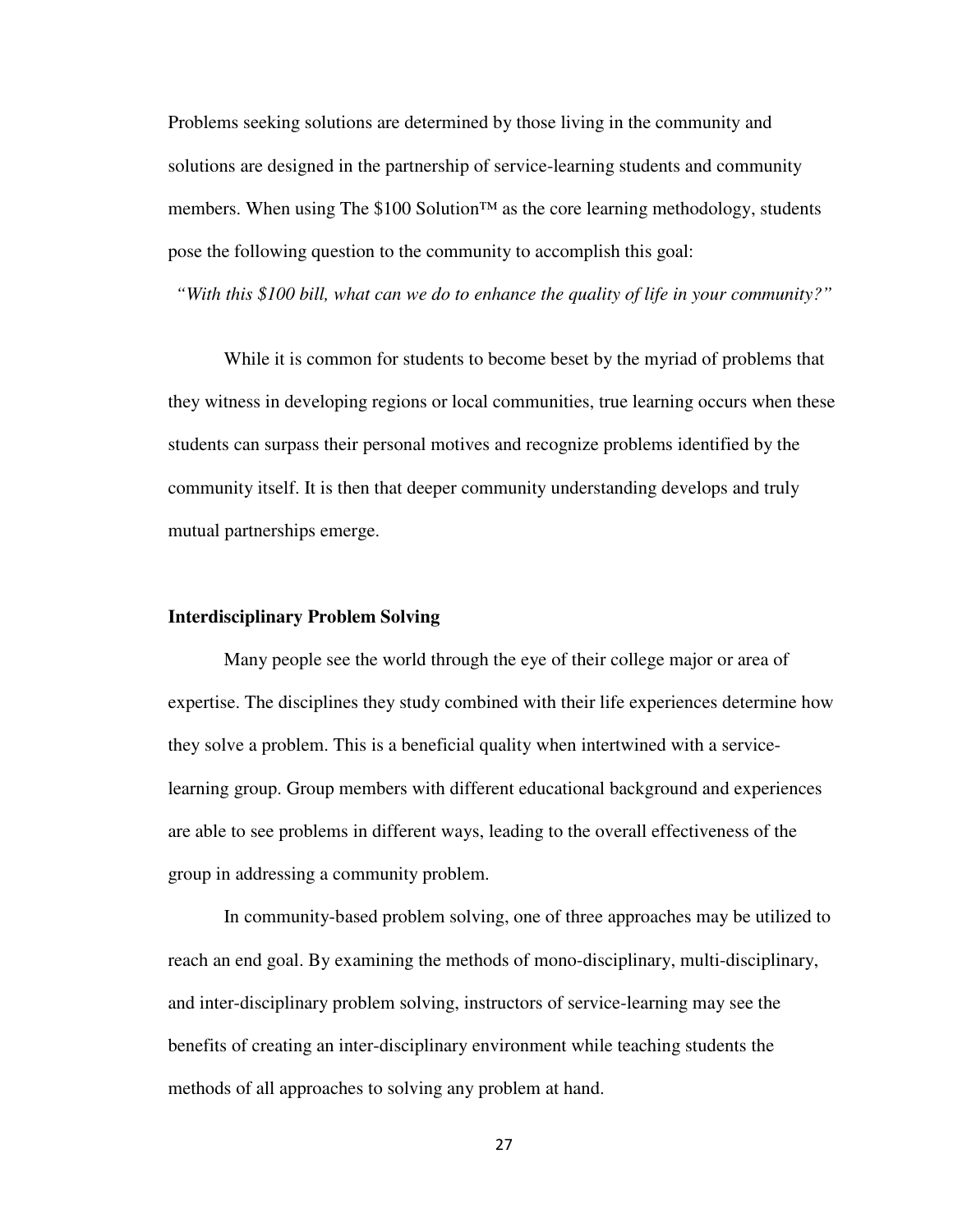As a one-dimensional approach, mono-disciplinary problem solving involves one or more individuals independently addressing an issue. In the example of constructing a house, a mono-disciplinary approach may include only a plumber addressing a problem of plumbing. This person would not consider the construction of the house, availability of water resources, or other external factors that may result in a plumbing problem. One dimension further is multi-disciplinary problem solving which involves a group of people looking at the same problem, but with limited interactions among them. The plumber may address a problem from his or her discipline, while an electrician separately addresses electrical problems, without interaction between the two to address an overall problem of the house. Lastly, inter-disciplinary problem solving involves a group of individuals working together, across disciplines, to solve a problem. This approach may enhance some situations while others may only require a multi-disciplinary approach. Learning all three methods of problem solving will help students determine which will be most effective for the community-identified problem they seek to address.

To determine which model to use, students should examine three aspects of the community need: the problem itself, the individuals working to solve the problem, and the disciplines associated with the individuals and the problem. By looking at the problem itself, students can decide which approach could serve to be most effective, understanding that all problems have specific needs and while an inter-disciplinary approach may enhance most, some can be solved with simply a mono-disciplinary or multi-disciplinary outlook.

Secondly, the method through which a student group solves a problem will depend on the expertise represented within the group. While many service-learning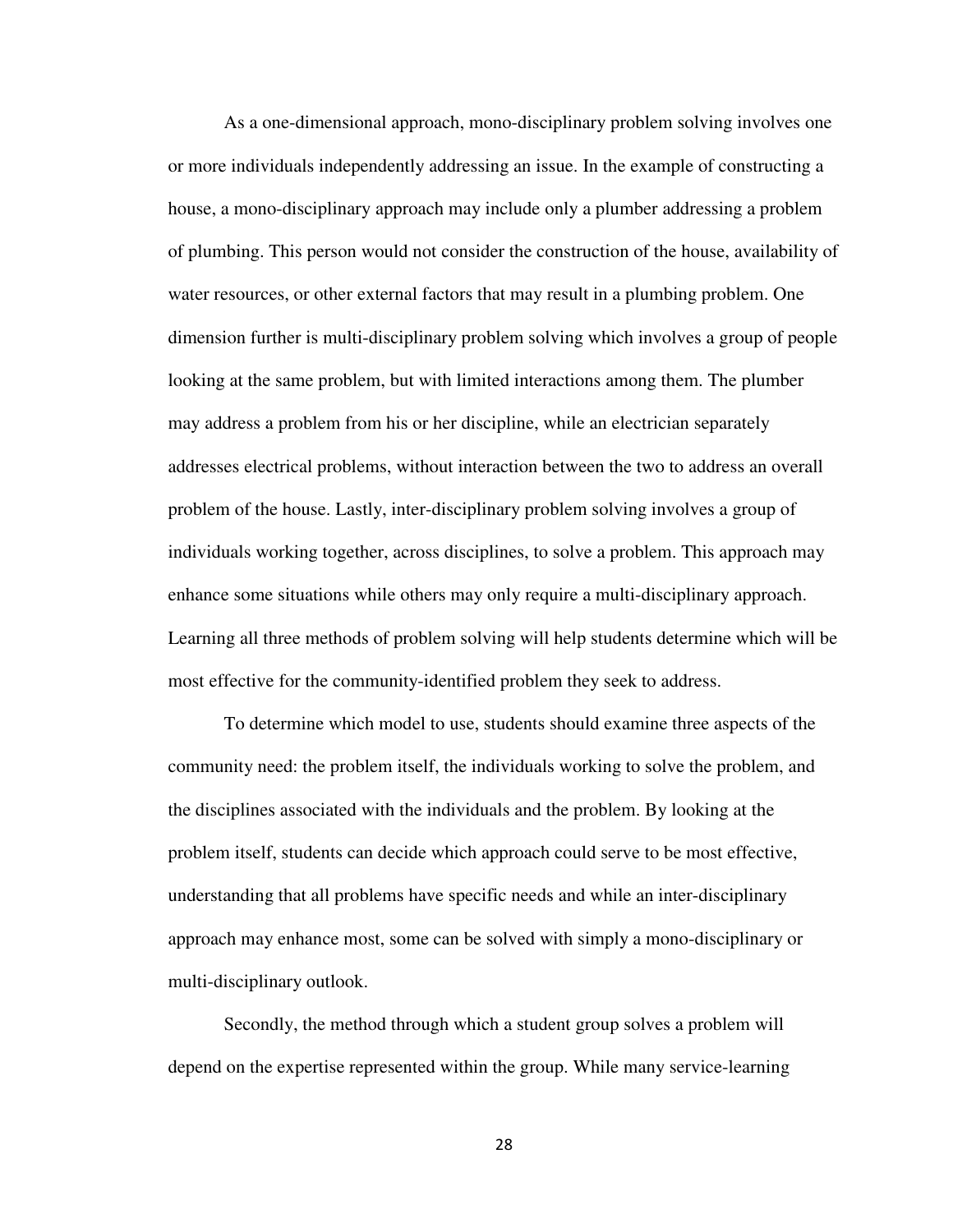courses are taught with students of various majors and backgrounds, some may be concentrated in a specific department and include students all studying similar subject matters. This relates to the third aspect which involves an understanding of the disciplines that are represented by the individuals and others needed to solve the problem. Sometimes, outside consultation may be needed if working to solve a problem with which student group members have little experience.

While interdisciplinary problem solving is an asset to many service-learning teams as it provides a webbed approach to addressing a common problem, there are aspects of a team dynamic that must be present for this approach to be successful. One component of this is the communication that occurs within the group. Since each discipline has its own language, or set of vocabulary and knowledge that is understood by all in the discipline, each group member brings a diverse language to the team that may not be understood by those of other disciplines. For success in this setting, these languages must be merged and understood by others in the group. The result of this group process is the subconscious formation of a group language that develops when the group interacts and fuses their individual languages into one used by all.

Another aspect shaping a team dynamic in solving a problem is the experiences, histories, and traditions of each group member. These background traits determine how each member approaches the problem as an individual, and ultimately how they approach the problem as a team. As individuals learn about each other and intermingle their experiences and skills to work together as a cohesive unit, the team moves towards the interdisciplinary approach to solving problems.

As a discipline, service-learning is all-inclusive and should utilize diverse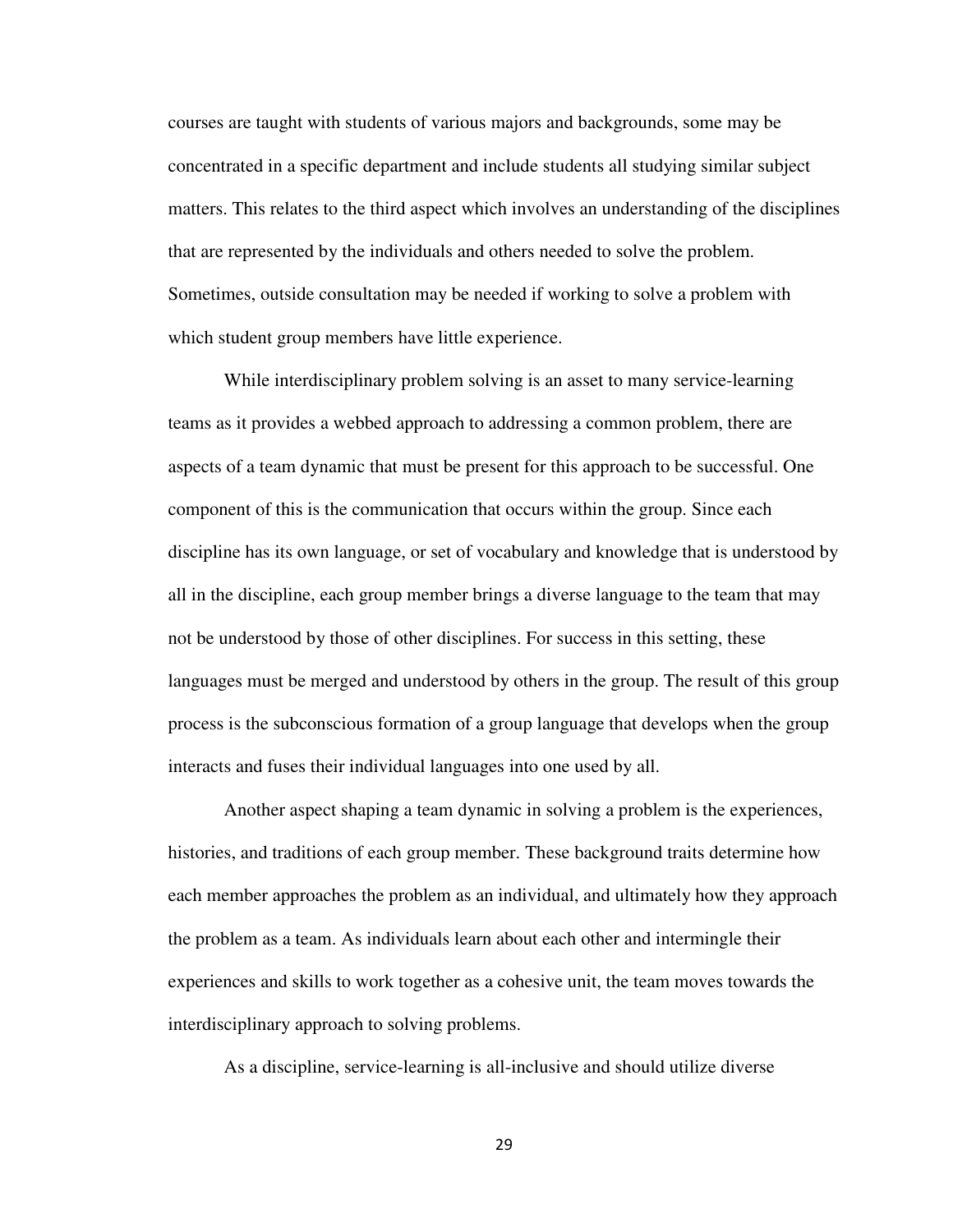outlooks from individuals in varying fields. These participants will have different perspectives through which to view the community problem, different ideas for solutions, and different goals for completing the project. By evaluating the linear methods of monodisciplinary and multi-disciplinary problem solving, students have the opportunity to recognize the benefit of uniting their team by a common goal while approaching their problem from different angles. This dimensional team dynamic ultimately creates a community project that has been examined under various microscopes and employs a more complete solution.

#### **Teamwork**

 For most students enrolling in service-learning courses, teamwork has been a common theme among other areas of study. Many classes of other disciplines require group projects and team presentations, giving students exposure to working together with others to achieve a goal. Unfortunately, these other classes sometimes omit crucial details of team formation and the process of reflecting upon team endeavors. Service-learning as practiced by The \$100 Solution<sup>™</sup> takes a holistic look at teamwork and seeks to address the roots of team dynamics in an effort to create more effective team players and enhanced cooperative learning.

Essentially a group of individuals working together toward a common goal, a team operates synergistically to approach the goal that members, as individuals, would be unable to achieve effectively. These individuals should hope to hold or develop complementary skills and be united by a commitment to a common purpose for which they hold themselves individually and mutually accountable.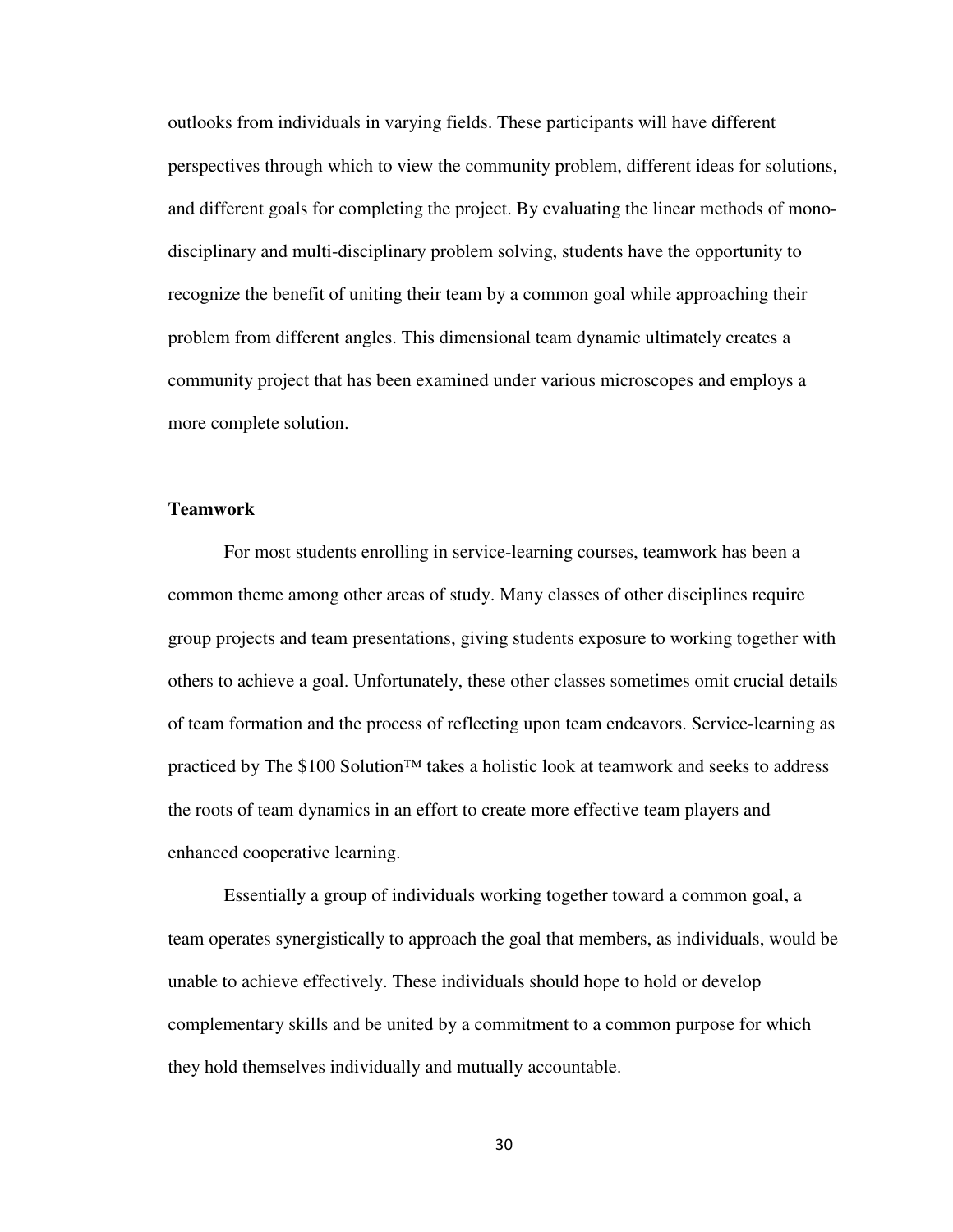With many strategies for building effective teams, service-learning should emphasize six defined steps to maximize team learning for students. These steps will assist instructors in facilitating team development, allowing them to measure the progress of student teams and gauge the need for further teaching in specific areas. The overall goal of these steps is to create student leaders and followers that can carry teamwork skills to their community projects and future endeavors.

 The first step of team building highlights the need to establish a mutual goal. Students must express their goals in the group setting and define a goal on which all members agree. This goal should meet the determined problem and maintain feasibility for completion within the length of the course. With the possibility of altering the goal remaining open as the project develops, the team should frequently revisit the established goal in group discussions.

 The second step refers to the interdisciplinary nature of service-learning teams, encouraging each student to carve out their piece of the group goal based on their disciplinary skills. Each individual must look at the larger problem at hand and work to solve a portion of that problem. Still, disciplines may work together and learn from each other in approaching the overall goal, sometimes even bringing in outside consultants for additional knowledge. True interdisciplinary teams integrate across disciplines to understand and solve a problem together. This second step reflects the need for each individual to have a task within the overall group goal, allowing ownership to everyone in the team and holding each student accountable to their individual piece of the puzzle.

 Thirdly, students must practice holding frequent team meetings and structuring these meetings for efficiency. A length of each meeting should be determined to ensure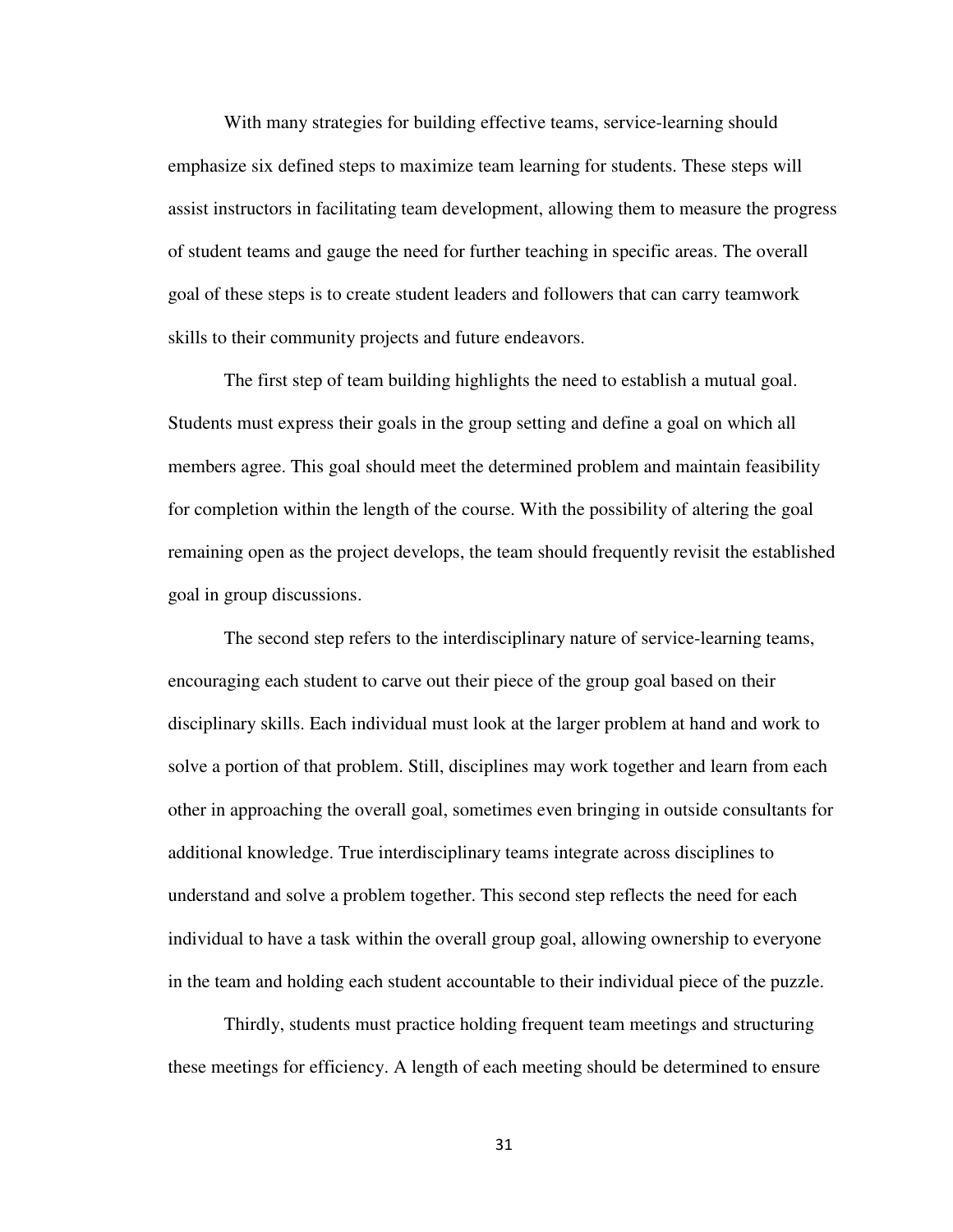that tasks are completed within a timeframe, and teams should learn to plan meeting dates and times to meet every members' schedules. The skill of prioritizing topics and organizing team meetings is one that will aid students in building efficient and effective teams.

 Important in all team settings is the concept of trust, the step designated as fourth in building effective service-learning teams. Members must trust each group member to fulfill their individual tasks and meet team standards for the product of each task. They must trust that others will complete what they agree to do to the best of their abilities. Classroom exercises and teambuilding activities can be done to help build trust within the group.

 Another stage in this process is designating titles and roles to members of the group. Each team should designate a leader and set rules for appointing or electing leaders within the group. Teams may wish to name positions such as a Secretary, Treasurer, Timekeeper, and Public Relations Coordinator to interface with community partners. Each team should consider their overall goal and the personnel necessary to achieve that goal.

 Lastly, it is imperative that teams form a written agreement that outlines their goals and responsibilities. This document, which may be called a Team Constitution, creates an open dialogue at the beginning of team formation that allows for decisions to be made and precedents to be set. Team Constitutions should have components such as a name for the group, purpose or mission statement, titles and responsibilities of all group members, procedure for noncompliance, and other topics deemed important to the group.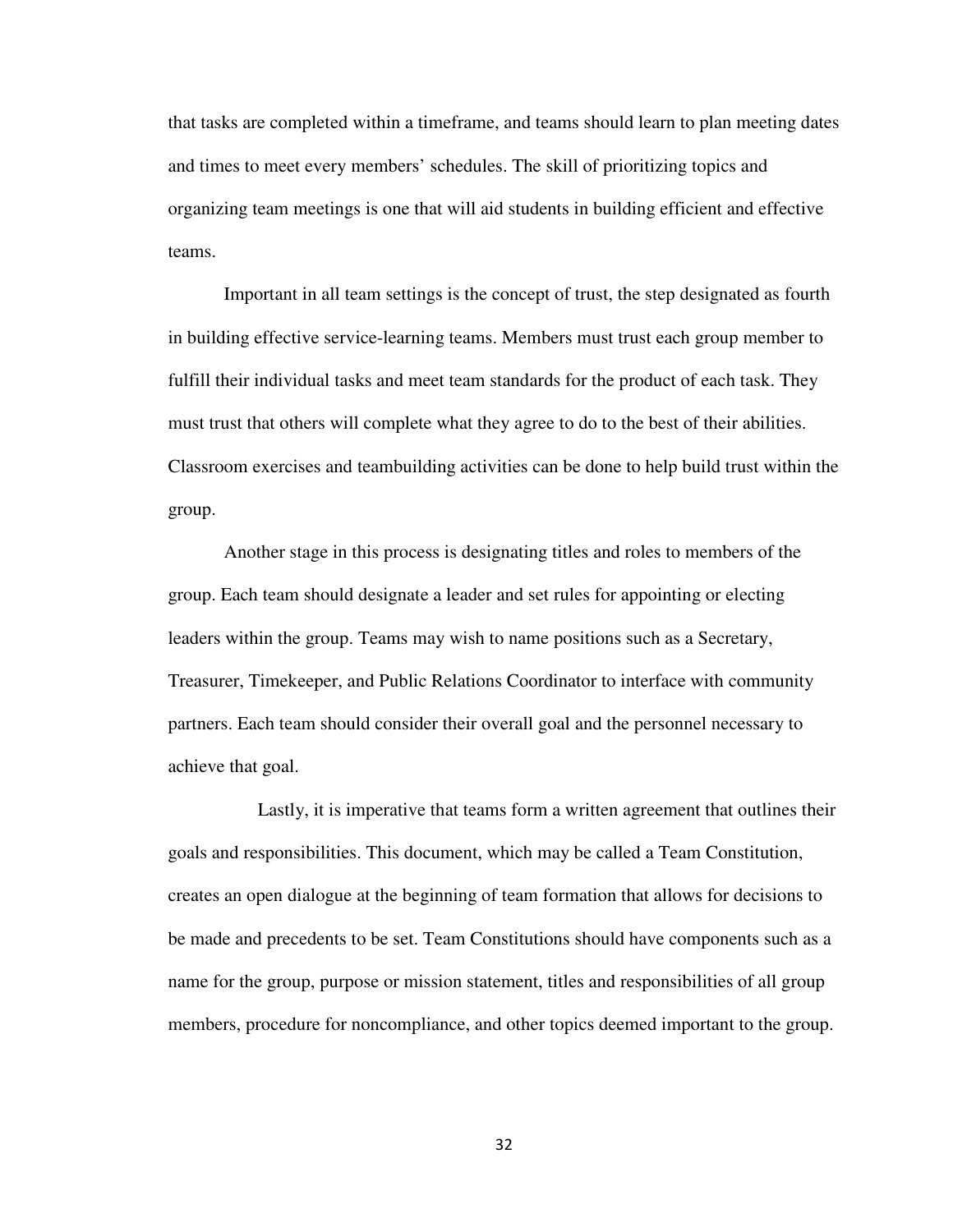#### **Steps of Group Development**

Instructors may include in their teaching of teamwork the four steps of group development as outlined by Bruce Tuckman in his work, *Developmental Sequence in Small Groups*. The model developed by Tuckman proposes that four steps – Forming, Storming, Norming, and Performing – are necessary and inevitable in order for a team to grow, face up to challenges, tackle problems, find solutions, plan work, and ultimately deliver results (Tuckman). Understanding these steps will help teams recognize their stage of the teambuilding process and better build effectiveness within their group as they move through the model.

- 1. Forming: This step involves first impressions and beginning to learn each team member's goals and motives. A group dynamic is formed and there are generally positive feelings in the team. This is also the stage in which mutual respect should develop, laying the framework for open team discussions.
- 2. Storming: The storming stage may result in a heated debate or simple feelings of frustration, but its occurrence is important in moving the team towards the following phases. In this stage, the team develops communication skills as they work through their disturbances.
- 3. Norming: In this stage, norms of the group are established as they have worked past their initial storming and began setting rules and expectations. Standard operating procedures and ongoing team dynamics become regular.
- 4. Performing: The team begins to produce a product that meets their previously established goal. This step should also include a method for evaluating the success of the product.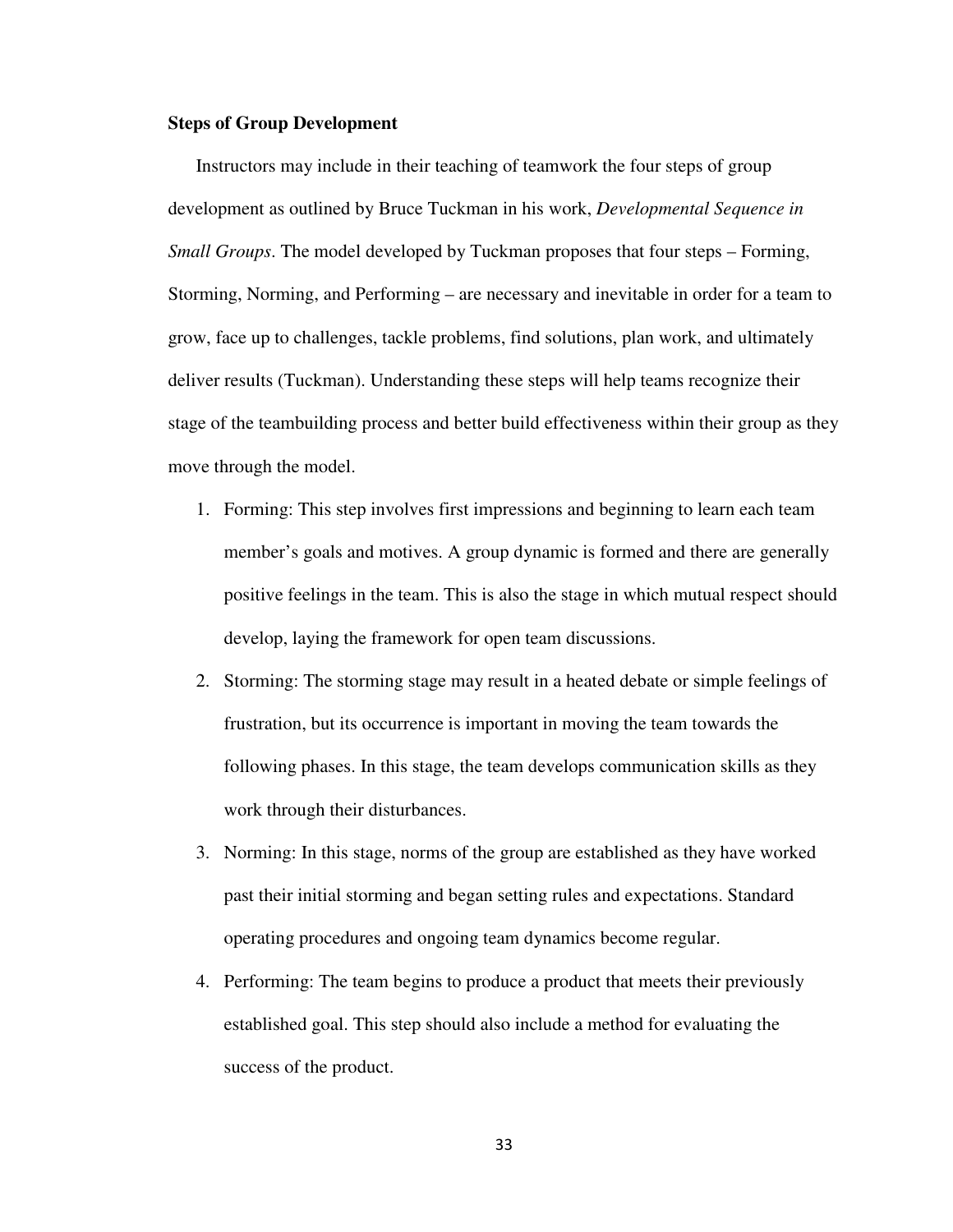5. Adjourning: To adjourn, the team concludes their tasks and evaluates their efforts. They may celebrate their accomplishments and discuss steps for the future of their completed project.

#### **Elevator Speech**

An elevator speech is intended to be developed by a group and used by members of that group when discussing the group's goals and missions. In service-learning, student groups are often asked to articulate their community projects and motivations for their selected project. The practice of developing an elevator speech as a response to these outside discussions is one that can aid students throughout the course and beyond to their future endeavors.

As an element of the supplemental curriculum, instructors may conduct classroom discussions on how to write an elevator speech, when to use the speech, and how to ensure individuals of the student group send the same message to the community at large when asked to speak about their project. Reviewing sample elevator speeches may be helpful, while creating elevator speeches of their own will facilitate students in articulating their project, speaking publicly about their group's goals, and working as a team to produce a written document of public relations.

#### **Ethics**

Ethics is often defined as a code of thinking and behavior, governed by a combination of personal, moral, legal, and social standards of what is right. It is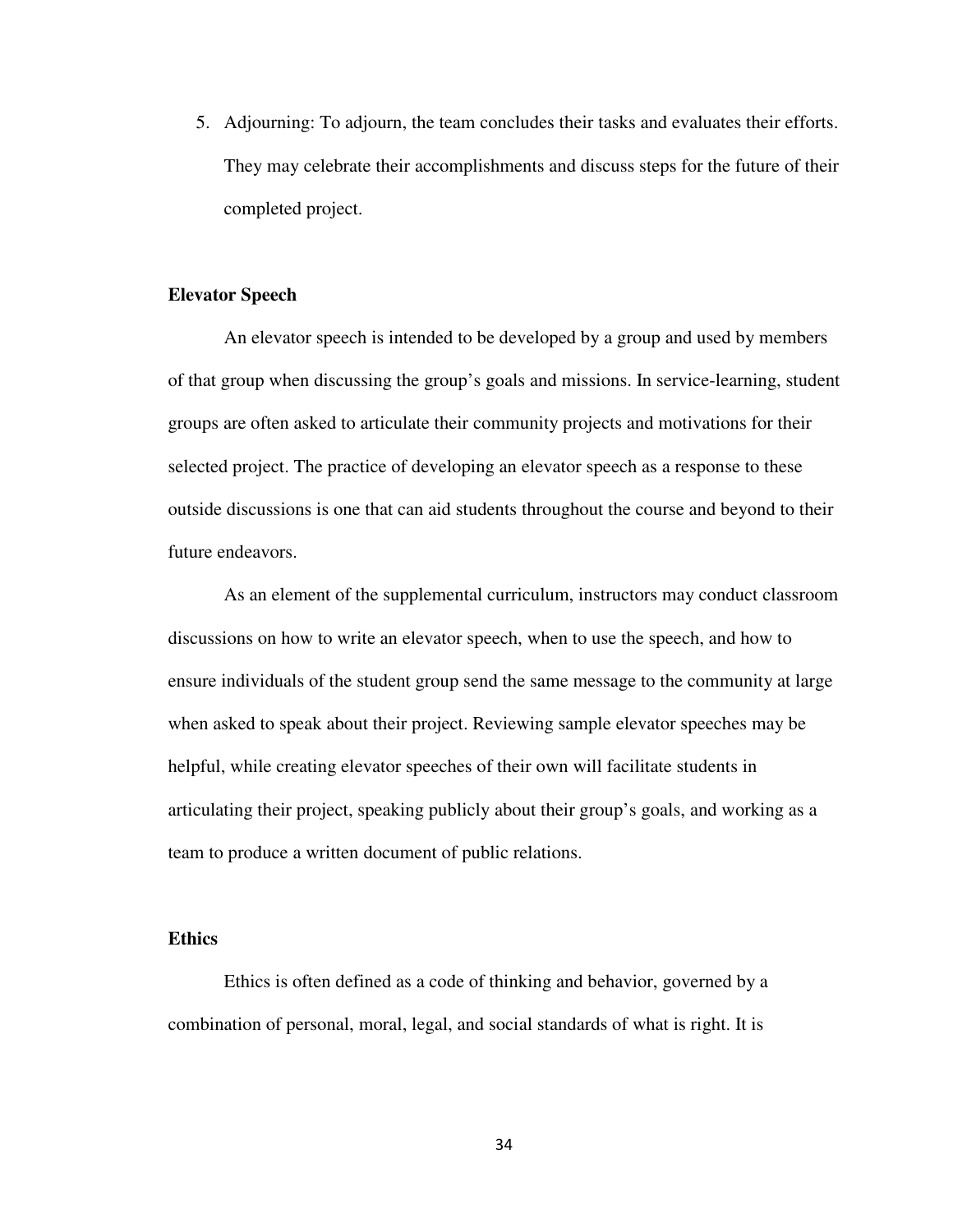essentially the rules of conduct that humans use to guide their lives; a concept that must be present in each occurrence of service-learning.

Every service-learning project must be viewed in the context of ethics before and during its implementation. Students are encouraged to look at the problem they are addressing to determine if their approach and solution meet ethical standards. With no singular code of ethics existing within the discipline, and with humans holding varying ideas of right and wrong, each service-learning team is encouraged to construct its own code of ethics that will be followed throughout the project. This code establishes integrity within the group and may be referred to when questions regarding rightness, wrongness, or moral responsibility arise. It is sometimes helpful when creating a code for the group that students refer to codes established within their fields of study and reflect on their effectiveness.

When constructing this code, each team must be conscious of who and what they are representing. If they are students doing service through a university, they represent that university and its faculty and administration. When working with a community group, they exemplify the integrity of that group. Students of service-learning must recognize that they are liable for the face presented to the community and all that they represent, making a code of ethics essential to maintaining integrity throughout a project.

#### **Evaluation**

Included in every service-learning program design must be a method of evaluation. Evaluation serves as a means of assessing the program after completion and finding ways it can be improved for the future. The plan for evaluating the end result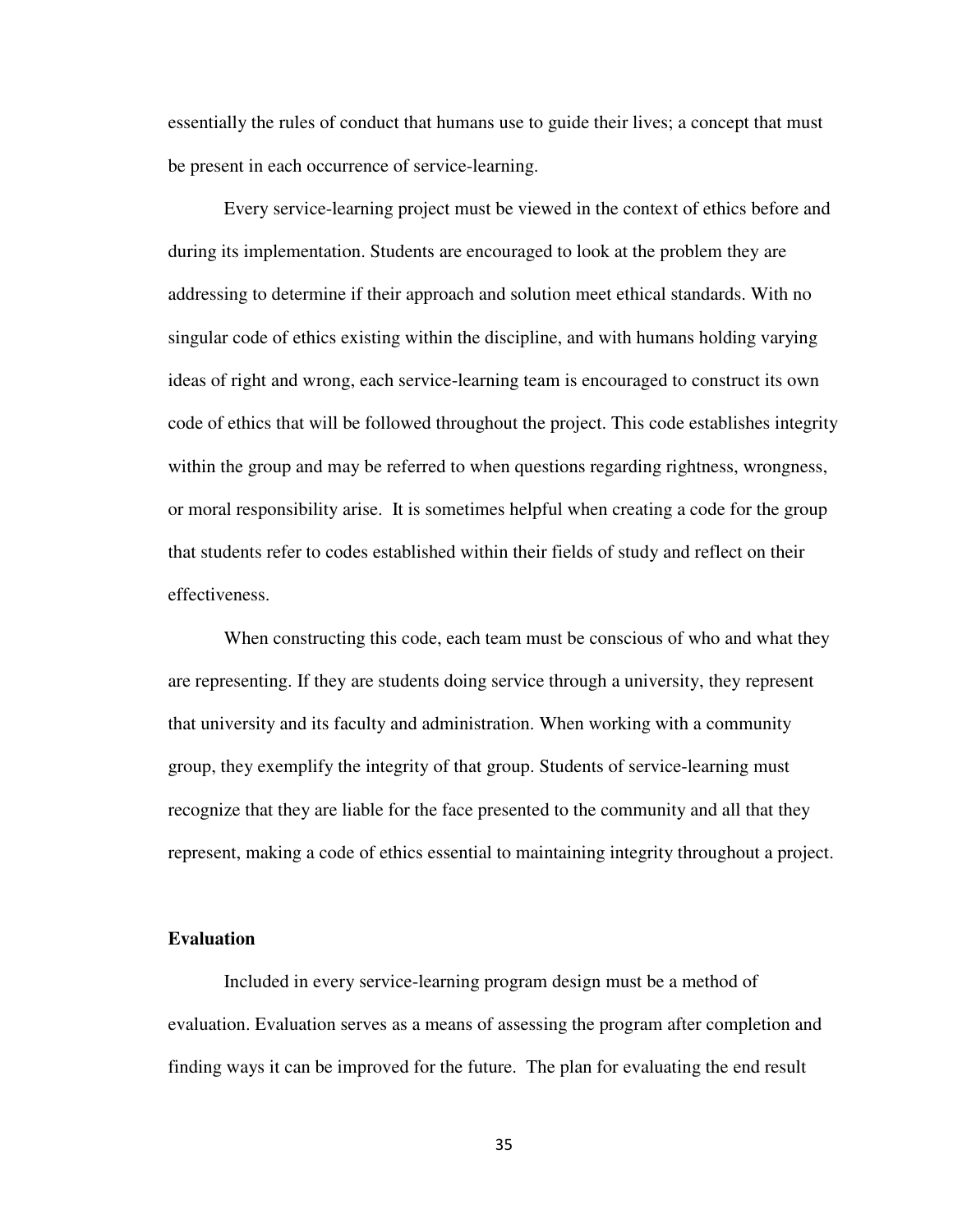should be established at the beginning, ensuring its systematic and collaborative nature. As most students have not had experience with formal evaluation, it is necessary that instructors of service-learning build evaluation into classroom lectures and discussions. Emphasizing that there are many forms of evaluation, including interviews, observation and analysis, demonstrations of skills learned, surveys and questionnaires, and more, students learn the skill of determining which method of evaluation and plan for implementation best fit their community project.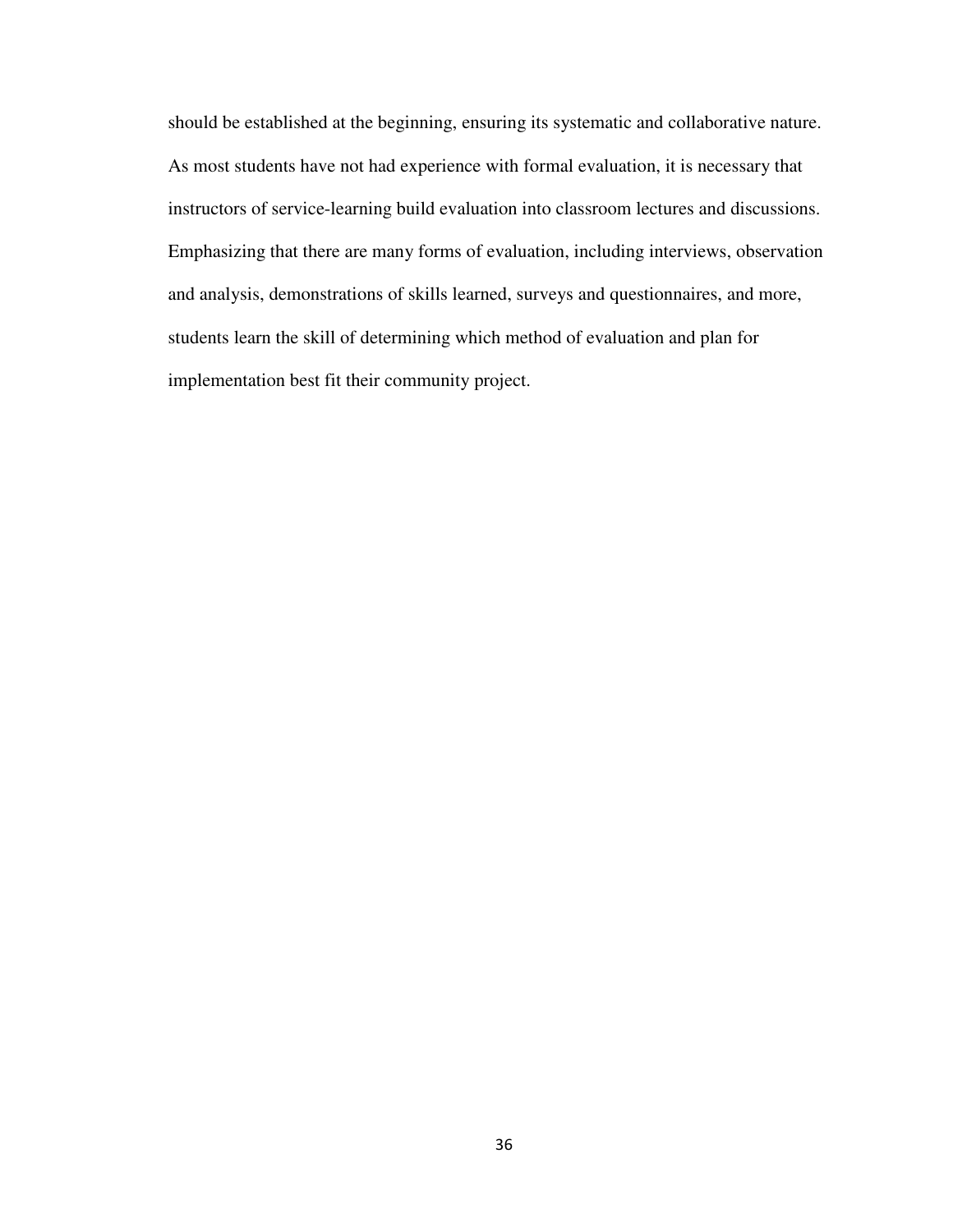# CHAPTER 6

#### METHODS OF STUDENT EVALUATION

As an academic discipline, service-learning requires a unique method for evaluating student performance and designating course grades and documented learning outcomes. This need is more complex than a simple grading rubric, as service-learning strives to create students who possess the skills and competencies to enact social change and community development. With this unique expectation comes the added need for dynamic grading and evaluative processes. While instructors of service-learning have a vision for the caliber of student they seek to create, the complexity of how to determine if a student meets this vision often relies too heavily on personal discretion.

As a tool for bringing legitimacy to the grading structure of service-learning courses while better reflecting the distinctive structure of these courses, methods of evaluation have been laid out by educators in the field and studied in practice to determine not only what grade to give but more importantly what skills students must possess to carry service-learning into the community and future endeavors. This chapter offers proposed methods of evaluation and suggested tasks for students, as developed through implementation and observation at Western Kentucky University, outlining expectations of students at the university level and integrative techniques for assessing student performance.<sup>1</sup>

<sup>&</sup>lt;sup>1</sup> Some material adapted from course syllabus of Dr. Bernie Strenecky.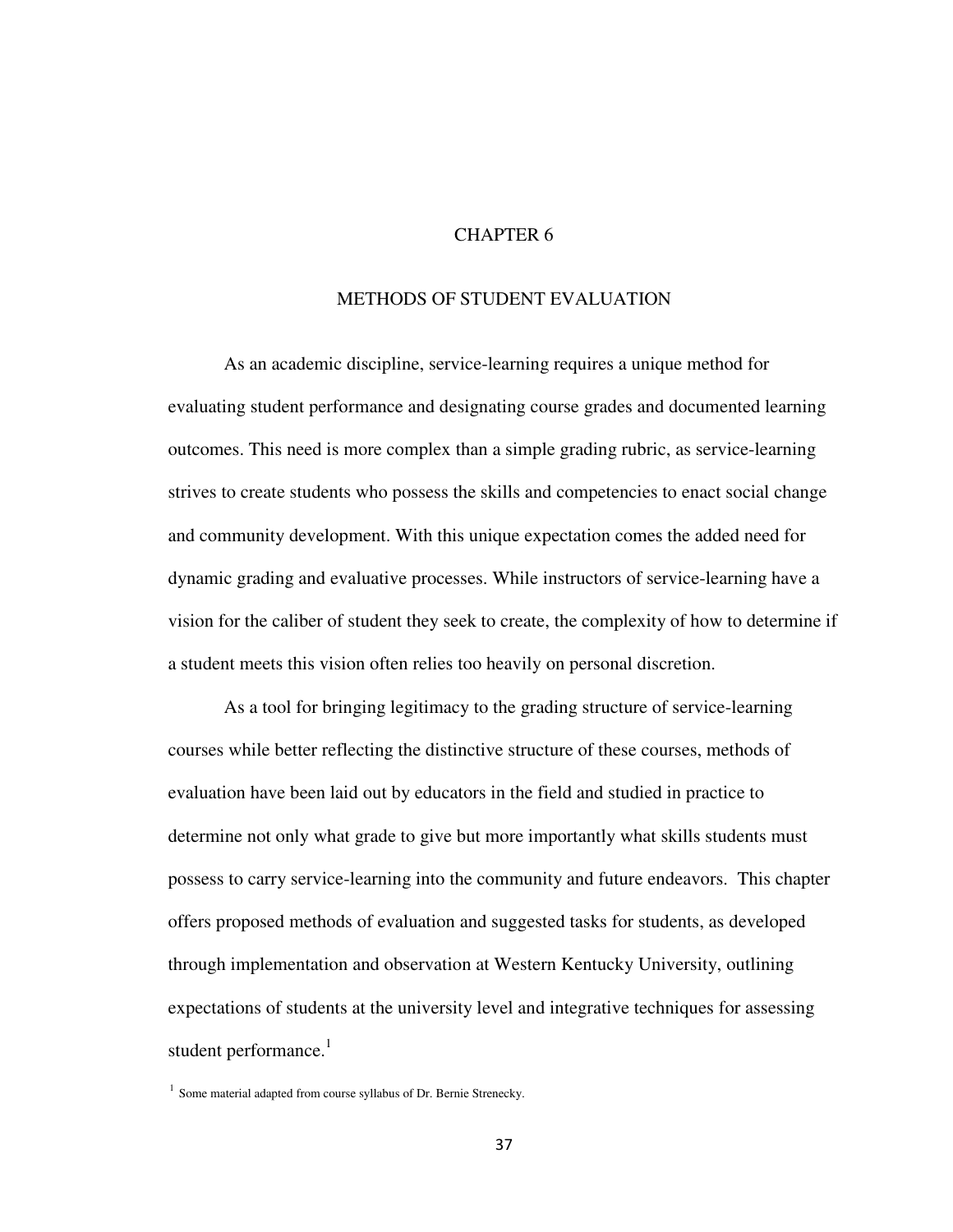As an alternative to traditional quizzes and exams, service-learning classes should utilize the Professional Portfolio as the primary method of evaluation. A portfolio is a written creation that aids in critical thinking on assignments, serving as a reference for the foundations of service-learning. Portfolios allow students to tangibly represent what they have learned and augment their learning with further outside research. Each student should develop his or her own portfolio throughout the duration of the semester, culminating their learning experiences into a polished document. This portfolio will allow students to exhibit their learning achievements both in the classroom and in the community, serving as a material representation of what was accomplished through the service-learning process. This may also serve as a reference document for further academic pursuits, with many past students using their portfolios for graduate school and employment interviews.

The Professional Portfolio is not merely a final project, but an evolution of the student's progress and achievement throughout the semester. Some students may even choose the option of mingling service-learning concepts with their discipline of study to create a portfolio that is more applicable to their career path. As an example, one student studying Public Relations focused her portfolio on the relationship between the two disciplines and formatted the final product in the style of her field of study.

With frequent portfolio discussions, instructors are able to gauge the progress of student learning and evaluate topics that require further in-class discussion. It is encouraged that instructors provide guidelines at the start of each semester, including a scoring rubric portraying how portfolios will be evaluated. It may also be possible to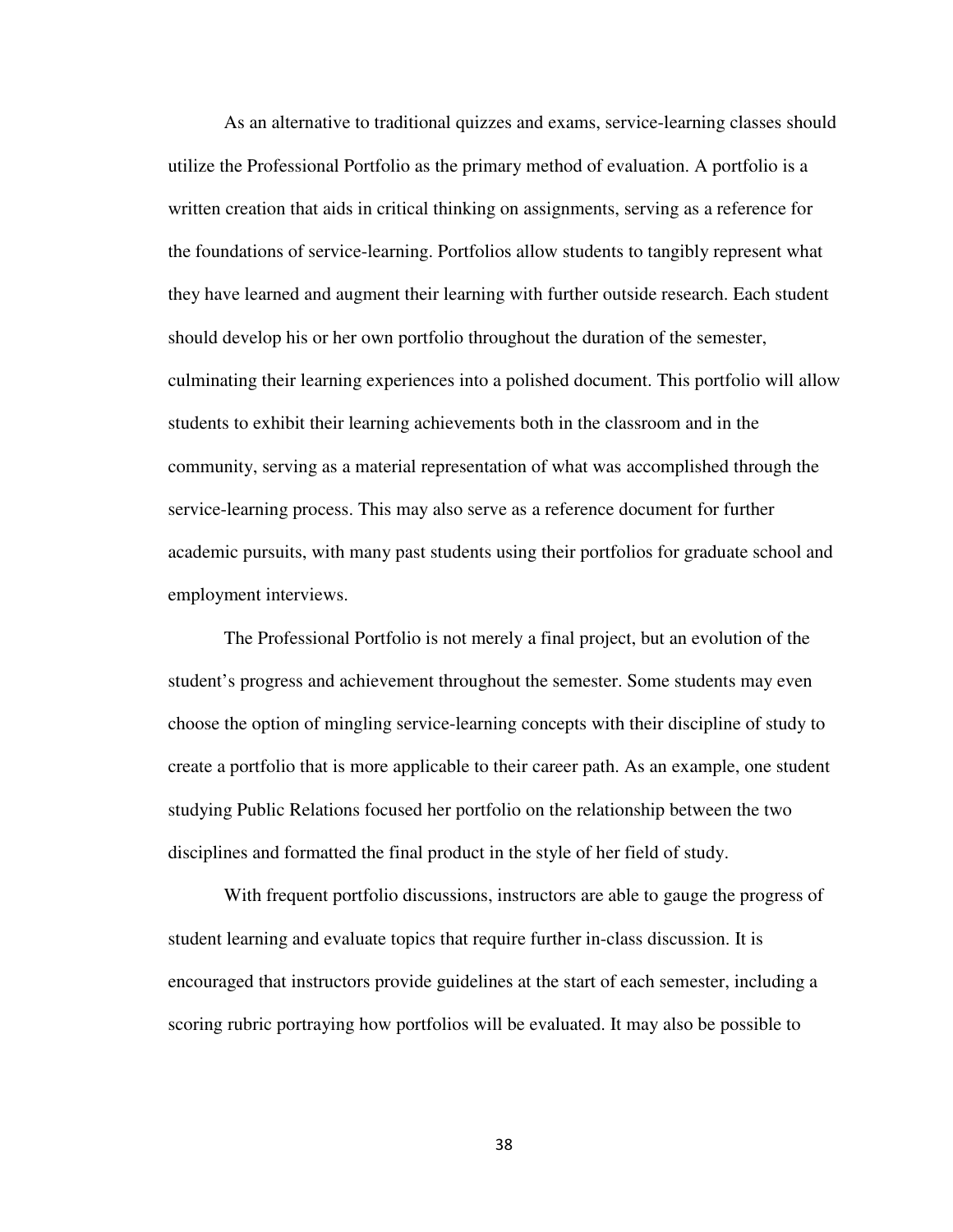provide sample portfolios by past students to give current students examples of outstanding work.

#### **Benefits of Portfolio Assessment**

 Professional Portfolios aid in the development of learning and engagement by promoting ongoing development as opposed to occasional studying for exams and quizzes. It is a method of holistic assessment that contributes to a valid measure of higher-order thinking skills, as students collect evidence of service-learning from multiple sources and use it to create an end goal of their own creation (Cook-Benjamin). This process hopes to make students less reliant on grades and more dependent upon dialogue and ongoing learning. An added benefit is the relationships it creates between students and instructors as they continually discuss components of the portfolio and invest together in its success.

## **Best Known Practices of Portfolio Construction**

To aid students in building effective portfolio construction practices, instructors may discuss with students methods for achieving the most optimal portfolio performance. These practices include, but are not limited to the following:

- Abiding by a schedule for completion of the portfolio to ensure it is an ongoing piece of work and complete for midterm and final submission deadlines.
- Completing sections of the portfolio as they are discussed in class, designing a linear model of discussion in the classroom and research outside of class.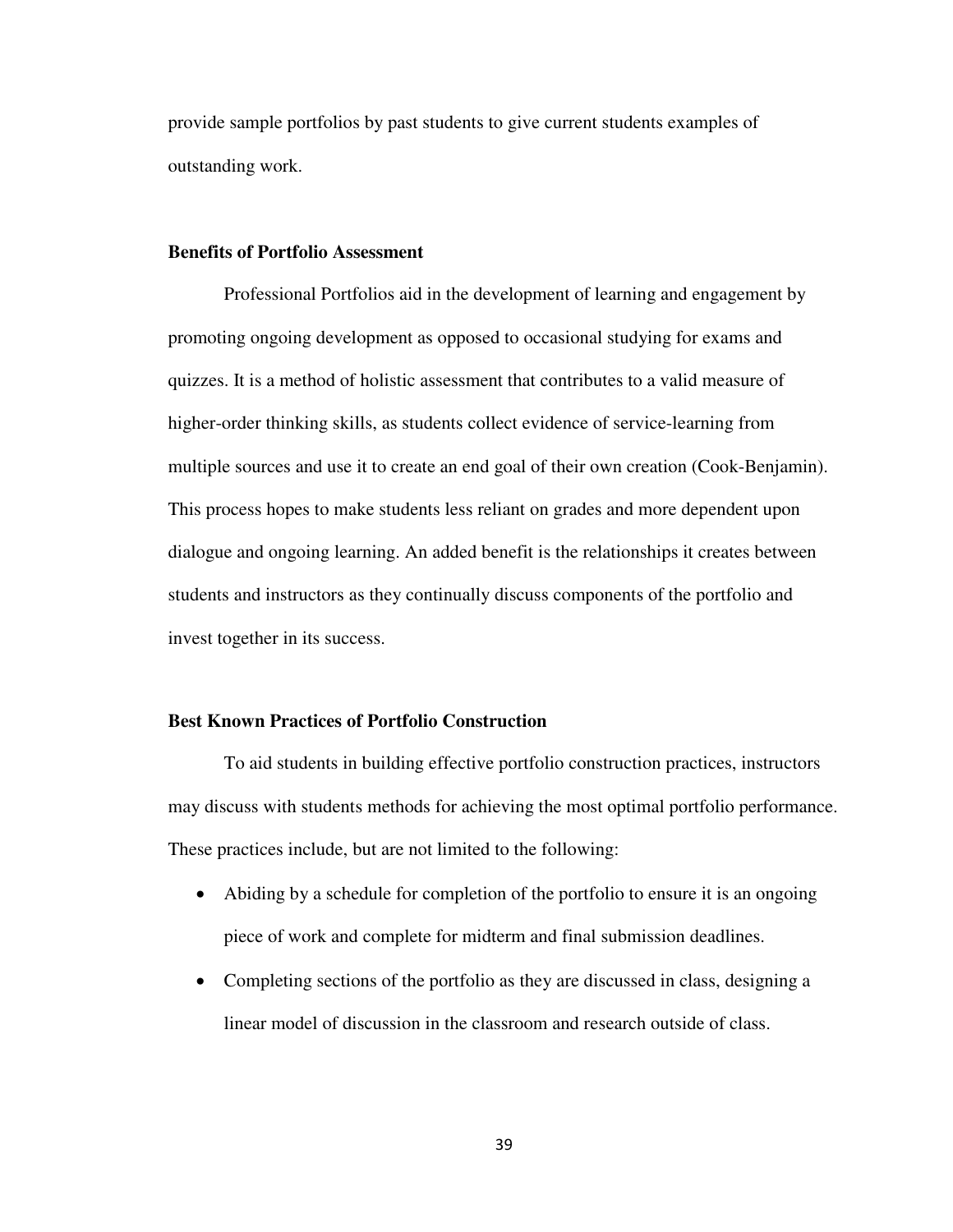- Utilizing work created by the team to construct the portfolio, collaborating with team members to attain various perspectives on class topics.
- Recognizing the progressive nature of a portfolio as to not be consumed with the potentially overwhelming feelings of a project of this magnitude.
- Remaining cognizant of the portfolio evaluation rubric developed by the instructor.
- Considering work presented by past students' portfolios for ideas, inspiration, and examples of quality expected.
- Having a peer frequently and thoroughly evaluate the contents of the portfolio.

The important thing to note is that there is no right or wrong way to create a portfolio, as it is a professional creation that continually evolves for each individual.

## **Peer Review**

Peer Review is an essential element of portfolio construction. Students should meet with a fellow classmate throughout the semester to review portfolios and provide feedback for improvement. Ensuring that students actively participate in this process will provide them with skills for reviewing documents and providing constructive criticism when warranted. Each student should be required to have a scoring rubric completed by a peer reviewer at the time of midterm and final portfolio submission.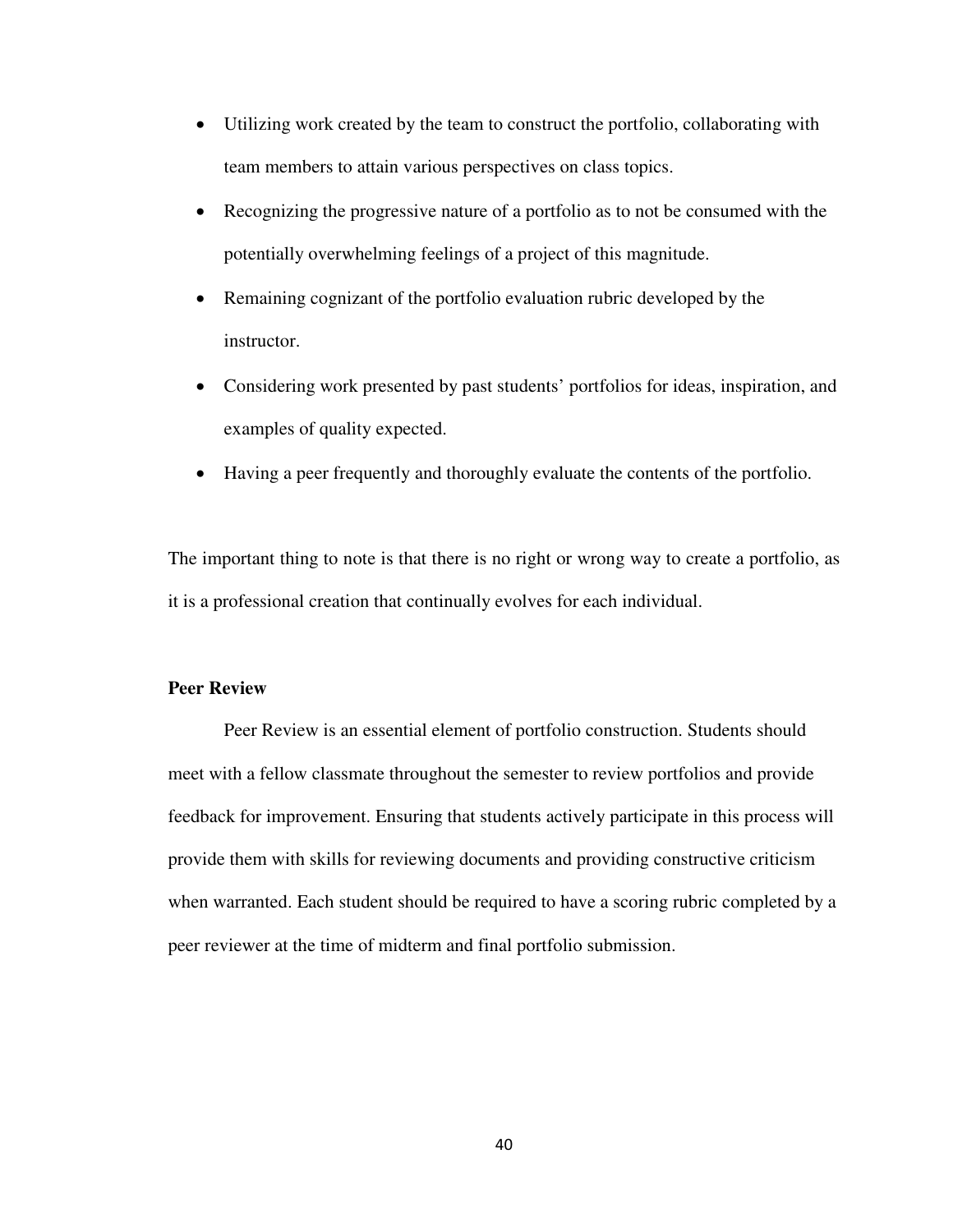#### **Group Learning**

Service-learning works best when students are broken into teams of 3-5 individuals who will work together throughout the duration of the semester and community projects. Allowing students to self-select their teams allows them to be held accountable for team performance. Each team should develop a team constitution that outlines how members will work together and who will assume which roles. These constitutions should be discussed within a class to allow for feedback and ideas from other teams. They should also be revisited throughout the class to encourage students to think about how their team has matured and how they can continue to improve.

#### **Oral Presentations**

During the semester, students should be required to make formal and informal class presentations. Presentation topics should consist of concepts in the core curriculum of the class. These will evaluate their understanding of the concepts and enable them to learn by teaching. Making each individual in the classroom both a teacher and a student will create a community of scholars; an environment in which ideas can be shared and a greater wealth of knowledge can be established. Skills gained in oral presentations include critical thinking, public speaking and research abilities. Presentations should be assessed by the instructors and feedback should be provided to the presenters.

#### **Grading Structure**

 Service-learning courses provide unique challenges in grading which can be mitigated by providing students the ability to self-select their intended grade at the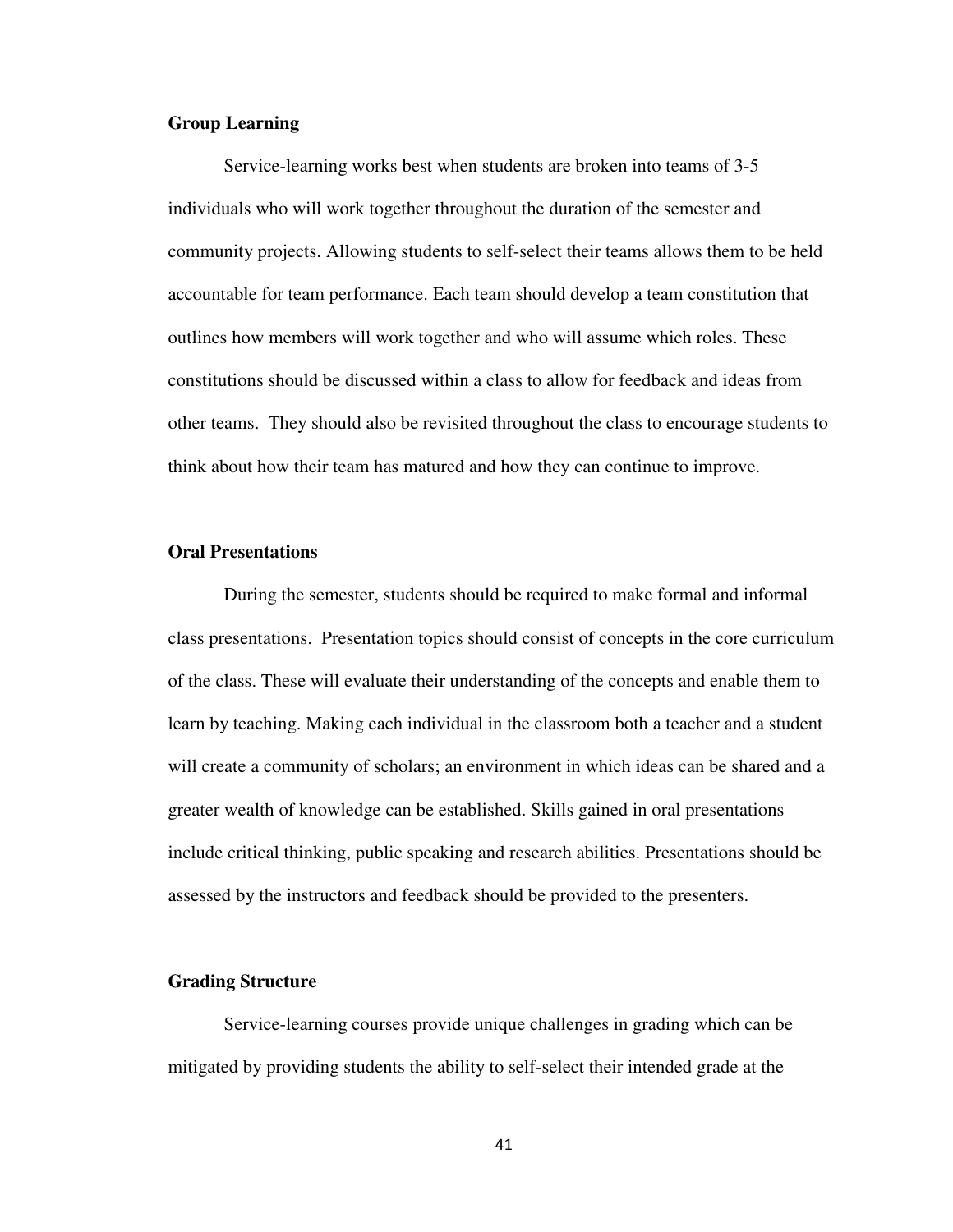beginning of the course and use the grading rubric to fulfill their desired grade throughout the semester. This untraditional structure builds responsibility and independence in students as they choose their own grade and work toward its accomplishment.

#### **'A' Projects**

With this grading system in place, students who choose to receive an 'A' grade are required to develop an assignment in addition to the basic course standards. These students will implement their additional project and report on their topic central to the study of service-learning. The topic may address a theoretical or practical issue and must be approved by the instructor through the completion of a proposal form provided by the instructor. In some cases, students may elect to work in small groups on projects of greater undertaking. These projects are generally open-ended to allow students broad options. They should ultimately choose something that they are passionate about and would like to complete within the context of this course. This gives students ownership over the project and the opportunity to utilize their own skills and interests. It is not simply a research paper, but can be manifested in many forms, including events, informational sessions, poster presentations, and more. With each option, it is expected that students designate a portion of their portfolio to their 'A' Project. They should talk with the instructor regularly about the progress of their project. Upon completion, students must have a physical display of the project to present to the class and the instructor, which can manifest in the form of a scholarly paper, written report, presentation outline, or another creative means of displaying work.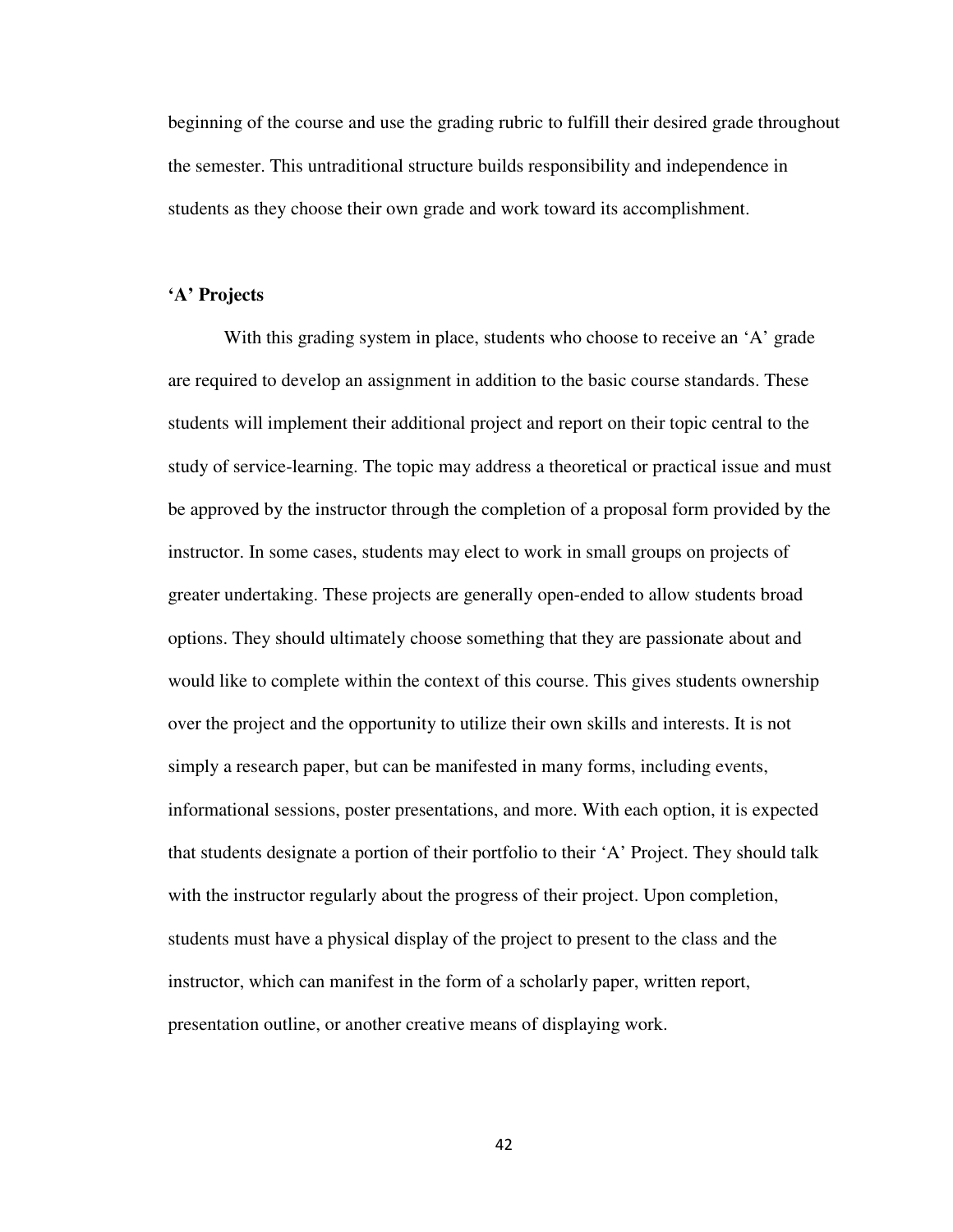#### **Additional Requirements**

In addition to completing general requirements outlined in a grading rubric by the instructor, it is essential that students of service-learning be present and engaged members of class. It is common to hold oral class reflections and discussions in which all students have opportunities to speak. Additionally, a written reflection must be turned in at the start of each class period. Students are also expected to be active members in their teams and community projects.

## **Final Portfolio Review**

At the conclusion of each semester, students should set up individual meetings with the instructor to review the contents of their portfolio and discuss their progress while reflecting on the course. This review serves in the place of a final exam and is conducted in a format similar to an interview. Instructors may pose questions addressing the portfolio itself, the community project, progress of the team, 'A' project success, and other tasks of the class. Sample questions for final portfolio review include:

- How did your 'A' project contribute to your overall understanding of servicelearning?
- How was reciprocity manifested in your team's community project?
- What insight did you gain from the peer review process?
- What outside resources were used in the compilation of your portfolio?
- How do you see service-learning incorporated in your future life and profession?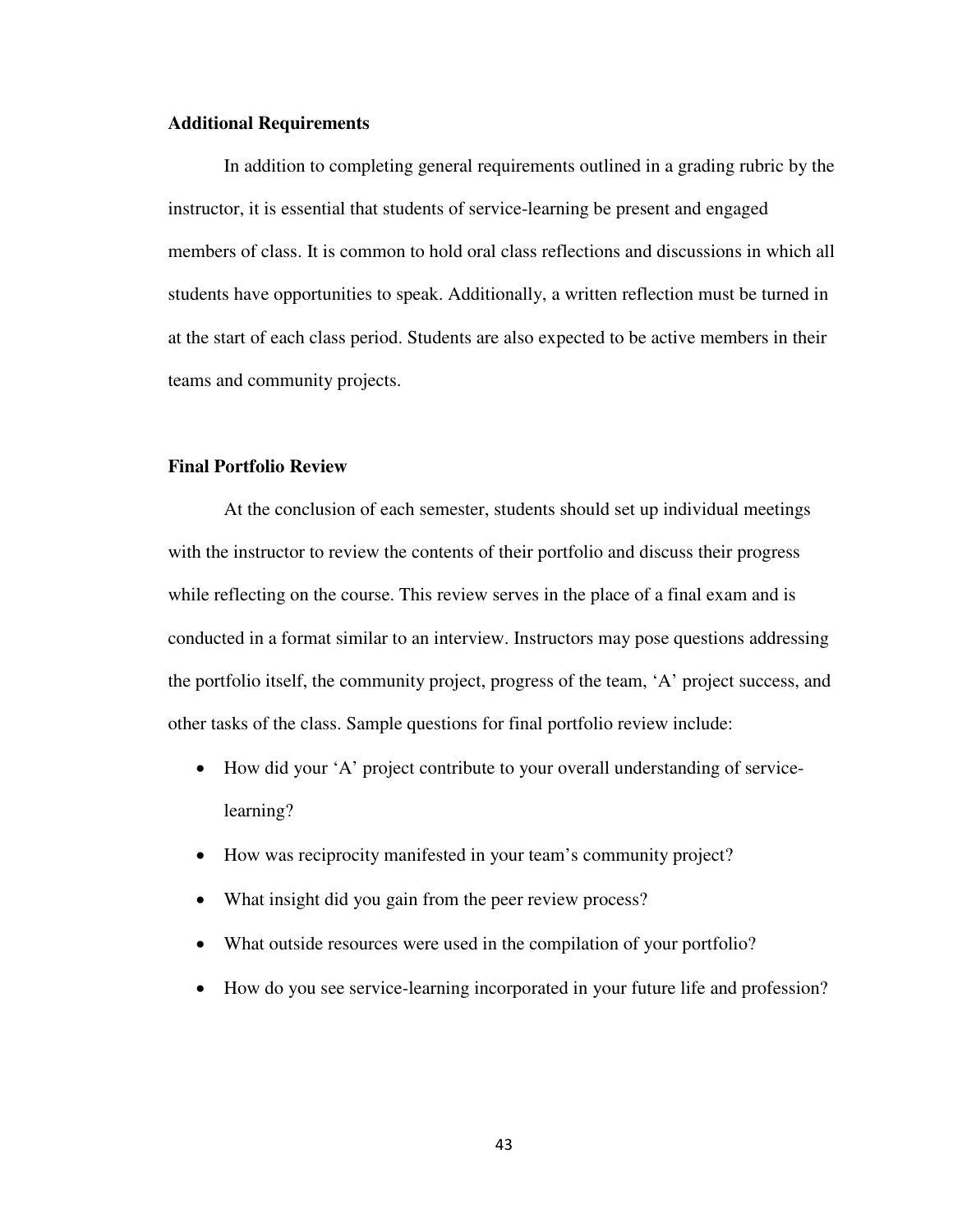# **Student Presentations**

Another illustration of work that could be utilized in place of or in addition to the final portfolio review is the holding of a public event during which students present their work to members of the academic community. With the opportunity to articulate and display their work to the class and outside students, faculty, and members of the administration, students of service-learning are able to celebrate their individual and team accomplishments and promote service-learning to the community at large.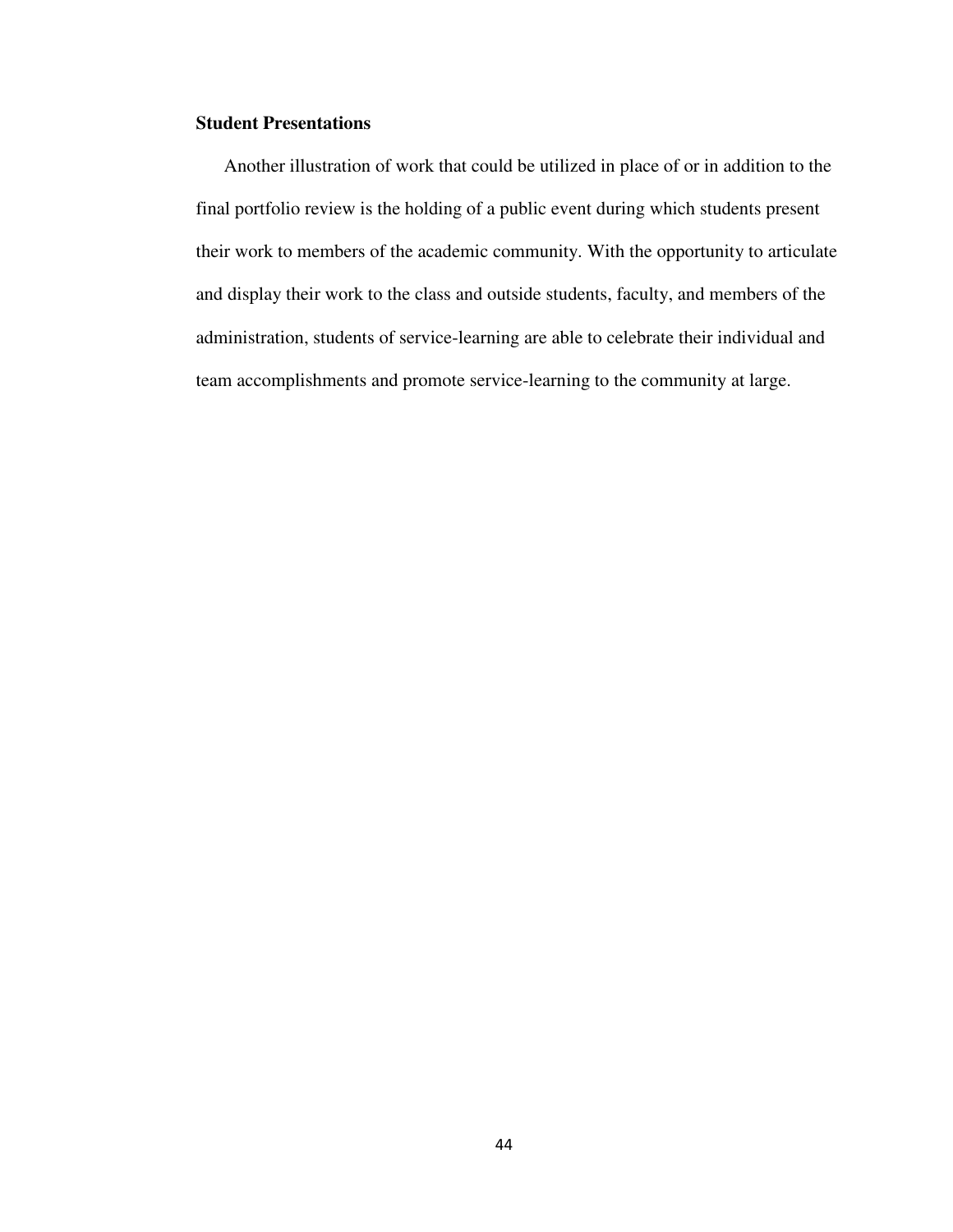# CHAPTER 7

#### ESTABLISHING SERVICE-LEARNING PROGRAMS

 As service-learning grows in prominence across academic discussions, educational institutions acquire the need to strategically plan service-learning programs ensuring credibility and sustainability. Many colleges and universities have began to develop such programs, but experience has shown that more is required than simply a desire to provide students with these enhanced learning opportunities. By building a strong infrastructure to house service-learning initiatives and consistently govern its implementation in educational settings, institutions can pave the road to success in higher learning for their faculty and students.

#### **Steps to Building Service-Learning Programs**

When universities decide that service-learning is an appropriate fit for their educational missions and learning opportunities, a department must first be designated or established to house the developing program. It is important that a location on campus serve as the symbolic representative of service-learning and offer a space for meeting, discussing, and building community projects and initiatives. Some universities may find a related department existing within their school that's goals parallel that of servicelearning, while others may wish to design a new department or institute to hold the emerging program.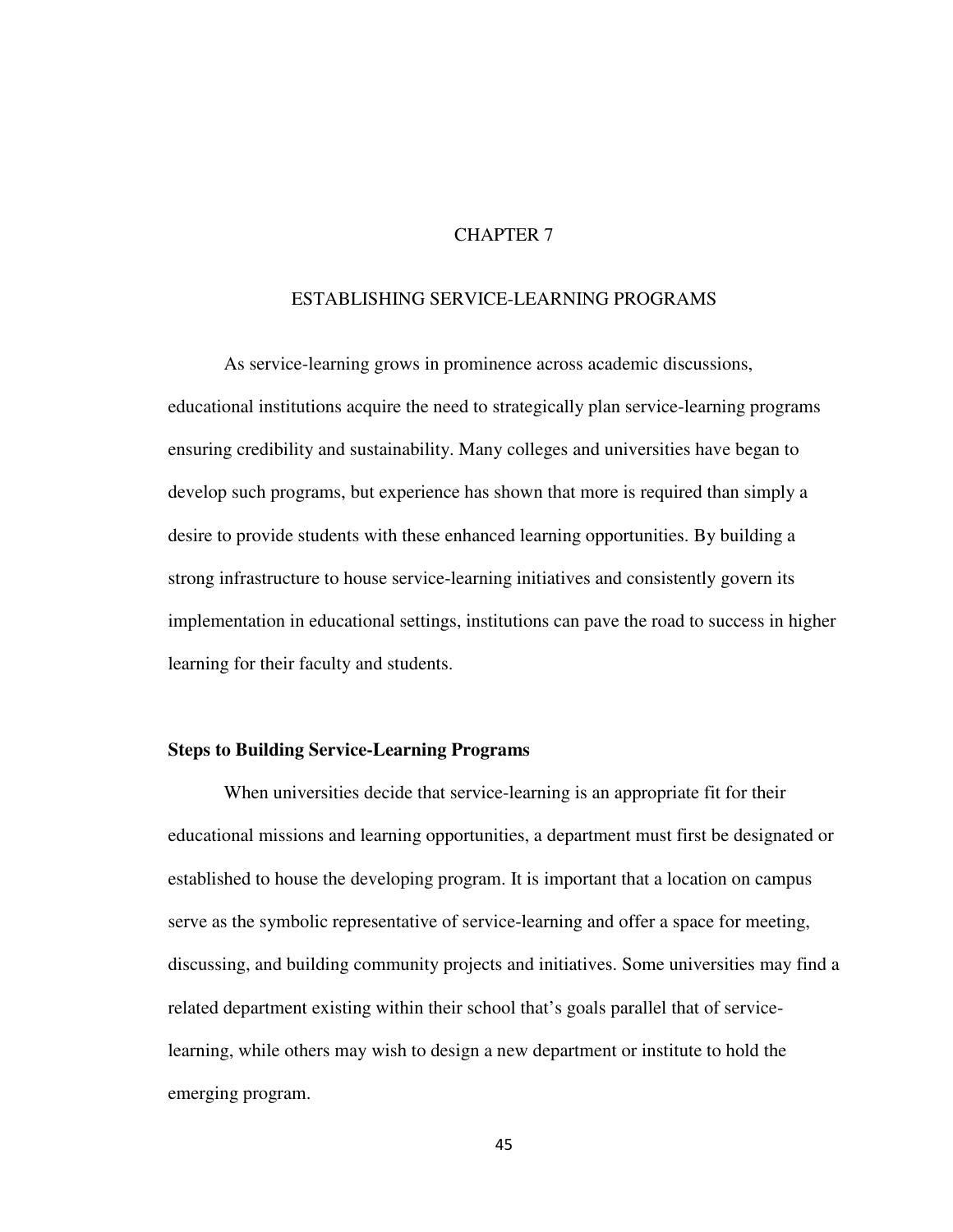Secondly, service-learning programs can be sustained by faculty members who wish to embed its principles into their teachings and courses; having permanent faculty members who will represent the emerging program and continually teach its subject while establishing best known practices will carry the program through a lifecycle of implementation. It is important that these faculty members self-select themselves for involvement in the service-learning program, holding each accountable for their dedication and drive toward its success.

Having these faculty members emerge to teach service-learning through the university will also require formal training on the new content of their courses. Faculty training is one of the primary factors of developing service-learning programs while also one of the most complex. Universities must tread lightly in requiring components of faculty-designed classes and syllabi, as academic freedom and expression must be maintained. Still, educational institutions must ensure that service-learning is being taught to its full potential and faculty members are methodically relaying principles of the discipline to their students.

As faculty become knowledgeable of the concepts of service-learning and develop syllabi for their teaching, they begin to distinguish how service-learning merges with their discipline of study. The universality of service-learning allows it to be adapted by any curriculum and for any discipline, weaving its components through disciplines from engineering and public health to social sciences and public policy. Faculty may choose to teach service-learning alongside their current courses as embedded sections of another discipline, or create service-learning titled courses that stand alone.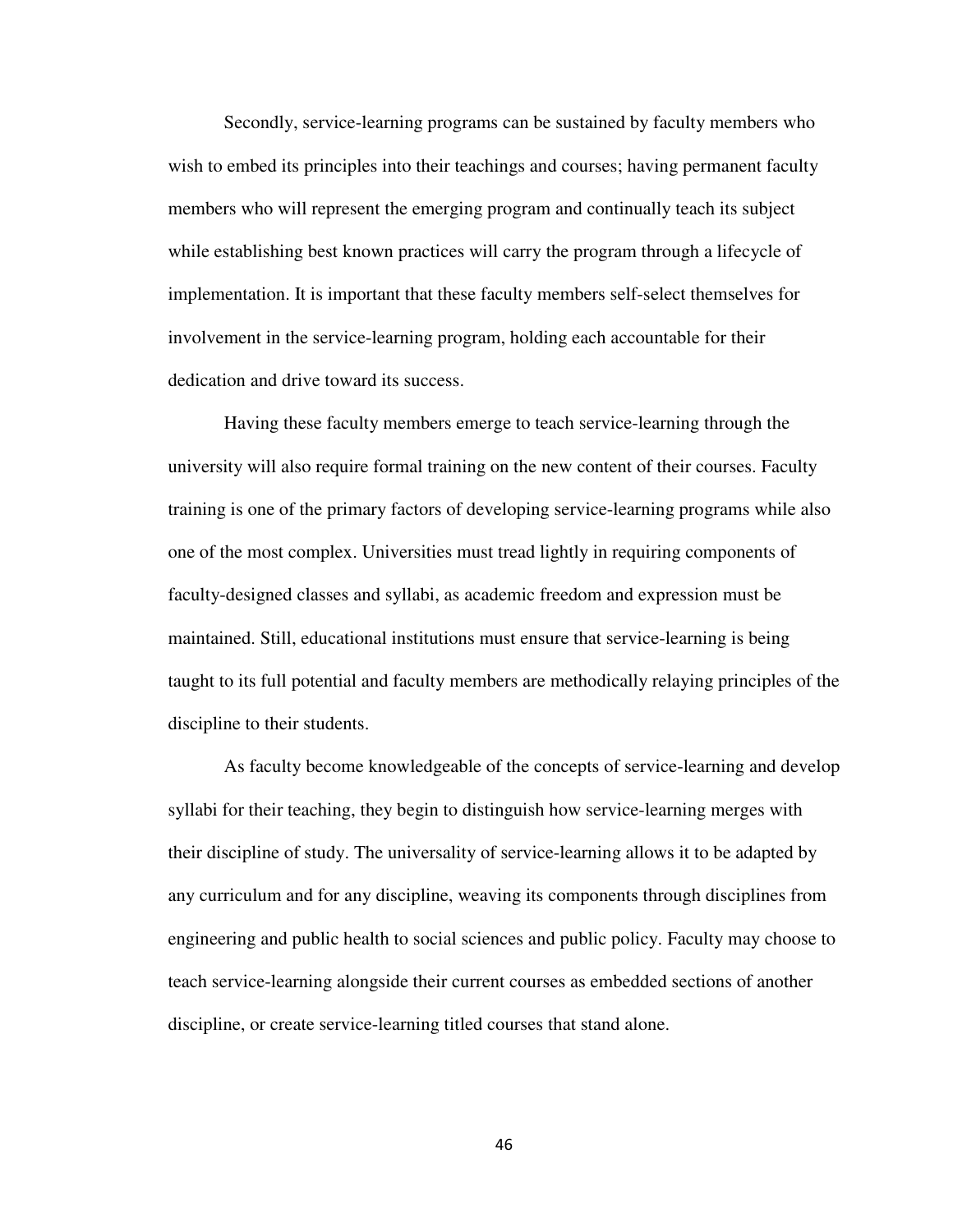Another step in this process is creating an effective faculty support network within the university setting. As most professors may be new to teaching servicelearning, designing a committee through which they can network ideas and discuss experiences may be helpful in further developing each program. This allows an open forum for faculty to share syllabi and grow together as a community of scholars. They may also wish to collaborate on research, share community contacts, serve as guest lecturers in others' classes, and link student projects of similar focus to create even more dynamic service-learning courses.

To aid in the faculty development and service-learning integration process, each university implementing this subject matter should establish governing bodies to oversee the emerging programs. This group of individuals will work in the best interest of the university's administration, faculty, and students, creating worthwhile partnerships and further expanding the infrastructure to manage community projects. This body will document and track projects established in the community and keep databases of past and present students enrolled in the program. It may also wish to set up a research committee to even further advance the discipline, measure student outcomes at their university, and witness examples of other universities implementing similar programs. Furthermore, this governing body should manage the task of ensuring funding sources are available for students to pursue in implementation of community projects.

#### **Classifying Service-Learning in Course Catalogs**

 As service-learning grows across colleges and universities, it may be necessary for these institutions to begin finding methods for classifying these courses in course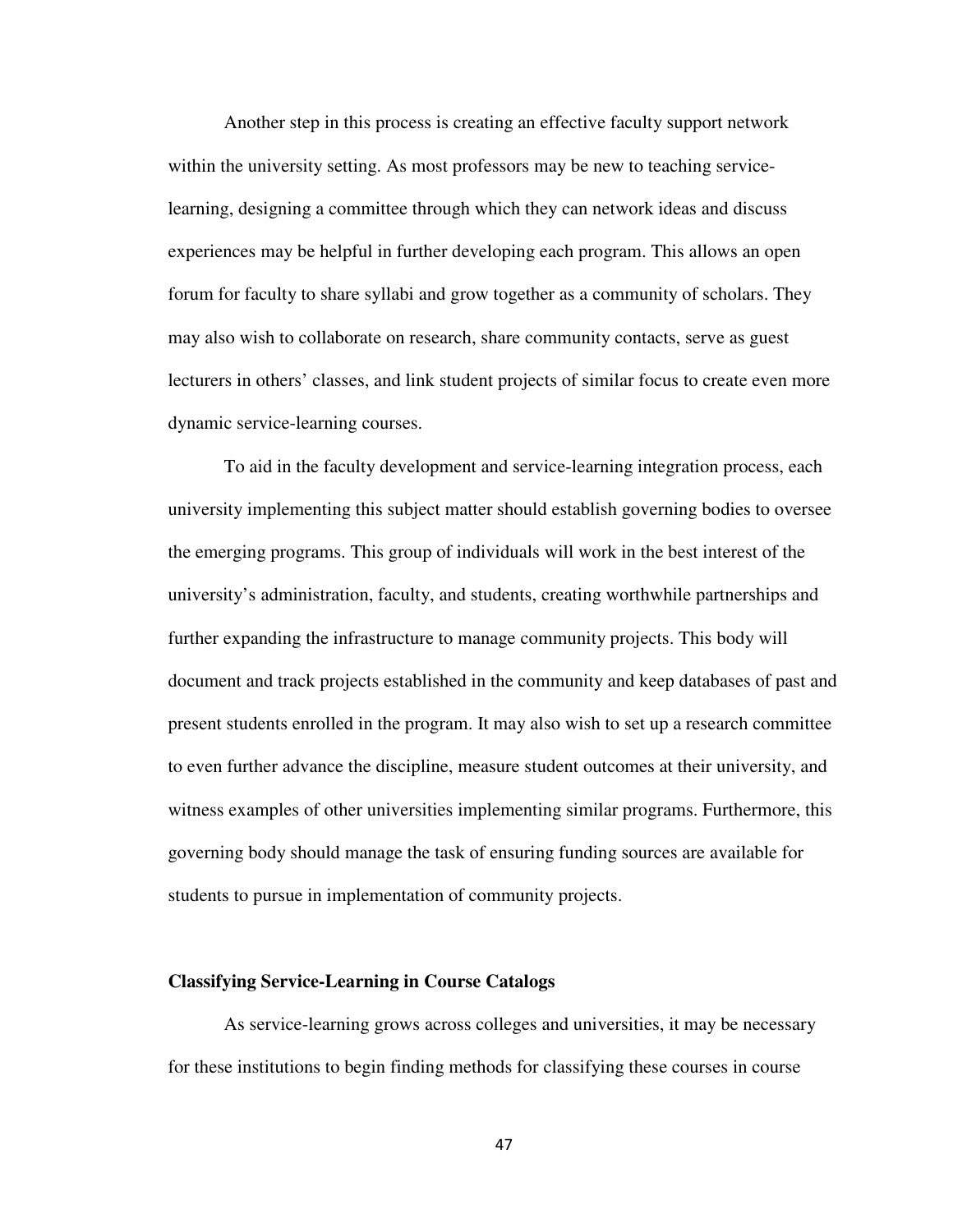catalogs. Since service-learning is a form of experiential learning with major distinctions from traditional coursework, it may be appealing to many students while not desired by others. Students should know in the initial course decision process that service-learning courses require an advanced commitment with engaged community interactions, dedication to teamwork, and significant obligations outside of class.

#### **Challenges in Developing Service-Learning Programs**

 In her work, *Service-Learning in Higher Education: Concepts and Practices*, Barbara Jacoby takes the stance that service-learning has tremendous potential to enable colleges and universities to meet their goals for student learning and development while making unique contributions to addressing community, national, and global needs. While its potential is alive and relevant throughout this text, a major hindrance to the discipline is the developing nature of its maturation. With comparatively fewer years of existence than other academic disciplines in the core curricula of universities, it lacks the substantive and quantitative research of its counterparts. While its research is rapidly increasing in magnitude and credibility, its integration into core university programs is often stifled by its age.

 Related to the realm of faculty development, another challenge in creating service-learning programs is the process of gaining support from faculty for the training process. Many faculty members with the potential to pioneer service-learning teaching at their universities have expertise in their fields and little desire to undergo a new and intensive training process. Simply, many feel that it is not needed. One of the greatest challenges universities will face in creating new programs is convincing faculty that they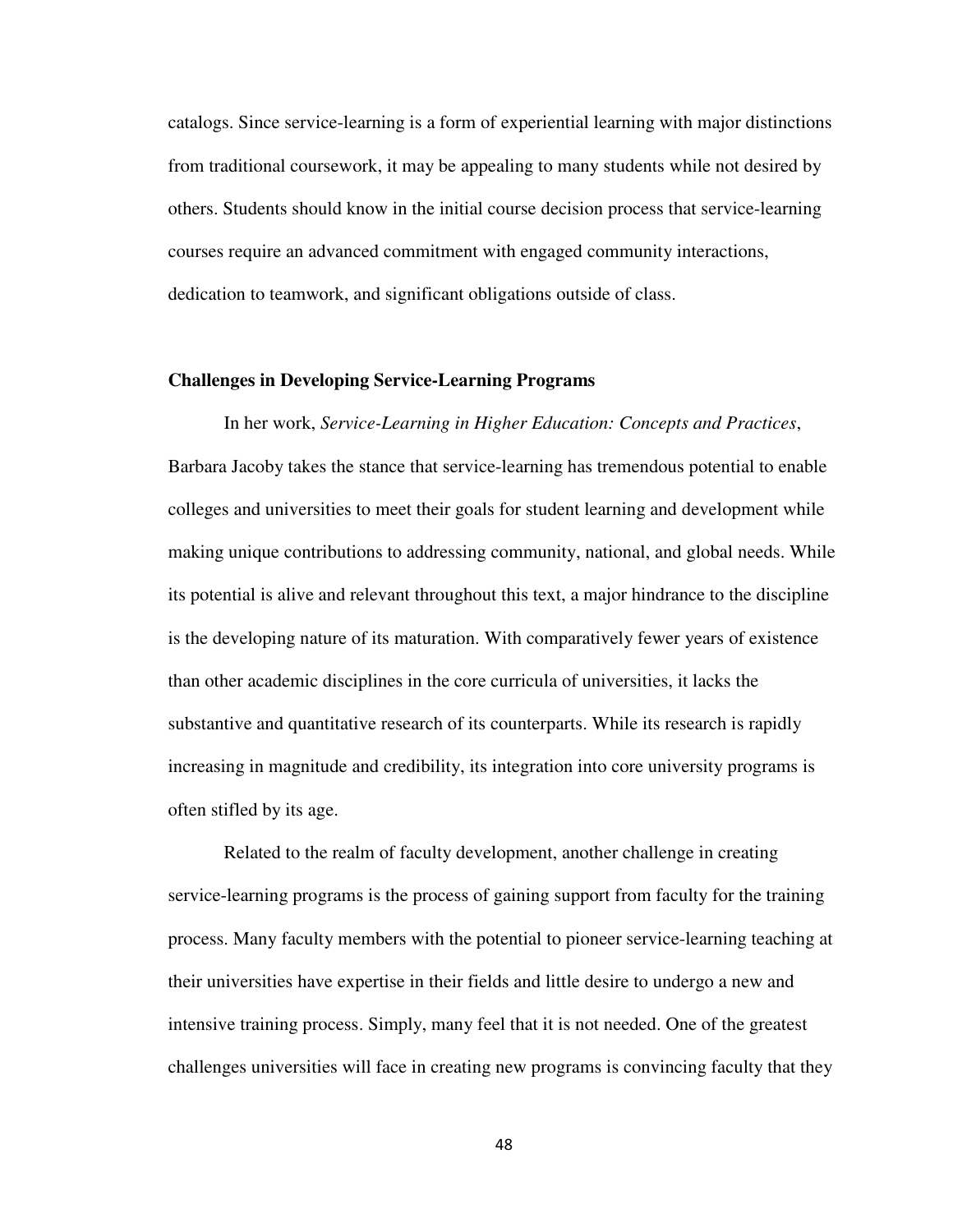need to be educated in the new subject matter and establishing a systemized and standard method by which to enhance faculty development.

Some critics of service-learning also cite the strains put on faculty members that may prevent them from self-selecting themselves as professors of service-learning. In a competitive environment in which university administrations push the need for research and frequent faculty publications, some may view service-learning training and teaching as an added task with a smaller reward compared to the career and salary advancements offered by research. If faculty allocate a specific number of hours each semester to academic development, these critics believe that most would choose research over service-learning. To dispel the common misperception that service-learning must take the place of research and faculty must choose between the two, supporters of the discipline must portray the personal and professional benefits that service-learning offers. It is not merely an additional task for busy faculty members, but yet a supplement to material already being taught and studied. Many faculty members may find that service-learning offers opportunities to enhance their own research, some even pioneering new research studying service-learning outcomes within their area of expertise. This common debate involving service-learning versus research is easily dismissed by knowledge in the field but one that universities must consider when developing new service-learning programs.

# **Establishing High School Programs** <sup>2</sup>

The service-learning curriculum created for students is not exclusive to the university setting. Most recently, this curriculum has been adapted for use by a high school audience. Upon the realization that the service-learning discipline could offer

 $2$  Some content created in collaboration with students of Western Kentucky University and Teaching Assistant Kaitlin Hartley.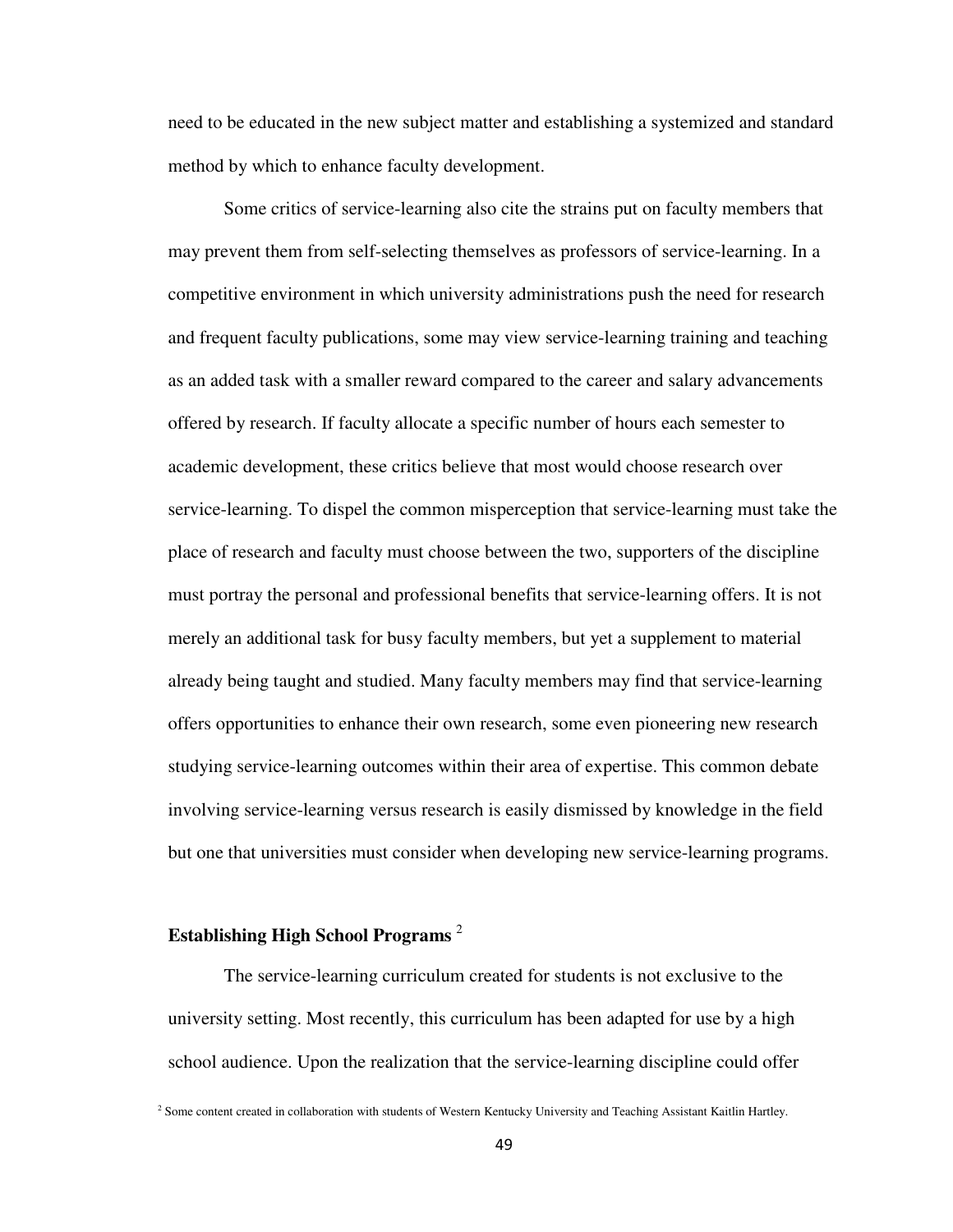service-learning enthusiasts in Bowling Green, Kentucky pioneered a program linking Western Kentucky University (WKU) with a local high school.

At Bowling Green High School, a top-down approach was utilized starting at the highest level of administration. With support from the superintendent of the school district, the principal of the high school himself sought to learn this curriculum and share it with his students. The integration of this program began with students of WKU holding their class at Bowling Green High School, focusing their community projects on problems identified by the high school students. As a second tier to this approach, the next semester of integration will include a classroom of both university and high school students learning together. By integrating WKU students in the classroom alongside high school students, the university students will be able to expand their thinking beyond the campus while the high school students will learn about classes in a university setting. This will foster a deeper learning environment, benefitting both student groups. In addition, multiple guests and partners in the community will serve as consultants to the student groups to provide the framework for successful projects. The intention of this approach is to build the capacity of the high school service-learning program to run sustainability in future semesters.

#### **Benefits to High School Students**

In addition to teaching students how to become active and engaged citizens through community involvement, the service learning curriculum offers supplementary skills that can be beneficial in all fields of study and academic endeavors. At a critical time when students are finding their niches in academia or in the workplace, some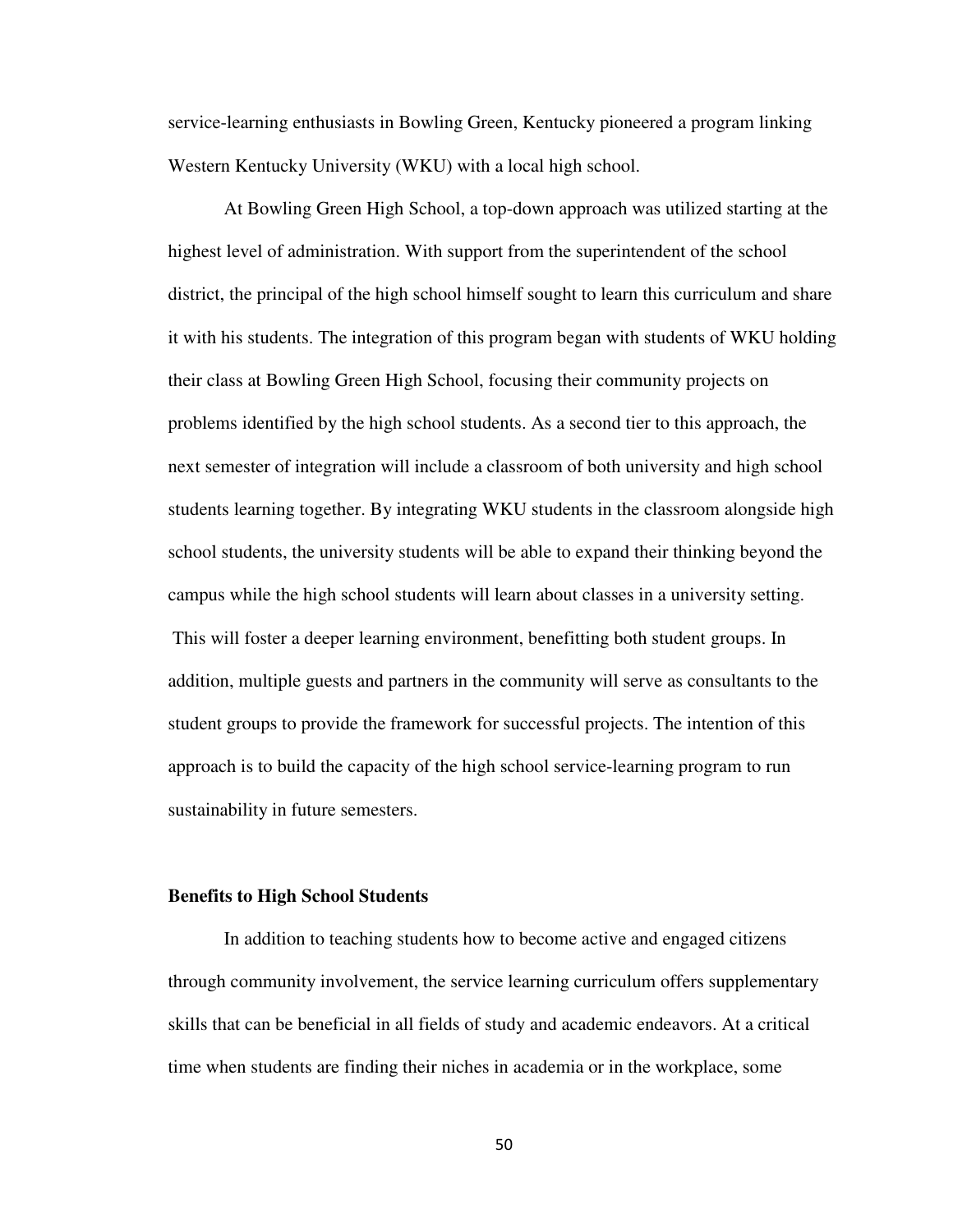preparing to declare areas of study for higher education, service-learning acts as a tool for teaching skills with real-world application. Not only are these skills applicable to the service-learning class being taught and other high school classes, but they are skills that build the capacity of students and better prepare them for any professional and academic endeavors ahead.

Firstly, service-learning teaches critical skills such as teamwork, project management, ethics, problem solving, and more as outlined in the supplemental curriculum. These co-curricular competencies seem common sense to some but have consistently been left out of formal education with the hopes that they will be learned in an outside setting. By embedding these soft but tangible skills into the curriculum and calling on students to put them into application, students are able to tune their skills and develop their leadership abilities in a structured and facilitated environment.

Additionally, service-learning is an enticing blend of traditional and nontraditional classes. This blend combats the occasional trend of high school students being unengaged and unenthusiastic about education. While still based heavily on research in the field, the opportunity to become immersed in the surrounding community sets this discipline apart from others. In many cases, high school students have not ventured to parts of their community or engaged with neighbors outside of their social spheres. The process of immersing students in their community and allowing them to witness problems of their community offers a glimpse into society that many students would not otherwise gain. Furthermore, the process of witnessing these problems helps students see themselves as part of the solutions, creating better citizens and community activists. By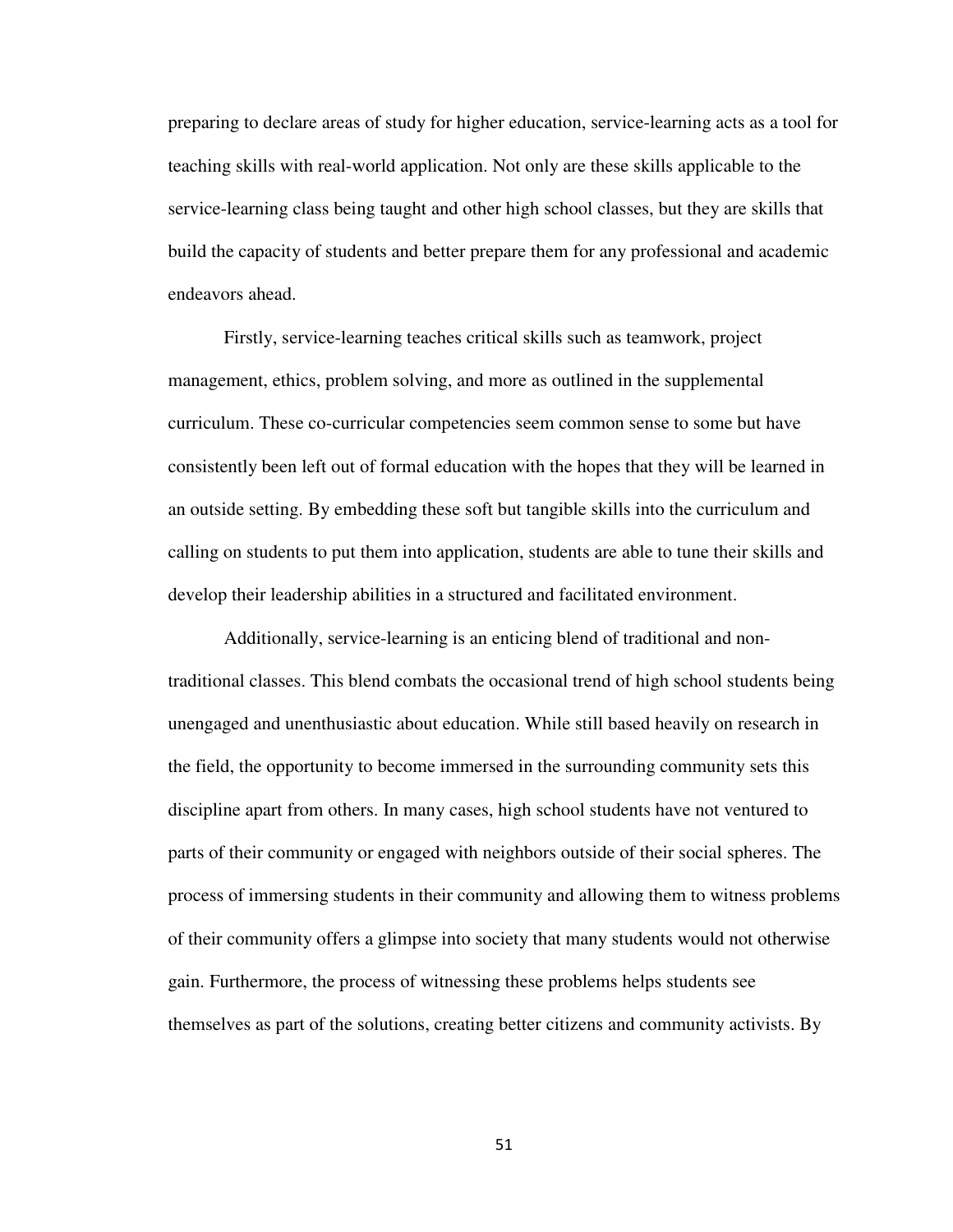recognizing that some students seek this enhanced form of learning, participating high schools are able to meet the demands of diverse student learning styles.

Service-learning at the high school level also gives students the chance to become enthusiastic about their learning opportunities. Many students engaged in the servicelearning process develop a passion for impacting their community or advocating for a specific cause that they carry on to future endeavors. Whether students are interested in seeking a career in public service or simply giving back to society outside of their career, this discipline provides them with the tools and practices to optimize their community impacts.

Many believe that it is a responsibility of citizens to contribute to their society, instilling reciprocity and civility into the core values of every community. By creating socially-aware and responsible students, high schools have the ability to create a better surrounding community and a better world. By examining social problems at the local level, students are encouraged to examine the larger scope of these problems and how they are manifested throughout the world. By encouraging students to think globally while acting locally, high schools can increase international learning opportunities for their students.

While many high school students are already involved in volunteer initiatives, it is suggested that these students be exposed to the service-learning process prior to college. Studies conducted by the Harvard University Institute of Politics indicate that high school students across the United States are some of the most active in their communities, which can be explained by the growing demand for community involvement on college applications and job resumes (Executive Summary). Learning these concepts prior to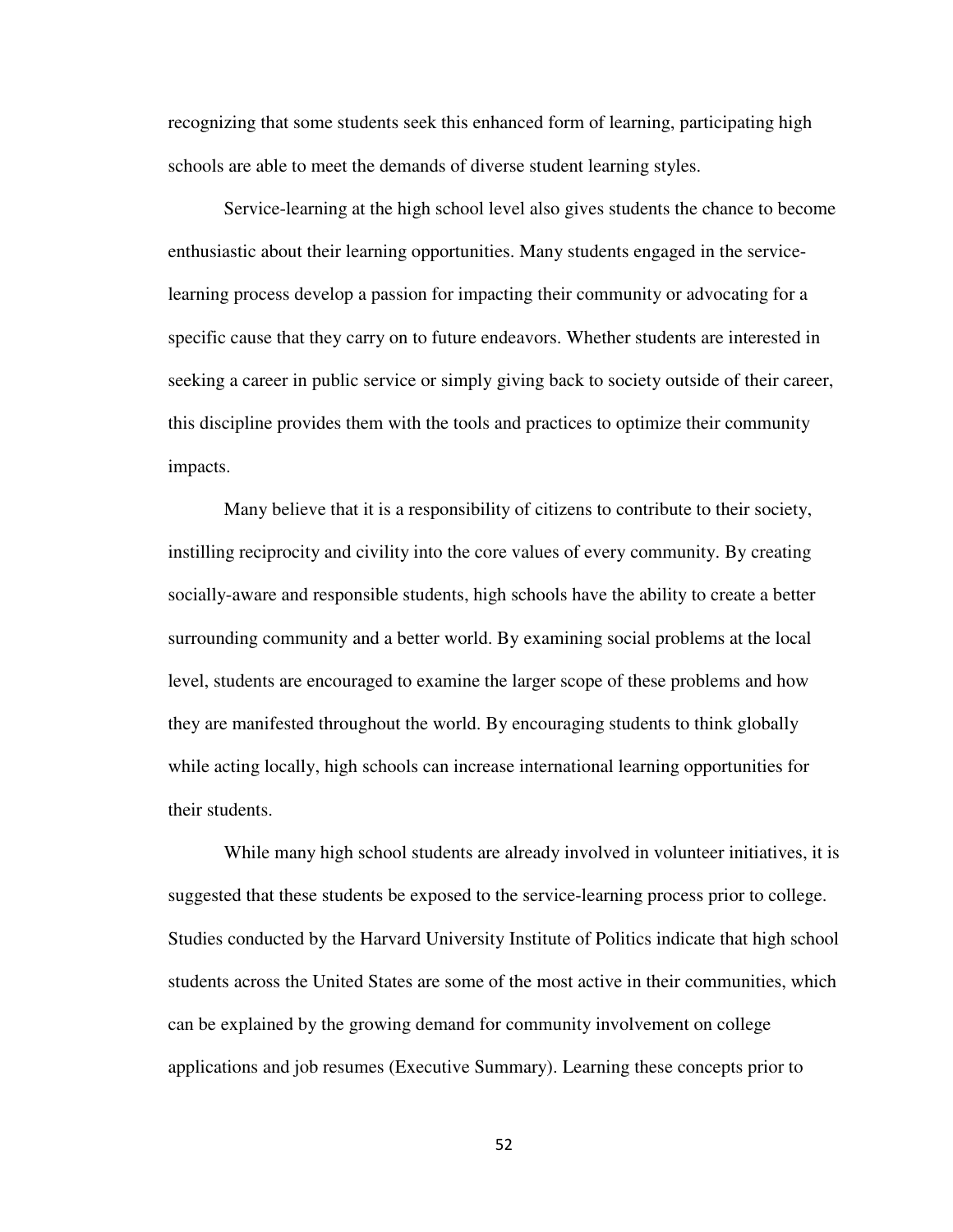college or other forms of higher education will enable students to begin implementing them into their own lives through civic engagement. They begin to recognize their responsibility to be active members of society and the social impacts they can have on the community at large.

Lastly, concepts and skills learned by students in service-learning courses influence their other classes, projects, ideas, and goals. The universality of servicelearning allows it to improve or enhance other areas of learning. While many high school students are exposed to forms of volunteerism and community service, service-learning allows them to take these motivations a step further by making their projects a comprehensive learning process for themselves and their community partners. The process facilitates maturation of critical thinking and problem-solving skills as they address community-identified needs and work with the community to develop solutions.

#### **Adaptation of the Core Curriculum**

The content recommended for high school classes is the same content utilized in university classes, although attention is paid to the variations in age, experience, and maturity of high school students as compared to university students. High school teachers may alter this content as needed to best fit their students' abilities and learning styles.

To distinguish high school classes from university classes, teachers should have frequent deadlines for the professional portfolio as opposed to one final submission deadline. Timelines should be established for ideal completion of specific sections of the portfolio. This may dispel overwhelming feelings that could result from the largeness of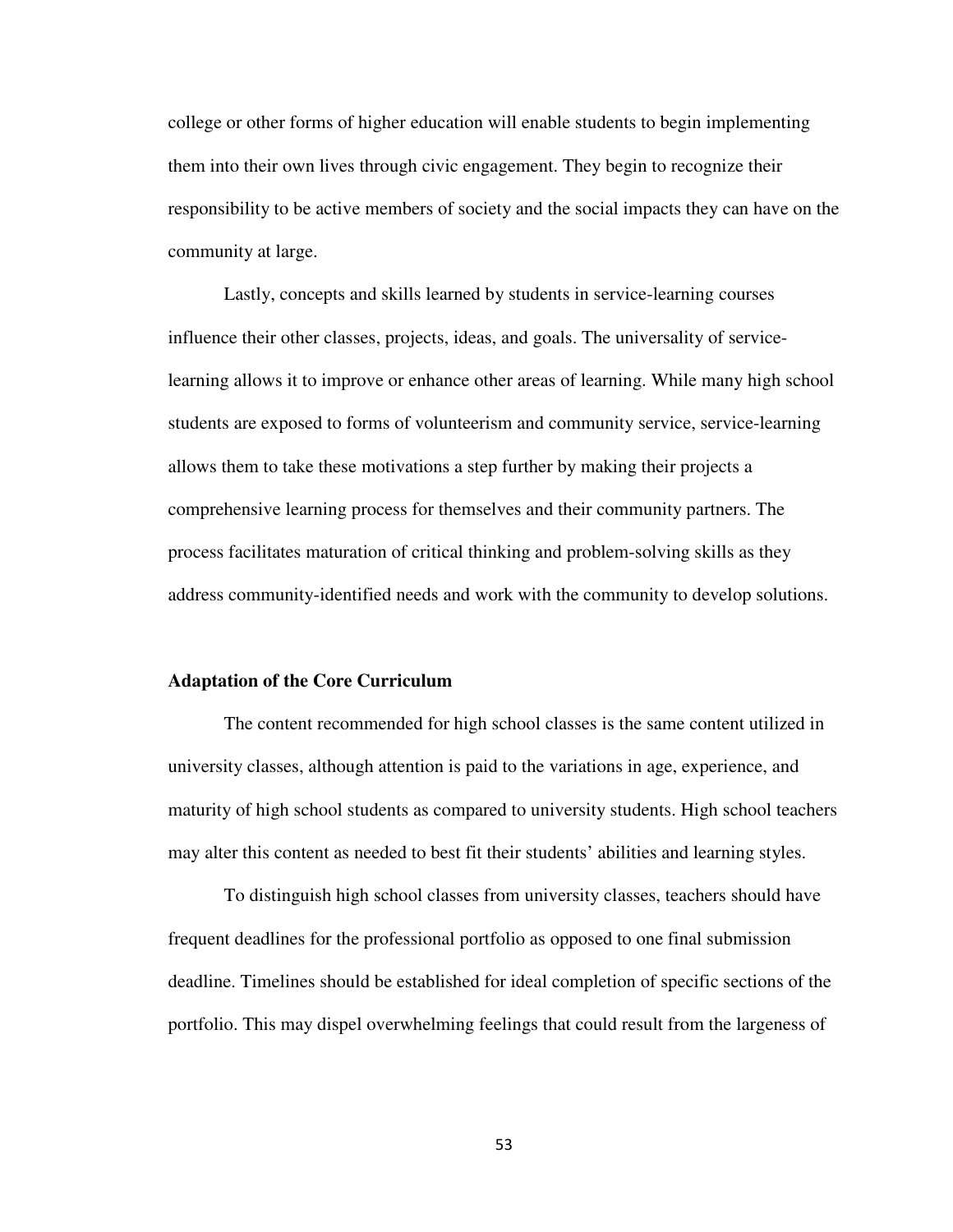the project. An articulate timeline provided by teachers allows students to stay on track and receive periodic feedback.

One further adaptation to the high school curriculum refers to the requirement for out-of-class meetings. In typical university courses, it is a firm requirement that student groups meet outside of class to engage in group reflections, meet with community partners, construct frequent presentations, and implement community projects. For high school students, it is recommended that teachers provide time in class for students to work with their groups on service-learning projects. While it may occasionally be necessary for students to attend or hold community events outside of school, students should be given enough time in class to develop their projects, making outside meetings optional. This allows teachers to supervise the students and facilitate group discussions, and negates the complications that could arise with extra-curricular activities, part-time employment, and driving.

#### **Granting College Credit**

As service-learning programs progress in high school settings, it may be possible for the administration of these respective high schools to partner with local colleges and universities for the offering of college credit. This could be in the form of dual-credit, enabling students to fulfill high school requirements while still earning credit to be transferred to an institution of higher education. Students should have the option to enroll in the semester-long service-learning course for dual-credit, or experience servicelearning embedded into a traditional high school class for high school credit. This allows students to be exposed to service-learning whether they seek college credit or high school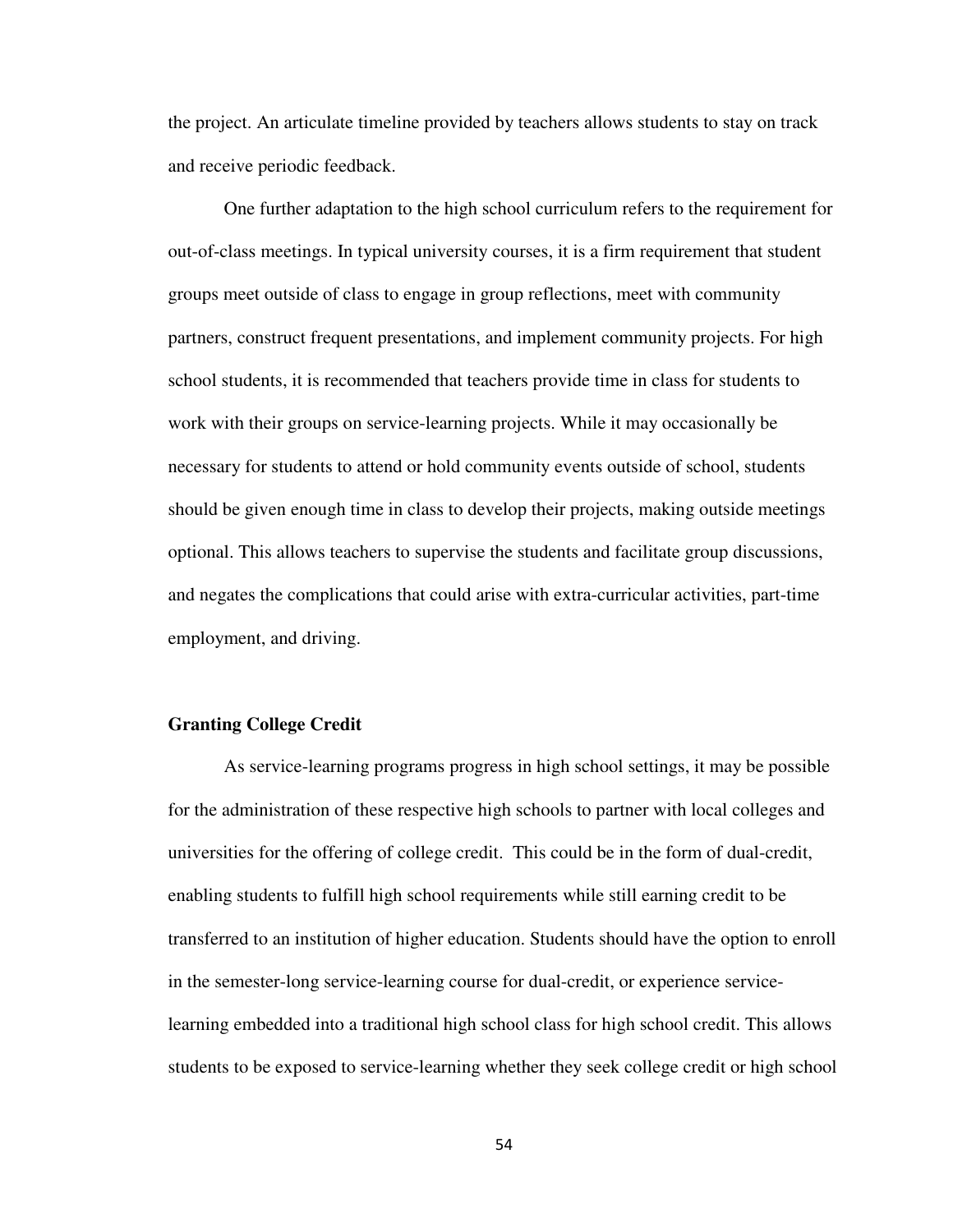credit. The critical element is that all service-learning experiences are credit bearing, obliging students to be held accountable to the work and the community projects.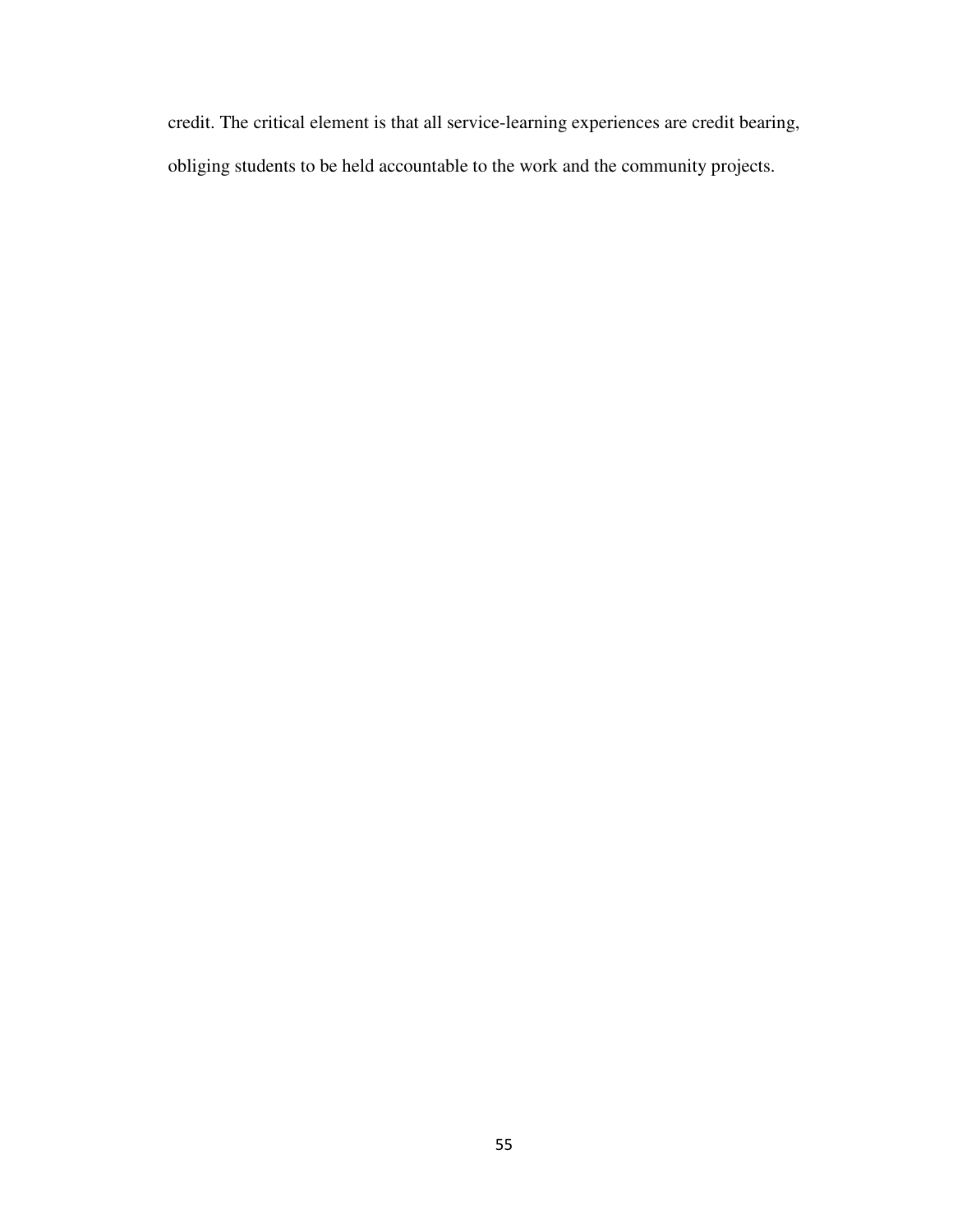### CHAPTER 8

#### **CONCLUSION**

With the growing demand for academic programs focused on service-learning and its corresponding community development, the core and supplemental curricula outlined in this text recommend the standardized method by which to educate students on its content. This standard set of knowledge has the potential to be adopted by educational institutions of all disciplines, portraying the universality and adaptability of servicelearning's central components.

 As an emerging discipline, service-learning continues to grow its numbers of students involved universities participating. The \$100 Solution™ continues to expand its partnerships, bringing service-learning training and experiences to universities at the local and global levels. While the status of the discipline's development falls short of other academic disciplines carrying substantive experience and research, hope lies in the rapidly-growing demand for its innovative and experiential learning practices. Compared to its infant stages, The \$100 Solution™ and researchers in the field have propelled service-learning by developing more models and principles to guide its practice, gaining support from government and community organizations, and conducting more research regarding the effects it has on student learning. There now exists clearer understanding of the ways in which service-learning contributes to student learning outcomes and sharper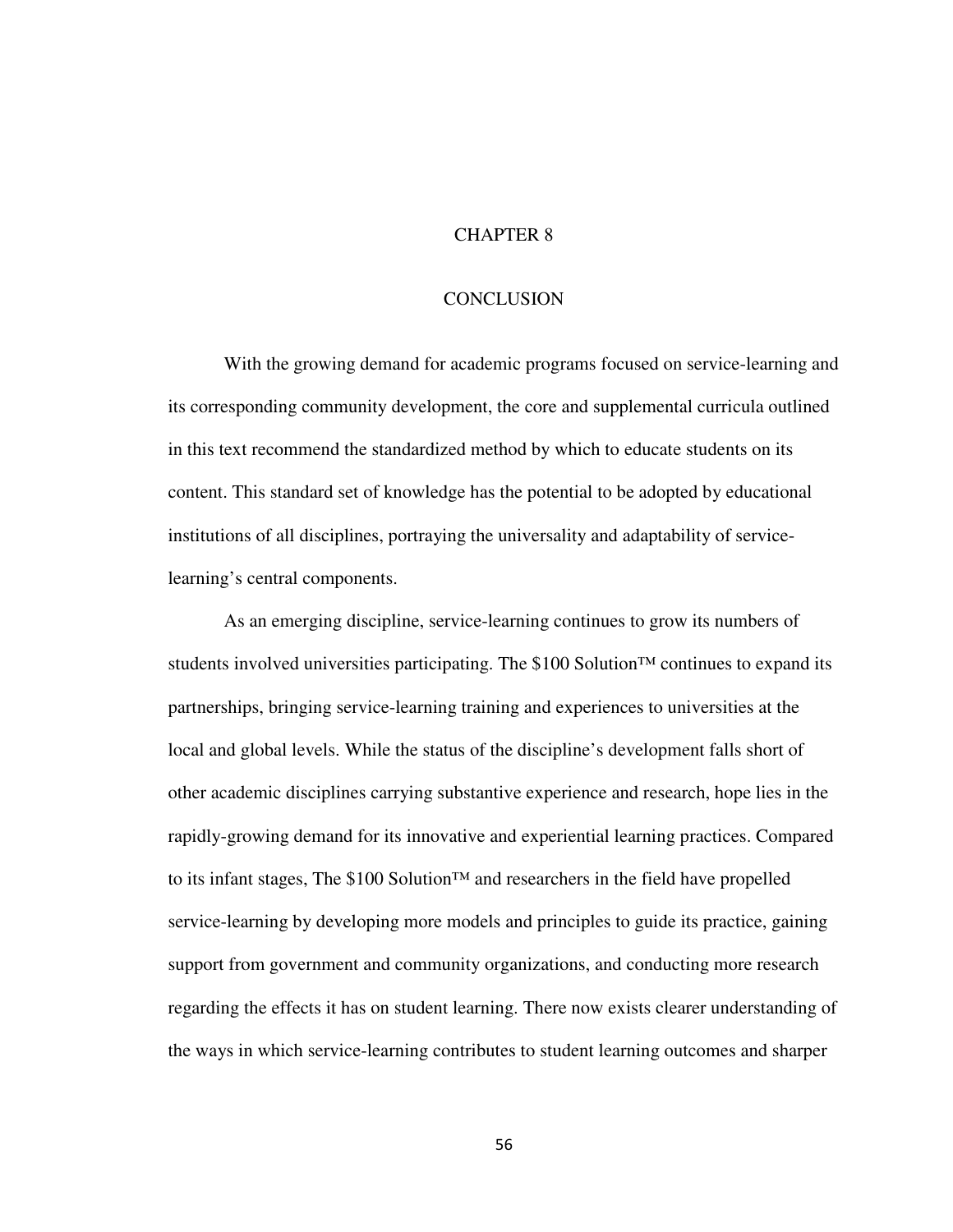emphasis on the impacts it has on educational development. With the construction of best known practices and the intentional integration of service-learning into formal education curricula, we may begin to see the effects of service-learning on the health of our civic and global societies.

At the heart of the service-learning discipline is its ability to entirely transform ways in which students view education. It is empowering and engaging, bringing intention and purpose to all who grow through its coursework. Service-learning takes community development to new heights and teaches students not only the need to be socially engaged and responsible citizens, but how to carry this passion into the world and be the catalyst for positive change.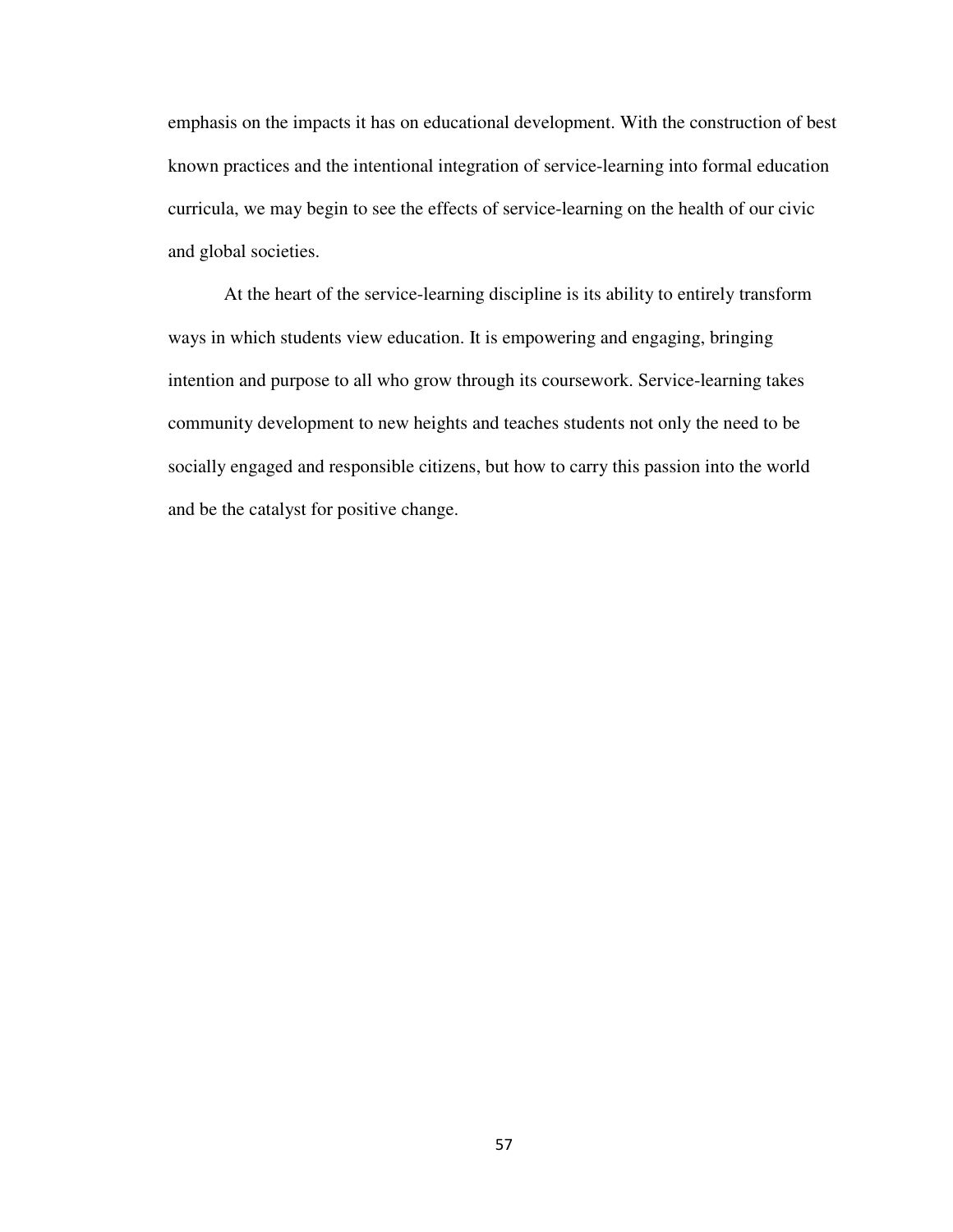#### BIBLIOGRAPHY

- Cook-Benjamin, Lorie. *Portfolio Assessment: Benefits, Issues of Implementation, and Reflections on Its Use*.
- "Executive Summary." *Youth Survey on Politics and Public Service*. Harvard University Institute of Politics, 1 Nov. 2006. Web. <http://www.iop.harvard.edu/Research-Publications/Survey/Fall-2006-Youth-Survey/Executive-Summary>.
- Fernsten, Linda, and Jeffrey Fernsten. *Portfolio Assessment and Reflection: Enhancing Learning through Effective Practice*. 2nd ed. Vol. 6. 2005.
- Global Nomads Group. "Learning about Service in Ghana." YouTube: Semester at Sea Channel. The \$100 Solution(tm), 02 Oct. 2009. Web. <http://www.youtube.com/ watch?v=h\_c2kUhBj34>.
- "Historical Timeline." *Historical*. National Service-Learning Clearinghouse, 2012. Web. <http://www.servicelearning.org/what\_is\_service-learning/history>.
- Jacoby, Barbara. *Building Partnerships for Service-Learning*. San Francisco, CA: Jossey-Bass, 2003. Print.
- Jacoby, Barbara. *Service-Learning in Higher Education: Concepts and Practices*. San Francisco: Jossey-Bass, 1996. Print.